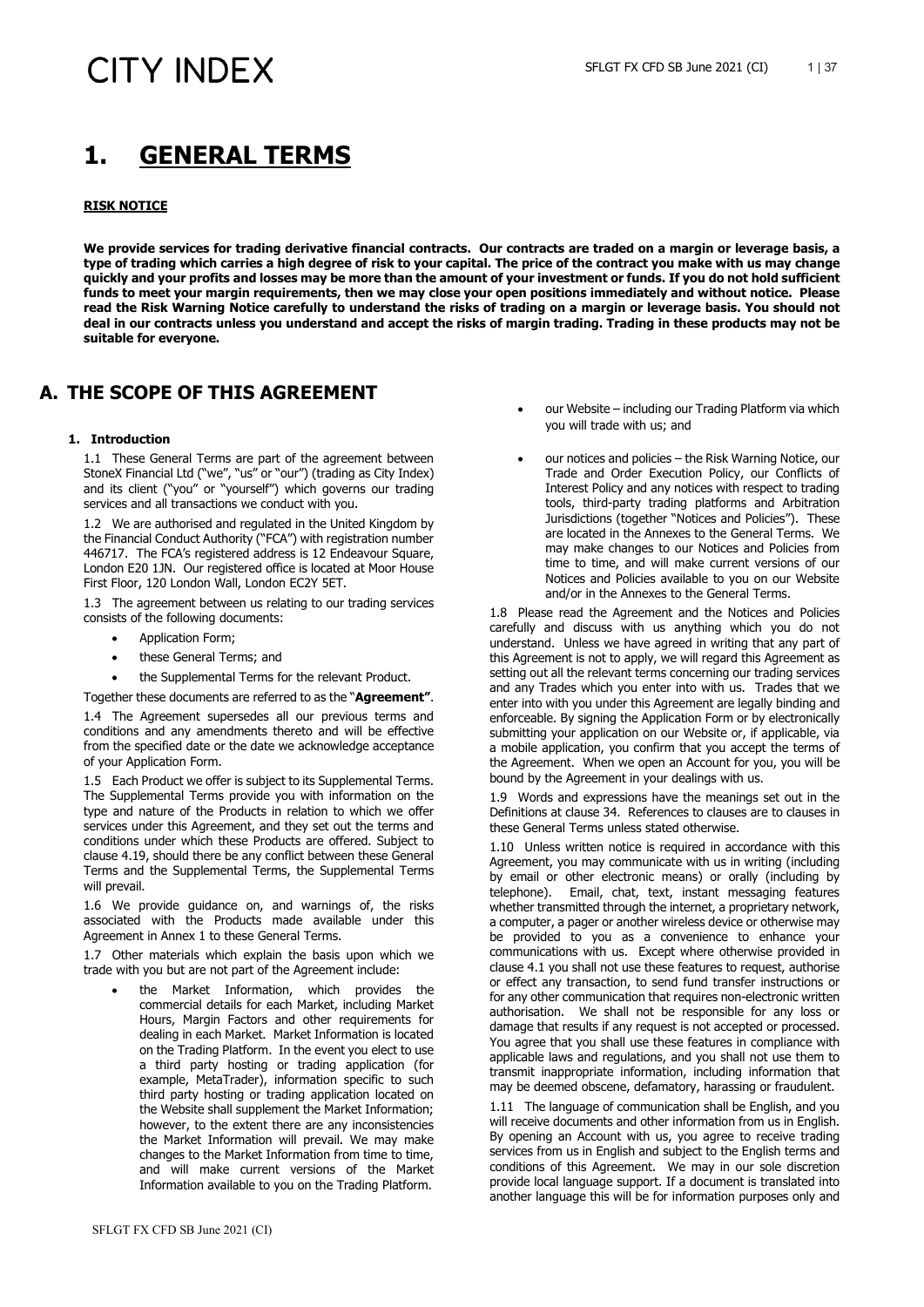the English version will prevail.

### **2. General Information**

2.1 Our trading service is an electronic service and you specifically consent to us communicating with you by email, by SMS, by letter or telephone and/or by any other electronic means or methods agreed in writing. We will not send a paper form of any communication sent to you unless you request us to do so. We reserve the right to charge for communications and/or documents sent to you in a paper form.

2.2 You confirm that you have regular access to the internet and consent to us providing you with information about us and our services (including the Market Information), our costs and charges, information about our Products, our Notices and Policies and any other information that we are required to provide to you pursuant to FCA Rules by email or by posting such information on our Website or the Trading Platform. This is without prejudice to any rights you may have to request copies of the information or, by notifying us in writing, to receive such information in hard copy, rather than by email or other electronic means. We reserve the right to charge for information and/or documents sent to you in a paper form.

2.3 Unless we notify you otherwise, we will classify you as a Retail Client for the purpose of FCA Rules. You have a right to request a different categorisation but if we agree to this request you will lose the protection of certain FCA Rules. In certain circumstances we may wish to re-categorise you, but if we do so we will explain clearly why we are doing this and the effect this will have on your protections and compensation rights.

2.4 We will deal with you as principal and not as agent on your behalf. This means that any Trades are agreed directly between you and us and we will be the counterparty to all of your Trades.

2.5 Unless we agree otherwise in writing, you will also deal with us as principal and not as an agent or representative of another person. You will not permit any person to deal on your behalf unless we agree that such person (the "Agent") can act on your behalf. We will be entitled to rely on any instructions given to us by the Agent in relation to your Account. We may require confirmation that the Agent has authority to act on your behalf at any time we reasonably consider appropriate.

2.6 In order to ensure that we can deal with you and discharge our obligations under applicable laws and regulations, you will provide us, as appropriate, with your legal entity identifier ("LEI") (provided you are eligible for one) or such other information relating to, for example, your nationality as we will require to determine your national client identifier.

2.7 **We shall not give advice to you on the merits of any Trade and shall deal with you on an execution-only basis. None of our staff are authorised by us or permitted under FCA Rules to give you investment advice. Accordingly, you should not regard any proposed trades, suggested trading strategies or other written or oral**  communications **recommendations or advice or as expressing our view as to whether a particular trade is suitable for you or meets your financial objectives. You must rely on your own judgement for any investment decision you make in relation to your Account. If you require investment or tax advice, please contact an independent investment or tax adviser.**

2.8 You will not have any rights of ownership, delivery or otherwise in any Underlying Instrument as a result of a Trade with us. We will not transfer any Underlying Instrument or any rights (such as voting rights or delivery obligations) in it to you.

### **B. DEALING WITH US**

### **3. Your Account**

3.1 After we have accepted your Application Form we will open your Account. We may open different Accounts for you, including one or more General Accounts (which includes Limited Risk Accounts and different Accounts for different Product types) and ISCA Accounts. Depending on your knowledge, experience and types of Trades, certain Account types and features may or may not be available to you. When we open an Account for you we will inform you of the type of Account opened. We reserve the right to refuse to open an Account for any reason. Furthermore, we may change the features and criteria of our Accounts at any time by notifying you of the change whether on our Website, Trading Platform, via email or otherwise. Except as otherwise set forth herein (including to the extent provided for in clause [3.9](#page-2-0) and the definition of "Portfolio Data Delivery Date" in clause [34\)](#page-17-0) these General Terms will apply separately to each Account which we open for you. This means that a separate Cash balance, Net Equity, Trading Resource, Total Margin and Margin Close-out Level will apply for each Account, and following an Event of Default, CIL Trigger Event or Clearing House Default, the Trades and Open Positions in respect of each Account will be dealt with separately from the Trades and Open Positions in respect of each other Account. An Open Position which is booked in one Account cannot be transferred to another Account except by closing that Open Position and entering into a new Trade to create an Open Position in the other Account. **Notwithstanding the foregoing and subject to applicable laws, if you have more than one Account, we shall be entitled in our discretion (but shall not be obliged) without notice to set off any available Cash balance, Net Equity, Trading Resource or other funds in one of your Accounts against any of your liability to us (including discharging Margin requirements or liabilities in one or more of your other Accounts) even if the exercise of such set off may result in the closure of open positions in any Account from which funds are transferred.**

3.2 Limited Risk Accounts, if and when offered, can only be operated if a Guaranteed Stop Loss Order is specified with each opening Trade placed (see clause 8). Additional information with respect to details of Accounts available will be set out on our Website.

<span id="page-1-0"></span>3.3 We are obliged by FCA Rules to obtain information about your relevant investment knowledge and experience so that we can assess whether a service or Product is appropriate for you; and if it is not to give you a suitable warning. If you choose not to provide us with the information we request or if you provide insufficient information we will not be able to determine whether the service or Product is appropriate for you. In these circumstances we shall give you a suitable warning and we may not be able to open an Account for you. Please note that we are not obliged to assess or ensure the suitability of any Trade you place.

<span id="page-1-1"></span>3.4 We are also required to obtain certain information about your other investment activities in order to ascertain your status for the purposes of regulations which apply to trading in overthe-counter derivatives.

<span id="page-1-2"></span>3.5 You undertake that any information you provide to us is correct. You must immediately inform us of any material change to the information provided to us on your Application Form or by any other means, including any change to your contact details, financial status or any of the information referred to in clauses [3.3](#page-1-0) or [3.4.](#page-1-1)

3.6 For each Account that we open for you, we will provide you with a unique Account number and/or username, as applicable, and will require such other Security Information as we consider appropriate:

3.6.1 it is your responsibility to keep your Security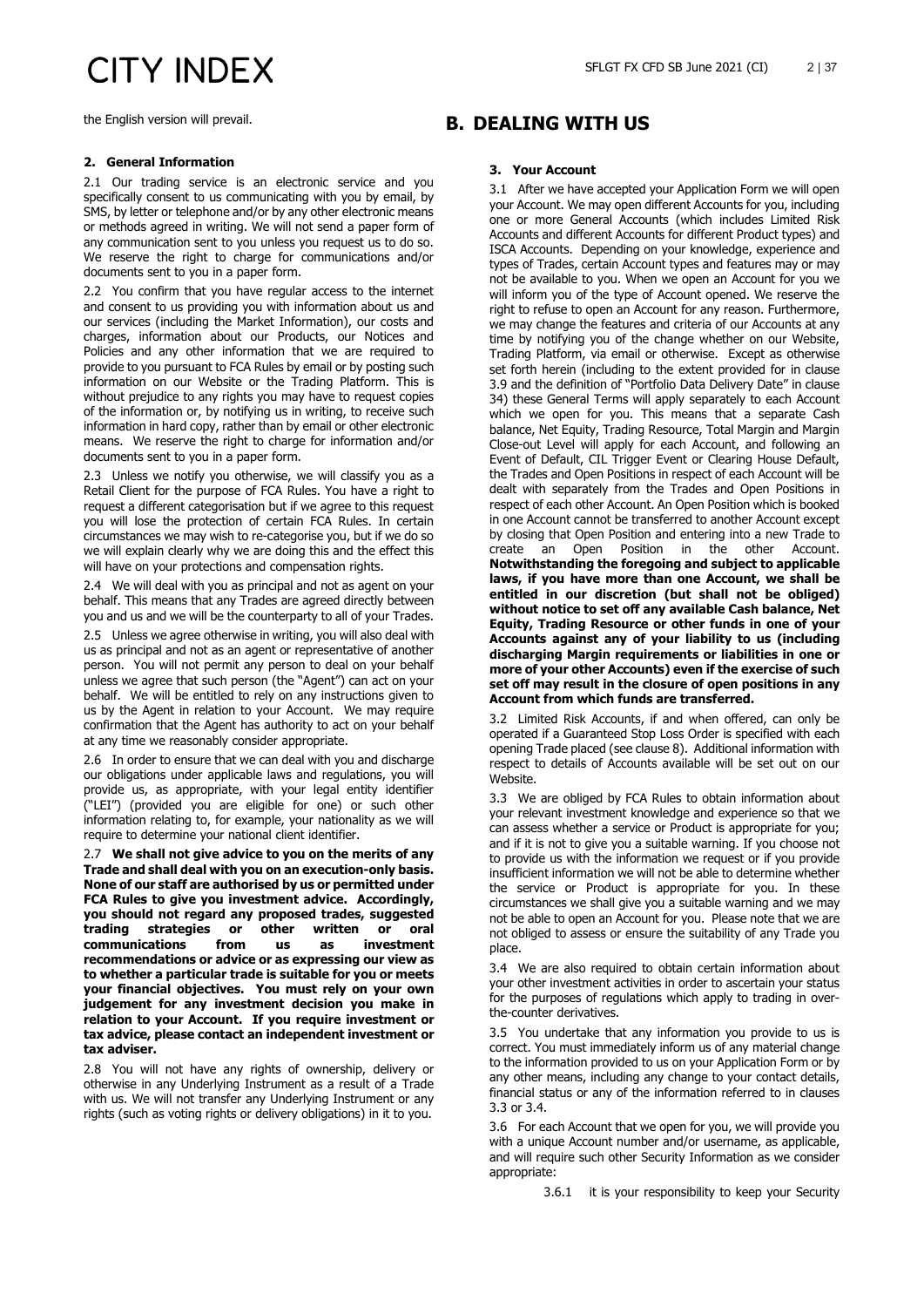Information (including your Account number and/or username, as applicable) confidential;

- 3.6.2 you agree that you will not disclose your Account number and/or username, as applicable, or any other Security Information to any other person;
- 3.6.3 we may agree separate Security Information with your Agent or any joint Account holders; and
- 3.6.4 when you deal with us or give us an instruction, we will require details of your Security Information, including your Account number (or in the event your Agent deals with us, your Agent's Account number) and/or username as applicable.

<span id="page-2-1"></span>3.7 Except where otherwise provided in this clause [3.7,](#page-2-1) you are responsible for paying any Losses, fees or charges arising from Trades entered into or instructions given using your Account number and/or username, as applicable, and Security Information. You will not be responsible for Losses where it can be shown that such Losses result from a person gaining access to our Trading Platform by abuse of our systems (that is by "hacking") except where such access results from your failure to comply with clauses [3.6](#page-1-2) or 26.5. If you fail to comply with these clauses then you will be liable for the resulting loss.

<span id="page-2-3"></span>3.8 If you open an Account jointly in the name of yourself and others, then:

- 3.8.1 we may act on instructions from either you or any other person in whose name the Account is opened (each a "Joint Account Holder"), including instructions to trade. In certain circumstances we may require instructions from all Joint Account Holders;
- 3.8.2 we may give any notice or communication to either you or another Joint Account Holder;
- 3.8.3 all Joint Account Holders shall be jointly and severally liable for Losses, fees or charges arising on a joint Account. Among other things, this means that any monies owed on the relevant Account shall be payable in full by you or any of the other Joint Account Holders; and
- 3.8.4 if you or any other Joint Account Holder dies, we may take instructions from and pay any balance to the survivor(s).

<span id="page-2-0"></span>3.9 To the extent permitted under applicable laws and regulations, we may inform you that your Accounts will be Linked Accounts. Your Linked Accounts may be aggregated for the purpose of calculating your Margin Level, your Total Margin or otherwise as specified in this Agreement. It is not possible for a General Account and an ISCA Account to be Linked Accounts in respect of each other.

3.10 Your Account will be denominated in a Base Currency. Your Base Currency can be found on the Trading Platform. We will only accept funds in your Base Currency. Trades for certain Markets may be conducted in other currencies however the resulting Open Positions may be valued at or converted to the Base Currency in accordance with clause 18 or the relevant Supplemental Terms.

3.11 Credit and debit entries, including any Daily Financing Fees, funding and withdrawals, will be made to your Account. You are responsible for monitoring your Open Positions and any activity in your Account. We are not obliged to monitor or advise you on the effect of any Trade, Order or Open Position. You may access your Account information by logging into the Trading Platform or by calling Client Management.

### **4. Instructions and Basis of Dealing**

4.1 You may place an Order via the Trading Platform, or in such other manner as we may specify to you in writing from time to time. In such circumstances:

- 4.1.1 when you do so you are offering to enter into a Trade with us at the price we quote (or within your specified Price Tolerance if applicable to your Account) when you complete all obligatory fields and click the relevant icon; and
- 4.1.2 when we receive your Order we will provide you with an electronic acknowledgement of receipt but you and we will be bound by a Trade only when details of the Trade are reported as executed on the Trading Platform. If you do not see details of the executed Trade on the Trading Platform, please call us immediately to confirm the status of the Trade. After we execute the Trade we will send you a contract note as described in clause 12.

4.2 We may accept Orders by telephone. In the event you place an Order by telephone:

- 4.2.1 your oral instruction to Trade will constitute an offer to enter into a Trade at the price we quote. Trades placed by telephone will only be accepted at the current Our Price;
- 4.2.2 you can place an Order by telephone only by talking directly to an authorised person. We will not accept an Order left with other employees, on an answering machine or on a voice mail facility;
- 4.2.3 you and we will be bound by a Trade only when our authorised person confirms that the offer has been accepted. After we execute the Trade we will send you a contract note as described in clause 12.

4.3 You may place an electronic Order on the Trading Platform at any time or you may place a telephone Order with an authorised dealer during our Trading Hours. However, we will execute Trades only during times which are both our Trading Hours and the Market Hours for the relevant Market. Market Hours are as stated in the Market Information and may change from time to time.

<span id="page-2-2"></span>4.4 Prices quoted by us (whether by telephone, the Trading Platform or otherwise) do not constitute a contractual offer to enter into a Trade at the price quotes or at all. We reserve the right to refuse to enter into any Trade. Such situations include but are not limited to one or more of the following:

- 4.4.1 Trades are placed outside of the Market Hours (clause 4.3);
- 4.4.2 Trades are individually or in the aggregate larger than the maximum Quantity or smaller than the minimum Quantity we set for the Market (clause 4.6);
- 4.4.3 Our Price has moved unfavourably in excess of the specified Price Tolerance (if applicable to your Account) (clause 5.6);
- 4.4.4 your Trading Resource is insufficient to fund the proposed Trade (clause 10);
- 4.4.5 entry into the Trade would cause you to exceed the maximum Total Margin, if any, applied to your Account (clause 10);
- 4.4.6 Our Price or the Trade derives from a Manifest Error (clause 14);
- 4.4.7 Events Outside Our Control or Market Disruption Events have occurred (clause 15);
- 4.4.8 any amount you owe us has not been paid (clause 16); or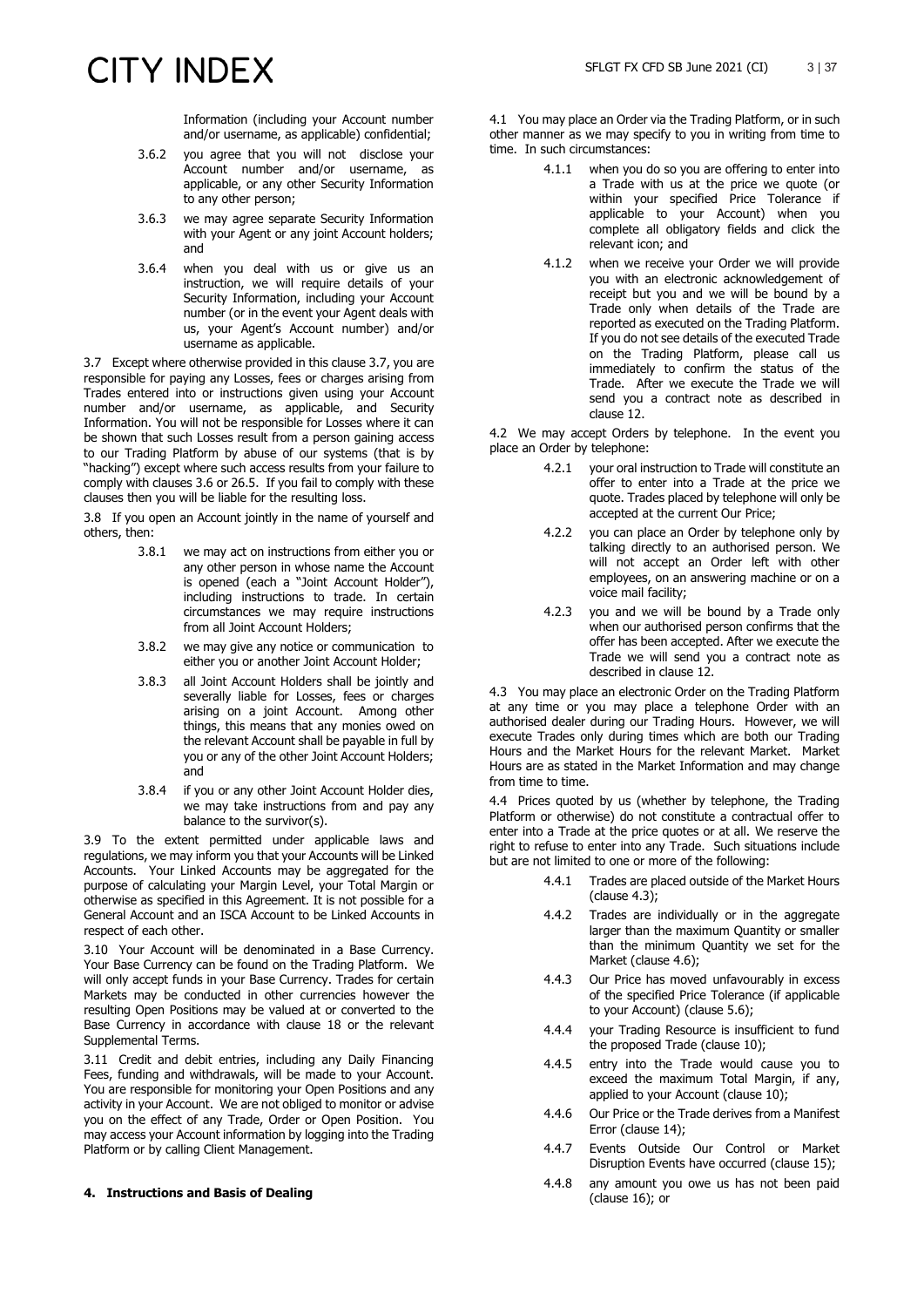4.4.9 we believe the Trade would be in breach of this Agreement or any legal or regulatory requirement applicable to you or us.

4.5 If we accept a Trade before becoming aware of any of the events described in clauses 4.4.1 to 4.4.9, we may in our sole discretion treat the Trade as void or close the Open Position at Our Price prevailing at the time we close the Open Position. If we choose to maintain the Open Position, you will be liable for the full value of the Trade when it is closed.

4.6 We may set minimum and maximum Quantities for opening and/or closing Trades in each Market and different minimum and maximum Quantities for Trades placed on the Trading Platform or by telephone. Minimum and maximum Quantities (if any) are stated in the Market Information. Trades to close an Open Position are subject to the minimum and maximum Quantity valid at the time that the closing Trade is executed. We may be unable to execute Trades at Our Price which are larger than our maximum Quantity or smaller than our minimum Quantity. Where you wish to execute a Trade whose size exceeds our maximum Quantity, you may request a quote. Where a Trade is executed through several transactions at varying prices you will be charged separate fees and commission for each individual transaction. If multiple Trade instructions are placed or triggered, which in aggregate exceed our maximum Quantity for the relevant Market, we may in our sole discretion take any of the following action: (a) refuse to enter into all or some of the Trades; (b) partially fill your Trades and/or (c) increase the margin rate charged on the positions you hold in the relevant Market. We may vary the minimum and maximum Quantity from time to time and new minimum and maximum Quantities will be effective at the time of publication.

4.7 Subject to our right to refuse to enter into any Trade pursuant to clause [4.4,](#page-2-2) we will use our reasonable endeavours to execute a Trade within a reasonable time after we receive it or after the conditions for an Order are fulfilled.

4.8 Where your Open Position is larger than our maximum Quantity and you have not closed it before its expiry date, we may roll over the Open Position rather than settle it.

<span id="page-3-3"></span>4.9 For a Clearing Eligible Trade, you must make a Cleared Account Election by notifying Client Management before placing an Order. If you fail to do so, you may not be able to place new Orders or enter into new Trades on your Account, we reserve the right to book your Open Positions in a General Account and you will be deemed to have made an OSCA Only Cleared Account Election unless you instruct us otherwise. You may, at any time, change your Cleared Account Election by making a new Cleared Account Election. If you make more than one Cleared Account Election, then the most recent Cleared Account Election shall prevail.

<span id="page-3-5"></span>4.10 If you make an ISCA Only Cleared Account Election at any time, you must immediately close any Open Position you have which is booked in any General Account in accordance with clause [6.](#page-4-0) If you fail to do so, we may close any such Open Positions pursuant to clause [16.7.](#page-9-0)

<span id="page-3-6"></span>4.11 If you make an OSCA Only Cleared Account Election at any time, you must immediately close any Open Position you have which is booked in any ISCA Account in accordance with clause [6.](#page-4-0) If you fail to do so, we may close any such Open Positions pursuant to clause [16.7.](#page-9-0)

4.12 If you make an ISCA Only Cleared Account Election or an OSCA/ISCA Cleared Account Election, a Clearing House may require you to provide it with certain information or enter into additional agreements with that Clearing House in connection with your ISCA Account. Any such requirements will be set out on our Website or otherwise notified to you in writing on or around the time you make such election. You are responsible for providing such information or entering into such agreements with the Clearing House.

4.13 If you make an OSCA/ISCA Cleared Account Election, you are responsible for determining whether individual Clearing

Eligible Trades are cleared through the relevant Clearing House's individual client segregation model or omnibus client segregation model by booking the Trade in the applicable ISCA Account (where the Trade is to be cleared through the relevant Clearing House's individual client segregation model) or in the applicable General Account (where the Trade is to be cleared through the relevant Clearing House's omnibus client segregation model).

<span id="page-3-4"></span>4.14 We may, in our sole discretion, determine whether or not a Market is or will be a Centrally Cleared Market. If a Market becomes a Centrally Cleared Market, any existing Trades creating any Open Position which you have in that Market will automatically be cleared through the Clearing House's omnibus client segregation model. Accordingly, if you have previously made an ISCA Only Cleared Account Election or have not made any Cleared Account Election, you must either close any Open Position which you have in that Market or make an OSCA/ISCA Cleared Account Election or OSCA Only Cleared Account Election.

4.15 Trades placed on a Centrally Cleared Market will be Centrally Cleared through the Clearing House Service in respect of that Centrally Cleared Market and will be subject to the relevant Rule Set. For such Centrally Cleared Markets, the Trades will be passed to the clearing house in order for that Trade to be Accepted for Clearing. We will remain as your counterparty to each Centrally Cleared Trade and the relevant Clearing House will not be your counterparty.

<span id="page-3-1"></span>4.16 In respect of Centrally Cleared Trades, our performance and payment obligations to you under or in respect of such Centrally Cleared Trades are limited by and contingent on the actual performance or payment by the relevant Clearing House to us in relation to the related CCP Transactions or any related collateral arrangements and we will only be obliged to perform our obligations to you under or in respect of Centrally Cleared Trades to the extent that the Clearing House actually performs its obligations to us in relation to the related CCP Transactions or any related collateral arrangements, provided that, amounts that would have been paid by the Clearing House to us but for the application of (i) netting or set-off in accordance with the relevant Rule Set and/or any applicable law or (ii) any provision of the relevant Rule Set and/or any applicable law that allows the Clearing House to make payments directly to you or Transfer related CCP Transactions upon the occurrence of a CIL Trigger Event will, for the purposes of this provision and without prejudice to claus[e 17.9,](#page-10-0) be considered to have been paid.

<span id="page-3-2"></span>4.17 Without limiting clause [4.16,](#page-3-1) but without double-counting the effect of any limitation imposed by that clause, if, in respect of any Centrally Cleared Trade, the relevant Clearing House fails to make any CCP Settlement Payment to us or to return any collateral or margin posted or transferred by us to the relevant Clearing House in respect of the related CCP Transaction, an amount equal to such amount shall be due from you to us and, for the avoidance of doubt, clause 27.12 shall apply to such amount. If, following the payment of any such amount by you to us we subsequently receive or recover the relevant amount from the relevant Clearing House, we shall reimburse you for that amount, together with any interest thereon which we received or recovered from the Clearing House.

4.18 We will give you notice in writing of any deduction, withholding or other reduction from any payment or performance effected under clause [4.16](#page-3-1) or any amount payable by you or reimbursable by us pursuant to clause [4.17,](#page-3-2) in each case as soon as reasonably practicable following the relevant event.

<span id="page-3-0"></span>4.19 To the extent of any inconsistency between the terms of this Agreement in respect of a Centrally Cleared Trade and any Mandatory CCP Provision, such Mandatory CCP Provision will prevail in respect of such Centrally Cleared Transaction. You agree to be bound by and to comply with the Mandatory CCP Provisions of each relevant Clearing House Service.

4.20 Please visit our Website for further information on Central Clearing and your account options. If you have questions or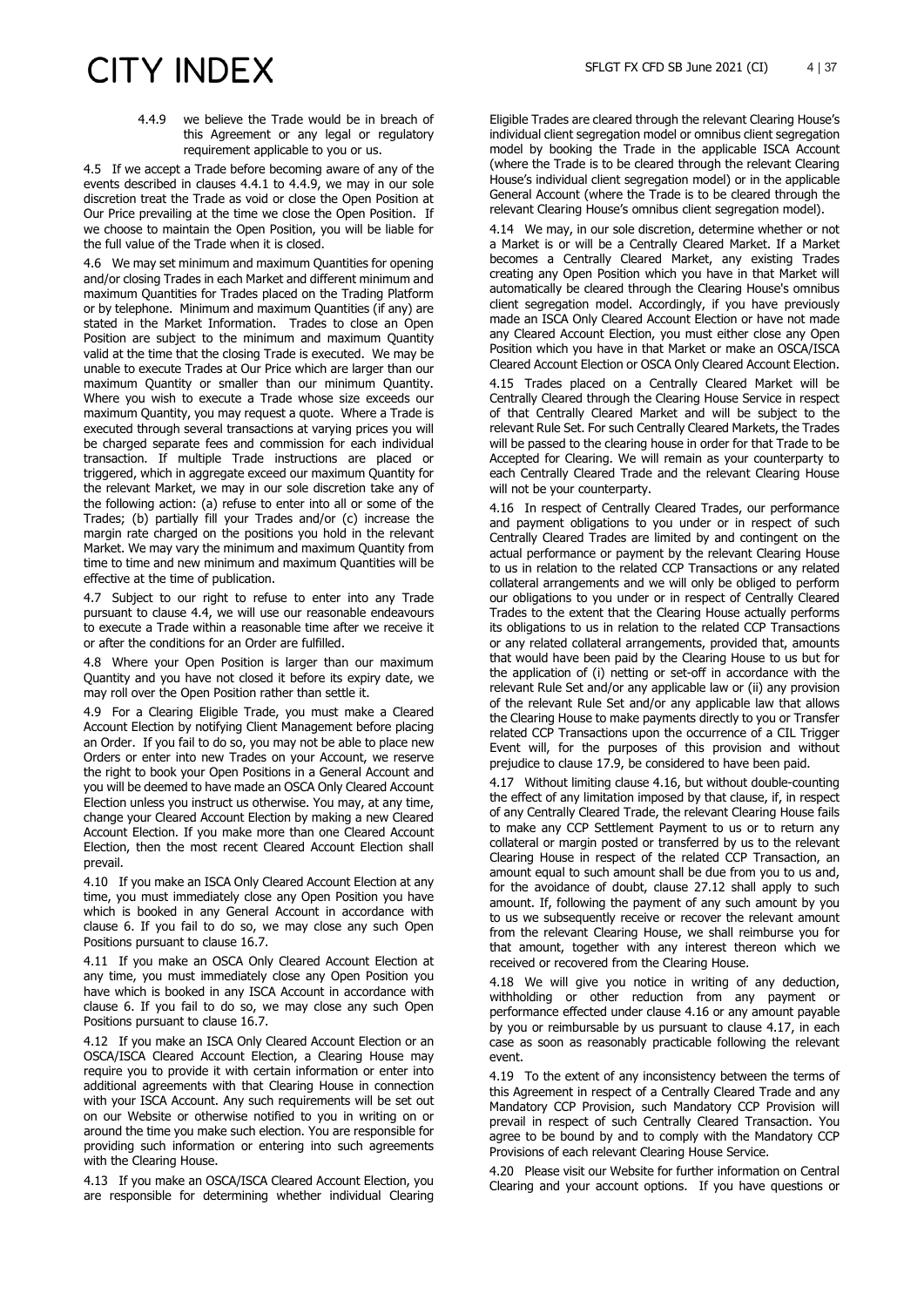would like to discuss these options, please call Client Management.

### **5. Our Price**

5.1 During Market Hours, we will quote two prices for the Market: a higher price ("Our Offer Price") and a lower price ("Our Bid Price"); together these prices are known as "Our Price" for a Market. Our Price is determined by reference to the price of the Underlying Instrument which is quoted on external securities exchanges or dealing facilities that we select at our discretion in line with our regulatory obligations. For Trades executed when the relevant exchange or dealing facility is closed or where there is no exchange or dealing facility, Our Price will reflect what we consider the market price of the Underlying Instrument is at that time. Subject to our regulatory obligation to provide best execution, Our Prices and how we calculate Our Prices are determined in our absolute discretion and any changes are effective immediately. If during Market Hours Our Price for any Market is not available on the Trading Platform, please call Client Management to obtain a quote.

5.2 We will accept a Trade only on the basis of a current Our Price. You may not be able to enter into Trades at Our Price where Our Price is described as "indication only" or "indicative" or "invalid" (or words or messages to the same effect).

5.3 We provide quotes for Our Prices on a best efforts basis. If a Market Disruption Event or an Event Outside of Our Control occurs we may not be able to provide a quote for Our Price or execute Trades during Market Hours.

5.4 The difference between Our Bid Price and Our Offer Price is "Our Spread". For certain Products, Our Spread may contain an element of charge or commission for us. For some Markets Our Spreads change frequently and there is no limit to how large any such changes may be. You acknowledge that when you close a Trade, Our Spread may be larger or smaller than Our Spread when the Trade was opened, even for markets where Our Spread is fixed.

5.5 Unless otherwise stated in the relevant Supplemental Terms, we will provide you with best execution as defined by the FCA Rules. Please read our Trade and Order Execution Policy which sets out the basis upon which we seek to provide best execution.

5.6 If your Account has Price Tolerance, Markets where Price Tolerance applies will be set out in the Market Information. Price Tolerance will only apply to instructions to Trade for immediate Where applicable, you may change the Price Tolerance via the Trading Platform before you place a Trade. If, before we have executed your Trade, Our Price moves unfavourably away from our quoted price but remains within the specified Price Tolerance, your Trade will be executed at the current Our Price. If, before we have executed your Trade, Our Price moves in your favour (irrespective of the specified Price Tolerance), we will execute the Trade at the current Our Price.

### <span id="page-4-0"></span>**6. Closing Trades**

6.1 If you have an Account with hedging enabled, you can close an open Trade by selecting that specific trade and closing it. If you open an opposing Trade in the same market for the same quantity, both the original Trade and the opposing Trade will be displayed as open and you will also see the legally binding net position where those Trades offset each other.

6.2 If you have an Account without hedging enabled, you can close an open Trade either by selecting that Trade and closing it, or by opening a Trade in the opposing direction.

6.3 For some Accounts, if you enter into a closing Trade in the same Market with a greater Quantity but in the same expiry as the Open Position it offsets, then the original Open Position will be closed and a new Open Position will be created for the Quantity by which the new Trade exceeds the original Open

#### Position.

6.4 You will usually be able to close an Open Position during Market Hours. However, we reserve the right to reject any Trade in accordance with clause 4.4. As a consequence, you may not be able to close the Open Position and your Losses may be unlimited until such time as you are able to close the Open Position. Where you inadvertently close an Open Position and promptly notify us of this error, at your request we may (in certain, exceptional circumstances, acting at our sole discretion and as a gesture of goodwill) allow you to take a new Open Position equivalent to the terms of the original Open Position duly closed by you in error, with such new Open Position being reported to the applicable regulatory authorities as such in the normal course of business.

6.5 Unless Open Positions are closed in accordance with this clause 6, rolled over in accordance with clause 7, or are terminated, voided or otherwise closed in accordance with this Agreement, they will remain open until their expiry (if they have an expiry date or event) or will remain open indefinitely if they do not. On the expiry date (or event, if such expiration is dependent upon an event) the Open Position will be closed and settled at Our Price at the time the Open Position is closed.

6.6 Where we exercise our rights in accordance with this Agreement to close any of your Open Positions, we will, subject to any obligations that we may have under applicable laws and regulations, do so at a time and date determined by us in our reasonable discretion.

### <span id="page-4-1"></span>**7. Rollover**

7.1 We may allow Open Positions to be rolled in accordance with your instructions.

7.2 If we agree to roll over an Open Position, then the original Open Position is closed and becomes due for settlement at Our Price at the time the Open Position is closed and a new Trade will be entered into to establish a new Open Position in the relevant Market. The times at which we will close Open Positions which are rolled over are stated in the Market Information. We will send you a contract note in respect of the Trade establishing the new Open Position as described in clause 12.

### **8. Orders**

8.1 The range of different Order types which we accept shall be decided by us in our absolute discretion. Certain types of Orders, such as Guaranteed Stop Loss Orders, may only be available for a limited range of Markets.

8.2 The types of Orders we accept and which types of Orders attach to specific Open Positions or other Orders ("Attached Orders") are detailed on our Trading Platform. We may at our discretion limit the Quantity of any Trade and Orders we accept without notice. **It is your responsibility to understand the features of an Order and how the Order will operate before you place it. Before you place an Order for the first time, we recommend that you read the trading examples on our Website so that you fully understand the features of the Order type.** 

8.3 We endeavour to fill Orders at the first Our Price reasonably available to us after the price specified is reached or at the occurrence of the event or condition specified in the Order. However, we may not be able to execute Orders if there is an Event Outside of Our Control in relation to an Underlying Instrument. For all Orders other than Guaranteed Stop Loss Orders, we may not be able to execute your Order at the price level you specify. We will endeavour to execute your Order at Our Price nearest to your specified price.

8.4 We may, without limitation, set a minimum price range between the current Our Price and the price or level of any Stop Orders, Guaranteed Stop Loss Orders and Limit Orders and we reserve the right not to accept any Orders which are less than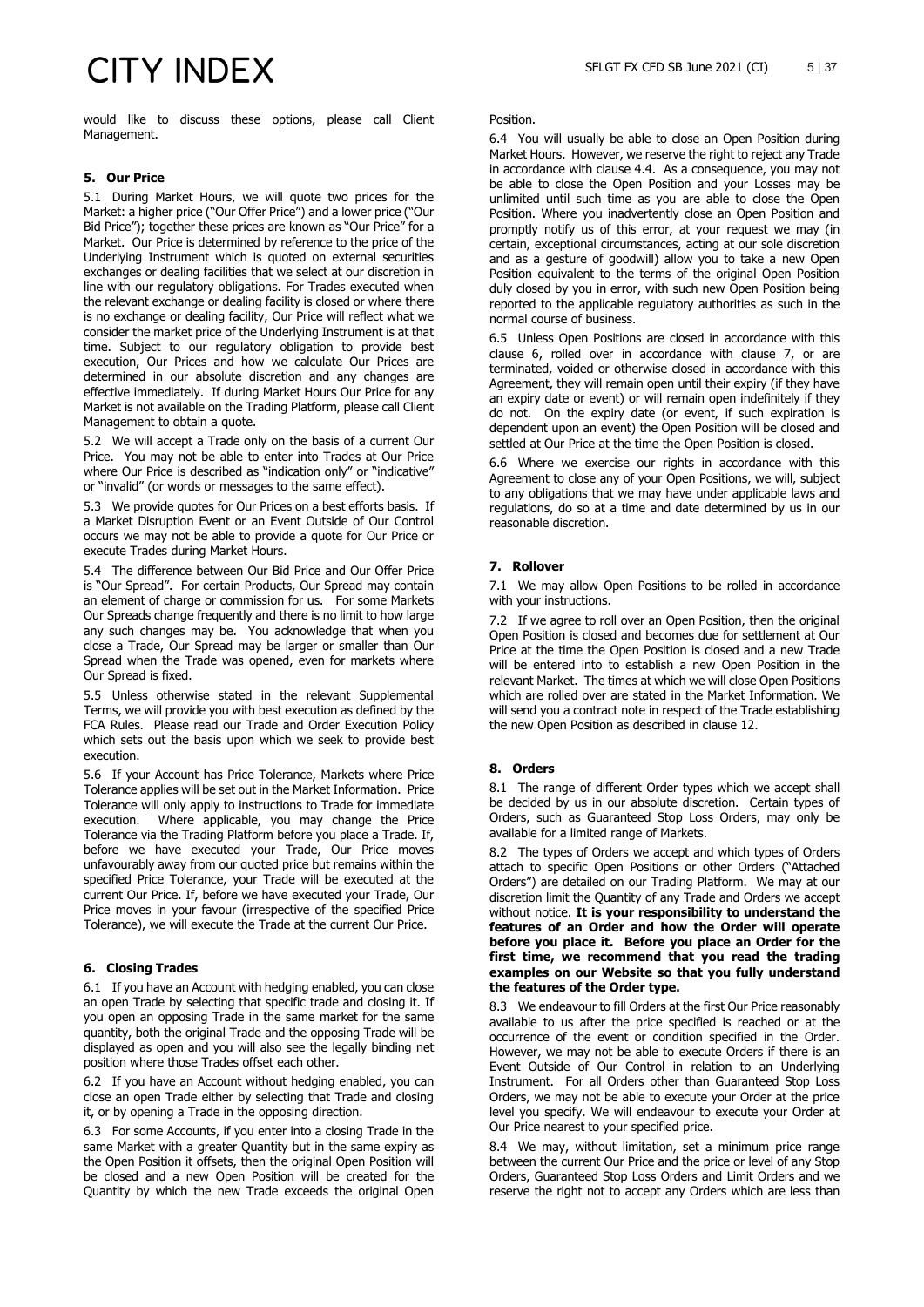this minimum price range.

8.5 Orders will be "Good until Cancelled" ("GTC") unless you specify at the time of placing the relevant Order that it is only "Good for the Day" ("GFD") or "Good for the Time" ("GFT"). Unless an Order is cancelled or ceases to have effect, we will regard it as valid and execute it when Our Price reaches the price you specify or the specified event or condition occurs.

8.6 Subject to clause 8.7 below, you can only cancel or amend an Order if we have not acted upon it. You may, with our consent (which will not be unreasonably withheld), cancel or amend an Order at any time before we act upon it. Changes to Orders may be made on the Trading Platform or by calling Client Management.

8.7 If you have a Limited Risk Account, a Guaranteed Stop Loss Order cannot be cancelled by you at any time. It will only be cancelled if you close the corresponding Open Position. You may, however, amend a Guaranteed Stop Loss Order in accordance with clause 8.6 above.

8.8 When you place an Order to close an Open Position (a "Closing Order"):

- 8.8.1 if you close the Open Position before the Closing Order is executed, we will treat this as an instruction to cancel the Closing Order; and
- 8.8.2 if you close only a portion of the Open Position before the Closing Order is executed, we will treat the Order as an Order to close only the portion of the Open Position that remains open.

8.9 We offer Guaranteed Stop Loss Orders for a limited range of Markets. For these Markets:

- 8.9.1 the Market Information states if a Guaranteed Stop Loss Order is available;
- 8.9.2 we may charge a premium payment for each Guaranteed Stop Loss Order. The rate or price of this payment is stated in the Market Information;
- 8.9.3 we will accept your Guaranteed Stop Loss Order only during Market Hours;
- 8.9.4 we will execute a Guaranteed Stop Loss Order at the price you specify, when that price level is reached; and
- 8.9.5 we may make available and set minimum and maximum Quantities for Guaranteed Stop Loss Orders which are different from the minimum and maximum Quantities which apply to other types of Order.

8.10 Guaranteed Stop Loss Orders are not available for ISCA Accounts or MetaTrader Accounts.

### **9. Our Charges**

9.1 We will inform you about all costs and charges on an aggregated basis as they relate to the services and Products that we are providing under this Agreement before the provision of such services and Products to you. Where we have, or have had, an ongoing relationship with you during the year we will provide you with that information at least on an annual basis. If requested by you, we will provide you with an itemised breakdown of our costs and charges information.

9.2 Depending on the Market concerned and in line with all applicable laws and regulations, we may:

- 9.2.1 include an element of profit for us in Our Spread;
- 9.2.2 charge commission;
- 9.2.3 impose a Daily Financing Fee on your Open Positions; and/or
- 9.2.4 charge premiums for Guaranteed Stop Loss

#### Orders.

You can find details with respect to these as well as other fees and charges applicable to your Account on our Website or by calling Client Management.

9.3 Additional fees and charges apply to ISCA Accounts. These will be set out on our Website.

9.4 We may from time to time and in accordance with our obligations under all applicable laws and regulations:

9.4.1 share a proportion of Our Spread, commissions and other Account fees with other persons including (without limitation) Introducers; and or

9.4.2 receive payment in connection with certain foreign exchange transactions undertaken pursuant to clause 18.

9.5 In relation to Centrally Cleared Trades which are booked to General Accounts, certain fees and charges may be charged to us by the Clearing House in respect of the corresponding CCP Transactions. If we pass on any of these fees and charges to you, we will provide details of this by using any of the following means: post, telephone, fax, email, text message or on our Website or Trading Platform.

9.6 In relation to ISCA Accounts, any fees and charges which the Clearing House charges to us in respect of that ISCA Account or any CCP Transactions may be passed on to you. If we pass on any of these fees and charges to you, we will provide details of this on our Website.

9.7 We may pass on to you charges which we may from time to time incur in borrowing stock in the external market to hedge a Short Position which you have opened with us. These charges will fluctuate depending on market conditions and the scarcity of the stock concerned. We will advise you of any such charges at the time they are incurred or as soon as possible after we become aware that they have been incurred, whether in the Market Information or otherwise.

### **10. Margin Requirement**

10.1 Before you place a Trade which creates an Open Position you must ensure that your Trading Resource is sufficient to cover the Margin Requirement in respect of that Open Position. If your Trading Resource is less than the Margin Requirement for the Open Position you wish to create, we may (and will, where and to the extent this is required by applicable laws and regulations) reject your Trade. The Margin Requirement must be maintained at all times until the Open Position is closed and may increase or decrease at any time until the Open Position is closed.

10.2 The applicable Margin Requirement for an Open Position may vary depending on the Underlying Instrument and your client categorisation and whether your Open Position is an Established Position. You will find details of the applicable Margin Requirements on our Website or Trading Platform.

10.3 The Margin Requirement for an Open Position is calculated using the Margin Factor for the relevant Market. Margin Factors may be expressed as a percentage, number or other form applicable to the nature of the Market. The Margin Requirement may increase or decrease at any time until the Open Position is closed.

10.4 Margin Factors for each Market are stated in the Market Information. Unless otherwise stated in our Notices and Policies with respect to third party trading platforms, Margin Factors change as set forth in this clause 10.3. Changes to a Margin Factor will increase or decrease your Margin Requirement. For Margin Factors expressed as a percentage and all Open Positions subject to Orders Aware Margining, the Margin Requirement may change as Our Price for the relevant Market changes. Margin Requirement may also be affected by changes in the exchange rate between the Base Currency and the currency of any Open Position.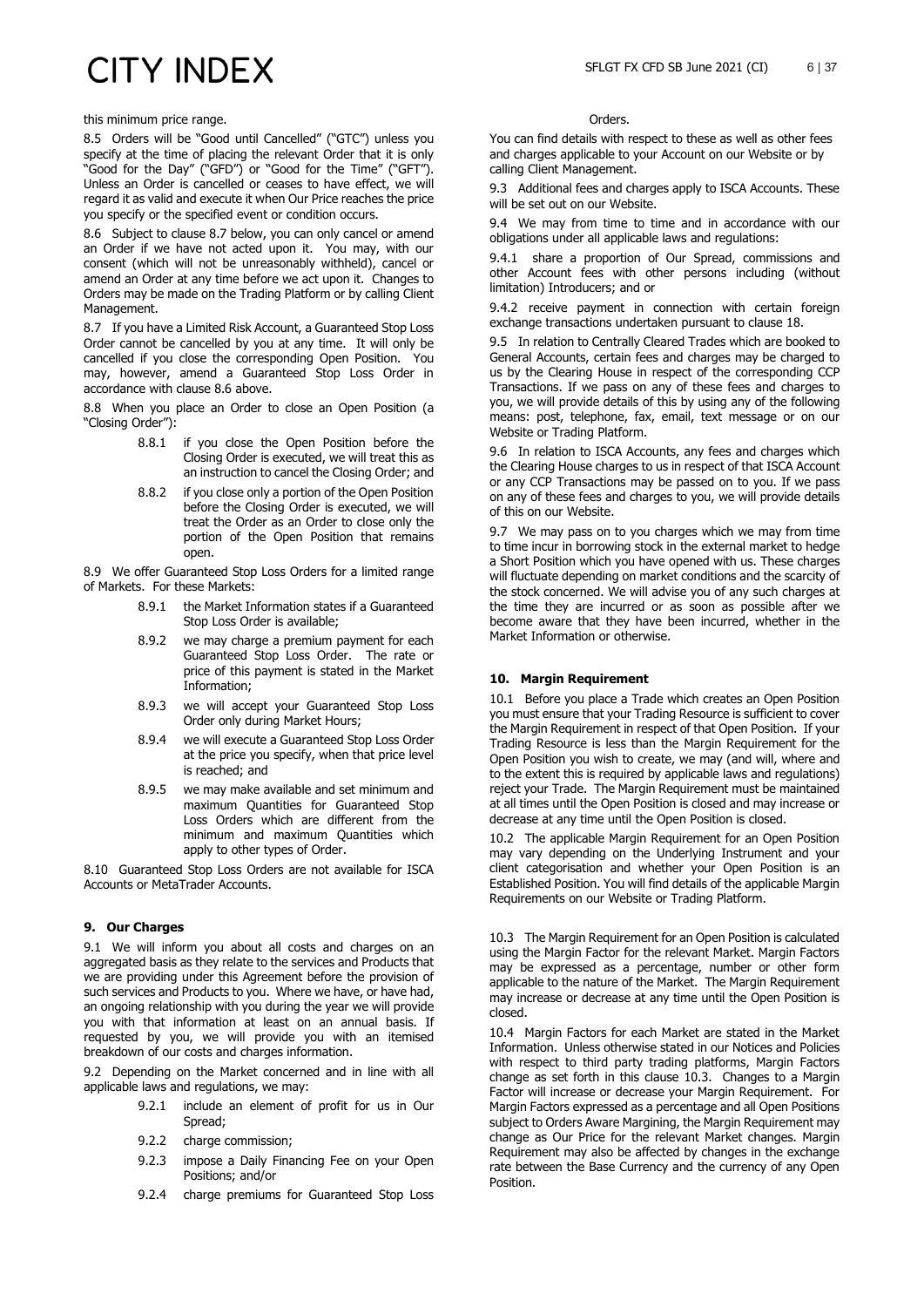10.5 Non-standard Margin Requirements may apply for the following:

- 10.5.1 for certain Markets derived from options or options-related financial instruments;
- 10.5.2 when you are holding positions in two or more Markets in the same Underlying Instrument;
- 10.5.3 Trades which have an attached Stop Loss Order in Markets where Orders Aware Margining is available (clause 10.7);
- 10.5.4 when a Margin Multiplier is applied (clause 10.8); and
- 10.5.5 when the Quantity of a Trade is greater than our maximum Quantity (clause 4.6)

Details of how we calculate non-standard Margin Requirements are set out on our Website.

10.6 We reserve the right to change the way in which we calculate Margin Requirements at any time.

10.7 Orders Aware Margining offers the potential to reduce the Margin Requirement for Open Positions in certain Markets which are booked to a General Account and which are subject to a Stop Loss Order or a Guaranteed Stop Loss Order. Orders Aware Margining is available for a limited range of Markets and details of its availability is provided in the Market Information. Orders Aware Margining is not available for Open Positions which are booked to an ISCA Account.

10.8 We may apply a Margin Multiplier to all Open Positions placed in your Account or to a specific Open Position. The application of a Margin Multiplier or any change in a Margin Multiplier will result in a change to the Margin Requirement for any Open Positions for the relevant Markets. The Margin Multiplier for Trades booked to an ISCA Account may be greater than the Margin Multiplier for Trades booked to a General Account.

10.9 We may alter Margin Factors, Margin Multipliers and Margin Requirements at any time and any change may become effective immediately. For Open Positions which are booked to a General Account, subject to our rights in clauses 15 and 16, we will provide you with at least 24 hours' notice of any increase in Margin Factors, Margin Multipliers or Margin Requirement. For Open Positions which are booked to an ISCA Account, any increase in Margin Factors, Margin Multipliers or Margin Requirement may take effect immediately upon our notifying you of those changes. It is your responsibility to know at all times the current Margin Factors, Margin Multiplier and Margin Requirement applicable to your Account and your Open Positions.

10.10 We may notify you of an alteration to the Margin Factors, Margin Multiplier and Margin Requirement by any of the following means: post, telephone, fax, email, text message or by posting notice of the increase on our Website or Trading Platform.

10.11 Your Total Margin will be the aggregate of all Margin Requirements in your Account. We may set a maximum figure for your Total Margin which will act as a limit on the amount of funds we hold as the Margin Requirement. If we set a maximum Total Margin we will inform you.

### **11. Margin Close Out Level**

11.1 **If the Margin Level for your Account reaches or falls below the Margin Close Out Level, this will be classified as an Event of Default under clause 16. In such circumstances we may (and will, where and to the extent this is required by applicable laws and regulations) close all or any of your Open Positions immediately with or without notice. In addition we may, among other things, refuse to execute new Trades until your Margin Level exceeds the Margin Close Out Level. It is your responsibility to monitor your Account(s) at all times and** 

**to maintain your Margin Level above the Margin Close Out Level.** We will close your Open Positions at Our Price prevailing at the time when your Open Positions are closed.

11.2 We may but are not obliged to contact you before we take any action under clause 11.1.

11.3 You will be notified of the Margin Close Out Level applicable to your Account on our Website or Trading Platform. We may alter the Margin Close Out Level applicable to your Account at any time, including where this is required to comply with applicable laws and regulations. For a General Account, subject to our rights in clauses 15 and 16, we will provide you with at least three (3) days' notice of any change to your Margin Close Out Level, unless we are unable to do so in order to effect an immediate change in the Margin Close Out Level required under applicable laws and regulations. For an ISCA Account, any change to your Margin Close Out Level may take effect immediately upon our notifying you of that change. It is your responsibility to remain informed about the Margin Close Out Level applicable to your Account.

11.4 We will be entitled to notify you of an alteration to your Margin Close Out Level by any of the following means: post, telephone, fax, email, text message or by posting notice of the increase on our Website or Trading Platform.

11.5 The Margin Close Out Level is designed to help limit the extent of your trading Losses. **There might be circumstances (e.g. suspended markets) in which we will be unable to close out Open Positions and we do not guarantee that your Open Positions will be closed when the Margin Level for your Account reaches the Margin Close Out Level or, save to the extent required by applicable laws and regulations, that your Losses will be limited to the amount of funds you have transferred into your Account**. In such circumstances we will monitor your Open Positions and take such other actions as we consider to be reasonable.

### <span id="page-6-0"></span>**12. Statements, Contract Notes and Portfolio Reconciliation**

12.1 Periodic statements, including statements of your Cash, Open Positions and any charges made to your Account will ordinarily be sent to you no less than monthly, but in any event will send you a statement of your Cash no less than quarterly. In addition, upon your request, we will provide a statement of the Client Money held by us for you.

12.2 Other than on your specific request, contract notes and statements will be sent to you by email or by being made available through the Trading Platform. We reserve the right to charge for contract notes and statements sent to you in a paper form.

12.3 Subject to the other provisions of this clause [12,](#page-6-0) it is your responsibility to review all statements received to ensure that they are accurate. If you believe that a statement received by you is incorrect, because it refers to a Trade which you have not placed or for any other reason, you must tell us immediately. **Statements will, in the absence of a Manifest Error, be conclusive and binding unless we receive an objection from you in writing within 48 hours of receipt or we notify you of an error in the statement in the same period.**

12.4 We will in respect of each Trade that we execute on your behalf, promptly provide you with the essential information (including the maturity and expiry date) of the Trade and send you a contract note including any new Trade entered into when an existing Open Position is rolled over pursuant to claus[e 7.](#page-4-1) The contract note will confirm the execution of the Trade and, if requested by you, we will supply you with information about the status of the Trade. The absence of a contract note will not affect the validity of any Trade that is reported as executed on the Trading Platform or is accepted by telephone pursuant to clause 4.2. If you do not receive a contract note for any Trade you have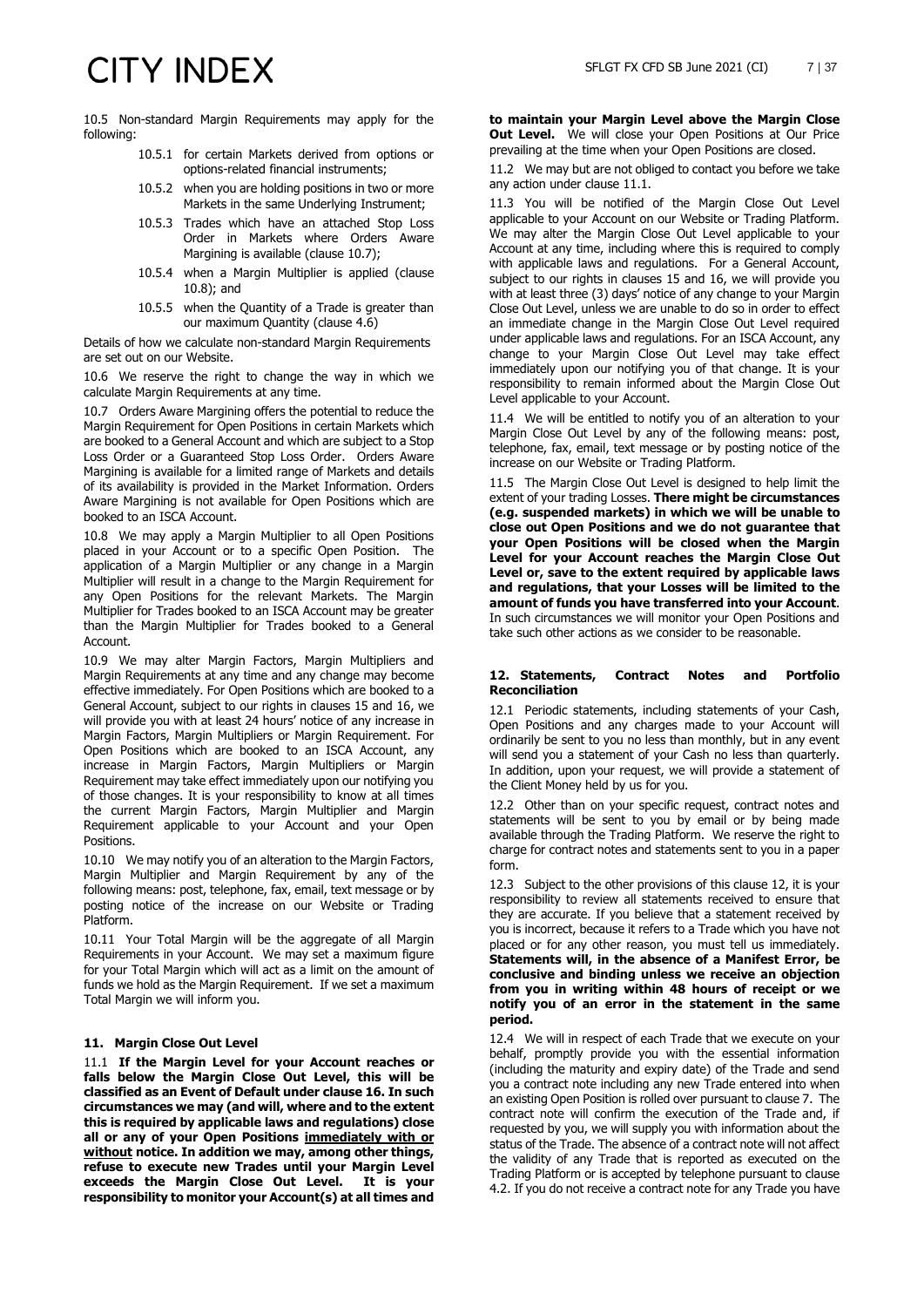executed or rolled over, please inform us immediately.

<span id="page-7-0"></span>12.5 Contract notes will be sent to you as soon as reasonably practicable and no later than:

- 12.5.1 if you are classified as a "Small Non-Financial Counterparty", by 16.00 London time on the next Business Day after a Trade is executed; or
- 12.5.2 if you are classified as a "Financial Counterparty" or a "Large Non-financial Counterparty", by 16.00 London time on the day on which a Trade is executed, or if such Trade is executed after 16.00 London time, by 16.00 London time on the next Business Day after such Trade is executed.

<span id="page-7-1"></span>12.6 Following delivery of a contract note pursuant to clause [12.5,](#page-7-0) you must notify us if you believe that a contract note is incorrect for any reason by no later than:

- 12.6.1 if you are classified as a "Small Non-Financial Counterparty", by close of business London time on the second Business Day after the relevant Trade is executed; or
- 12.6.2 if you are classified as a "Financial Counterparty" or a "Large Non-financial Counterparty", by close of business London time on the next Business Day after the date on which we deliver the relevant contract note.

12.7 If you notify us that you believe a contract note is incorrect for any reason by the time specified in clause [12.6,](#page-7-1) you and we will attempt to resolve the difference and confirm the relevant Trade as soon as possible.

12.8 If we have sent you a contract note pursuant to clause [12.5](#page-7-0) and you do not notify us that you believe that it is incorrect for any reason by the time specified in clause [12.6,](#page-7-1) you will be deemed to have agreed to the terms of the contract note.

12.9 We will notify you if the initial notional value of any Trade placed to create an Open Position depreciates by more than 10% and thereafter at multiples of 10%. You hereby agree that such notification may not be provided by us where the initial notional value of the Open Position is less than or equal to £1000. We will make such notification on an instrument-by-instrument basis at the end of each Business Day in which the threshold is exceeded or, in a case where the threshold is exceeded on a non-business day, the close of the next Business Day. We will send the notification by email or will make it available to you through the Trading Platform.

<span id="page-7-2"></span>12.10 On each Portfolio Data Delivery Date, Portfolio Data in respect of all outstanding Trades booked to your Account will be sent to you by email or by being made available through the Trading Platform.

12.11 On the Business Day following each delivery of the Portfolio Data pursuant to clause [12.10,](#page-7-2) you will review the Portfolio Data provided by us in respect of all outstanding Trades booked to your Account against your own records to identify any misunderstandings of Key Terms. If you identify one or more discrepancies which you determine, acting reasonably and in good faith, are material to the rights and obligations of either you or us in respect of any Trades which are or which you believe should be booked to your Account, you must notify us in writing as soon as reasonably practicable and consult with us in an attempt to resolve such discrepancies in a timely fashion for so long as such discrepancies remain outstanding, using, without limitation, any applicable updated reconciliation data produced during the period in which such discrepancy remains outstanding. If you do not notify us that the Portfolio Data contains discrepancies by 16.00 London time on the sixth Business Day following the delivery of the Portfolio Data pursuant to clause [12.10](#page-7-2) you will be deemed to have affirmed such Portfolio Data.

<span id="page-7-3"></span>12.12 For the purposes of this clause [12,](#page-6-0) we will notify you of your classification as either a "Financial Counterparty" (i.e. a "financial counterparty" (as defined in EMIR)), a "Large Nonfinancial Counterparty" (i.e. a "non-financial counterparty" (as defined in EMIR) that is subject to the clearing obligation pursuant to Article 10 of EMIR) or a "Small Non-financial Counterparty" (i.e. a "non-financial counterparty" (as defined in EMIR) that is not subject to the clearing obligation pursuant to Article 10 of EMIR) from time to time based on information which you have provided to us and representations you have made in your Application Form or pursuant to clauses [3.4](#page-1-1) an[d 3.5.](#page-1-2)

### **13. Payments and Withdrawals**

13.1 If your Account shows a positive Cash balance, you may request that we make a payment to you of such amount. We may however elect to withhold any payment requested, in whole or in part, if:

- 13.1.1 you have Unrealised Losses on your Account; and/or
- 13.1.2 such payment would result in your Trading Resource being less than zero; and/or
- 13.1.3 we reasonably consider that funds may be required to meet any Margin Requirement or, if applicable, any Regulatory VM Requirement; and/or
- 13.1.4 there is any amount outstanding from you to us; and/or
- 13.1.5 we are required to do so under any relevant legislation or regulation; and/or
- 13.1.6 we reasonably believe resulted from market abuse in contravention of clause 21.

13.2 Subject to clause 13.3, we may debit the Cash balance on your Account with any amount due and payable to us under this Agreement, and with any bank transfer charges we incur in transferring funds to you. In addition, you are responsible for all costs and expenses we incur as a result of you failing to pay amounts due or if you breach the Agreement including, without limitation, bank charges, court fees, legal fees and other third party costs we reasonably incur.

13.3 If your Account shows a negative Cash balance, and notwithstanding any other right that we may have under this Agreement or applicable laws and regulations, we may (and will, where and to the extent this is required by applicable laws and regulations) waive our right to claim payment of any amount due and payable to us under this Agreement and return the Cash balance to zero.

13.4 If we credit a payment to your Account but subsequently discover that the credit was made in error, we reserve the right to reverse any such credit and/or cancel any Trades which could not have been made or close any Open Position which could not have been established but for that credit.

13.5 Unless we agree otherwise, any amounts payable to you will be paid by direct transfer to the same source (in your name) from which you have made payment to us.

13.6 Payment of any amount due to us is subject to the following conditions:

- 13.6.1 unless otherwise agreed, payment must be made in the Base Currency for your Account;
- 13.6.2 if made by debit or credit card, the debit or credit card must be accepted by us and we reserve the right to charge an administration fee;
- 13.6.3 unless otherwise agreed your Account will be credited with the net cleared funds received after all deductions of bank charges or any other costs of transfer incurred in relation to the payment;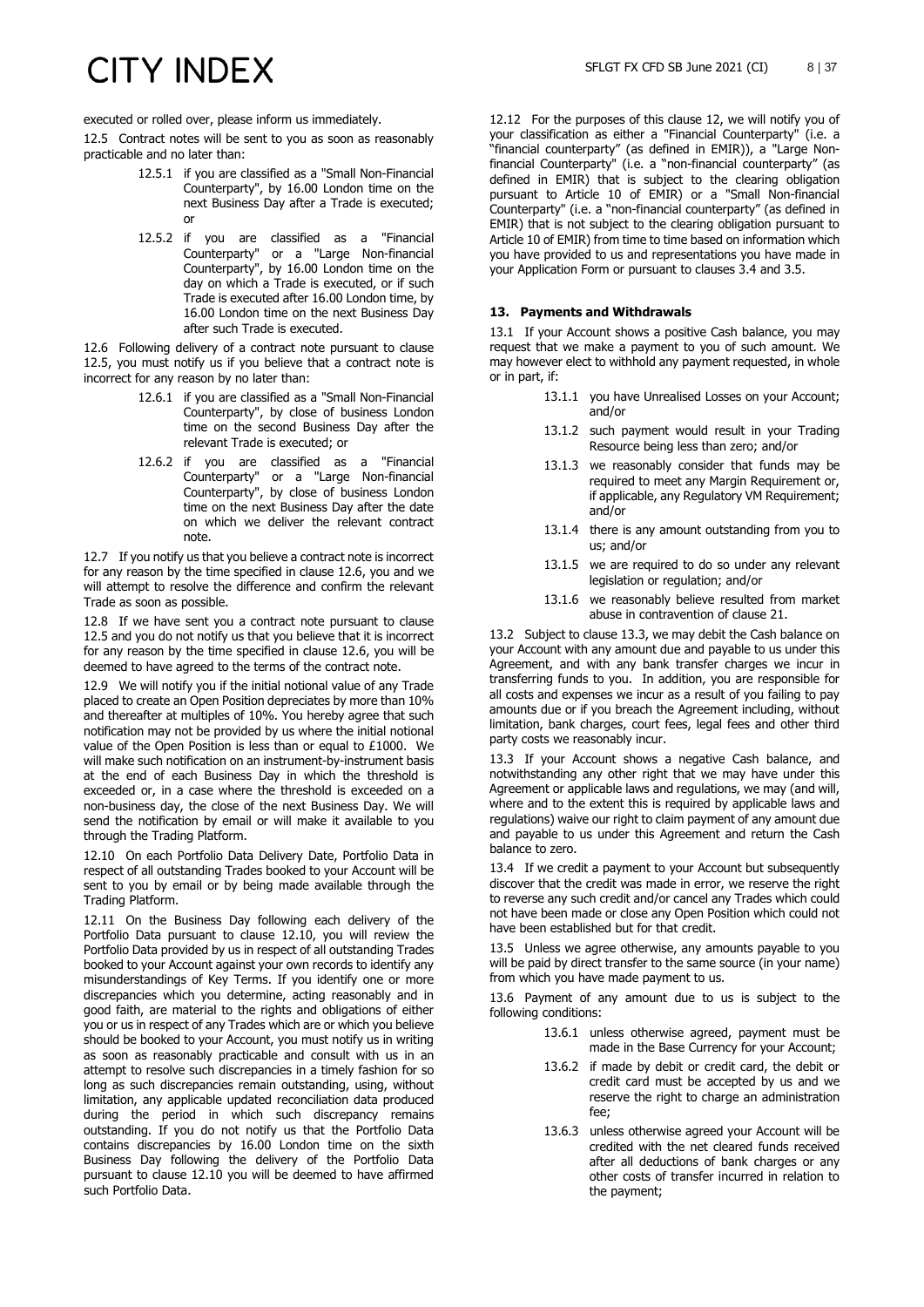- 13.6.4 if made by cheque or bank transfer, the cheque must be drawn on or the transfer made must be made from an account in your name with a credit institution or other bank we deem satisfactory. We will regard as an acceptable credit institution any bank incorporated and duly licensed in the United Kingdom or a state which is a member of the European Union or any branch of a bank located and duly licensed in the United Kingdom or a state which is a member of the European Union;
- 13.6.5 if you wish to make a payment through a non-United Kingdom or non-European Union bank (or card issued by such a bank) please contact us to confirm the acceptability of the bank concerned before a payment is required to be made; and
- 13.6.6 we do not accept cash or payments from third parties unless otherwise agreed.

13.7 If your Account is in debit, the full amount is due and payable by you immediately unless and to the extent we are not permitted to recover such sums from you by applicable laws and regulations.

13.8 We may refuse to accept payment by cheque or banker's draft and may require immediate payment by telegraphic transfer, debit card or any other method of electronic transfer acceptable to us.

13.9 If you fail to pay any sum due to us on the due date in accordance with this Agreement, we will charge interest on this amount. Interest will be due on a daily basis from the due date until the date on which payment is received in full at a rate not exceeding 4% above the applicable central bank's official base rate for short-term funds (or a rate we reasonably consider serves materially the same function) from time to time and will be payable on demand.

### **C. OUR RIGHTS IN SPECIAL CIRCUMSTANCES**

### **14. Manifest Error**

14.1 A Manifest Error is an error, omission or misquote (including any misquote by our dealer) which by fault of either of us or any third party is materially and clearly incorrect when taking into account market conditions and quotes in Markets or Underlying Instruments which prevailed at that time. It may include, but is not limited to, an incorrect price, date, time, Market or currency pair, financing calculation, rebate, commission or any error or lack of clarity of any information, source, commentator, official result or pronouncement.

14.2 If a Trade is based on a Manifest Error (regardless of whether you or we gain from the error) and/or closed on the basis of Manifest Error we may act reasonably and in good faith to:

- 14.2.1 void the Trade as if it had never taken place;
- 14.2.2 close the Trade or any Open Position resulting from it; or
- 14.2.3 amend the Trade, or place a new Trade, as the case may be, so that (in either case) its terms are the same as the Trade which would have been placed and/or continued if there had been no Manifest Error.

14.3 We will exercise the rights in clause 14.2 as soon as reasonably practicable after we become aware of the Manifest Error. To the extent practicable we will give you prior notice of

any action we take under this clause but if this is not practicable we will give you notice as soon as practicable afterwards. If you consider that a Trade is based on a Manifest Error, then you must notify us immediately. We will consider in good faith whether it is appropriate to take any action under this clause 14 taking into account all the information relating to the situation, including market conditions and your level of expertise.

14.4 In the absence of our fraud, wilful deceit or negligence, we will not be liable for any loss, costs, claims or demand for expenses resulting from a Manifest Error.

### **15. Events Outside Our Control and Market Disruption Events**

15.1 We may determine that a situation or an exceptional market condition exists which constitutes an Event Outside Our Control and/or a Market Disruption Event.

15.2 If we determine that an Event Outside Our Control or Market Disruption Event has occurred we may take any of the steps referred to in clause 15.3 with immediate effect. We will take reasonable steps to notify you of any action we take before we take any action to the extent practicable. If it is not practicable to give you prior notice, we will notify you at the time or promptly after taking any such action.

15.3 If we determine that an Event Outside Our Control and/or a Market Disruption Event has occurred, we may, where and to the extent permitted under applicable laws and regulations, take one or more of the following steps:

- 15.3.1 cease or suspend trading and/or refuse to enter into any Trades or accept any Orders;
- 15.3.2 alter our normal trading times for all or any Markets;
- 15.3.3 change Our Price and Our Spreads and/or minimum or maximum Quantity;
- 15.3.4 close any Open Positions, cancel and/or fill any Orders, and/or make adjustments to the price and/or limit the Quantity of any Trade, Open Positions and Orders;
- 15.3.5 change the Margin Factors and/or Margin Multipliers in relation to both Open Positions and new Trades;
- 15.3.6 change the Margin Close Out Level applicable to your Account;
- 15.3.7 immediately require payments of any amounts you owe us, including in respect of any Margin Requirement or, if applicable, any Regulatory VM Requirement;
- 15.3.8 void or roll over any Open Positions;
- 15.3.9 restrict your Account so that you may only place Trades to close your Open Positions and not create new Open Positions; and/or
- 15.3.10 take or omit to take all such other actions as we consider to be reasonable in the circumstances to protect ourselves and our clients as a whole.

15.4 In some cases we may be unable, after using reasonable efforts, to acquire, establish, re-establish, substitute, maintain, unwind or dispose of any Underlying Instrument we consider necessary to hedge or protect our exposure to market and other risks arising from an Open Position. When this occurs we may close that Open Position at the prevailing Our Price.

15.5 We will not be liable to you for any loss or damage arising under this clause 15, provided we act reasonably.

### <span id="page-8-0"></span>**16. Events of Default and Similar Circumstances**

16.1 The following shall constitute Events of Default: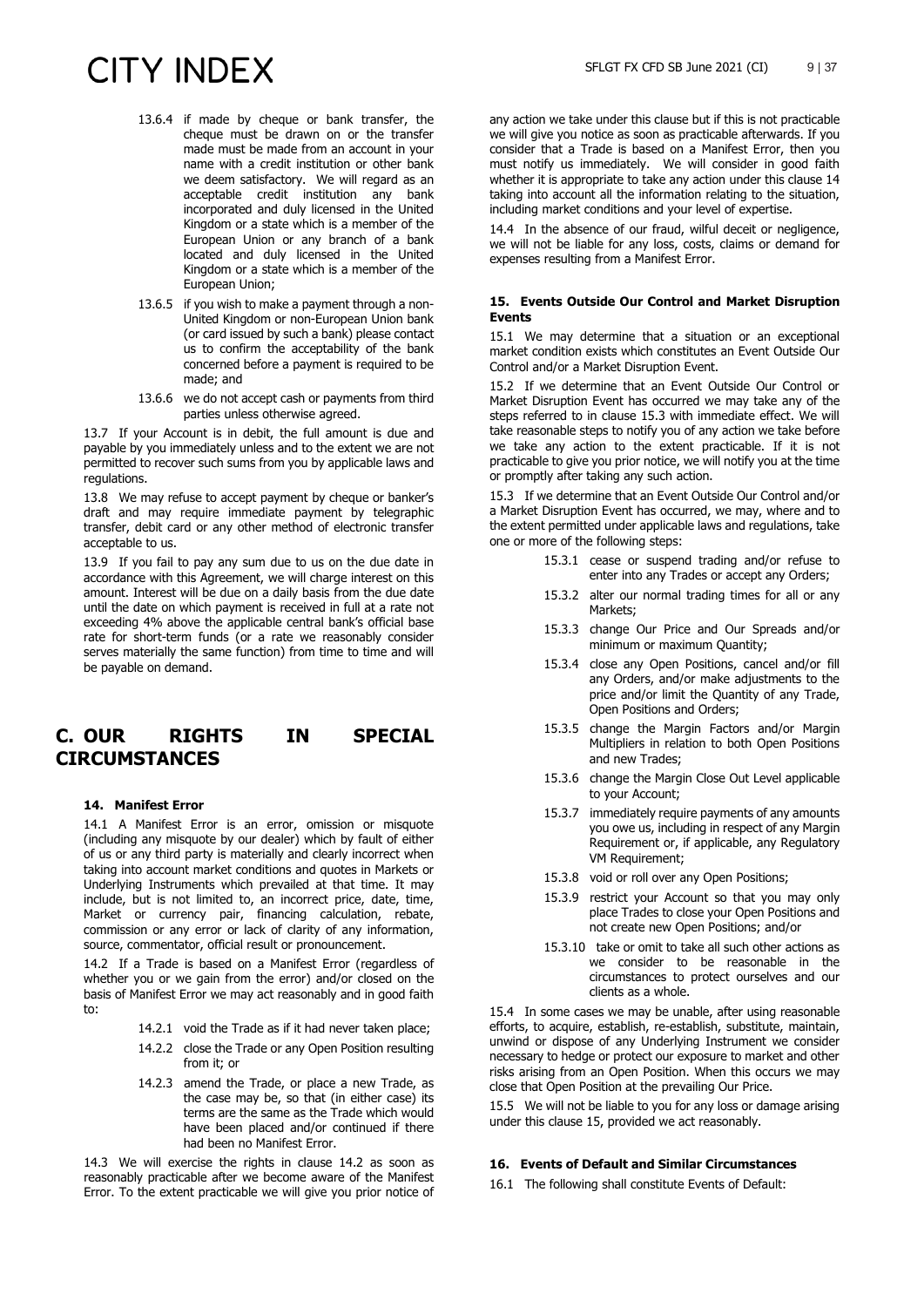- 16.1.1 an Insolvency Event occurs in relation to you;
- 16.1.2 you are an individual and you die, become of unsound mind or are unable to pay your debts as they fall due;
- 16.1.3 the Margin Level for your Account reaches or falls below the Margin Close Out Level;
- 16.1.4 you act in breach of any warranty or representation made under this Agreement or any representation or warranty made by you under this Agreement and/or any information provided to us in connection with this Agreement is or becomes untrue or misleading;
- 16.1.5 any sum due and payable to us is not paid in accordance with this Agreement or otherwise when due;
- 16.1.6 whether or not any sums are currently due and payable to us from you, where any cheque or other payment instrument has not been met on first presentation or is subsequently dishonoured or you have persistently failed to pay any amount owed to us on time including Margin Requirement;
- 16.1.7 at any time and for any periods deemed reasonable by us you are not contactable or you do not respond to any notice or correspondence from us; and
- 16.1.8 we reasonably believe that it is prudent for us to take any or all of the actions described in clause 16.2 in the light of any relevant legal or regulatory requirement applicable either to you or us.

16.2 If any Event of Default occurs we may, where and to the extent permitted under applicable laws and regulations, take all or any of the following actions:

- 16.2.1 immediately require payment of any amounts you owe us, including in respect of any Margin Requirement or, if applicable, any Regulatory VM Requirement;
- 16.2.2 unless already closed or terminated pursuant to clause [17.6,](#page-10-1) close all or any of your Open Positions;
- 16.2.3 convert any balance to your Base Currency in accordance with clause 18;
- 16.2.4 cancel any of your Orders;
- 16.2.5 subject to the application of clause [17.6,](#page-10-1) exercise our rights of set-off and combination;
- 16.2.6 change the Margin Close Out Level applicable to your Account;
- 16.2.7 impose a Margin Multiplier to your Trades or Account;
- 16.2.8 suspend your Account and refuse to execute any Trades or Orders;
- 16.2.9 terminate this Agreement and/or
- 16.2.10 take or omit to take all such other actions as we consider to be reasonable in the circumstances to protect ourselves and our clients as a whole.

16.3 We may also close your Account on 14 days notice in the circumstances set out below. If we rely on our rights under this clause, your Account will be suspended during the 14 day notice period and you will not be able to place Trades other than those to close existing Open Positions. If you have not closed all Open Positions within the period of 14 days notice we shall be entitled to take any action within clause 16.2. The relevant circumstances are:

- 16.3.1 any litigation is commenced involving both of us in an adversarial position to each other and, in view of the subject matter of or any issues in dispute in relation to that litigation, we reasonably decide that we cannot continue to deal with you while the litigation is pending;
- 16.3.2 where you have persistently acted in an abusive manner toward our staff (for example by displaying what we consider to be serious discourtesy or the use of offensive or insulting language);
- 16.3.3 where we believe on reasonable grounds that you are unable to manage the risks that arise from your Trades.

16.4 Without limiting our right to take any action under clauses 16.2 and 16.3, we may also close individual Open Positions and/or cancel any Orders where:

- 16.4.1 we are in dispute with you in respect of an Open Position. In this case we can close all or part of the Open Position in order to minimise the amount in dispute; and/or
- 16.4.2 there is a material breach of the Agreement in relation to the Open Position.

16.5 Without limiting our right to take action under clauses 16.2, 16.3 and 16.4, we may in our discretion suspend your Account pending investigation for any reason. Whilst your Account is suspended you will be able to place Trades to close your Open Positions but you will not be entitled to place Trades which would create new Open Positions. Circumstances in which we may choose to exercise this right include but are not limited to the following:

- 16.5.1 when we have reason to believe that an Event of Default has occurred or may occur but believe that it is reasonably necessary to investigate circumstances with a view to confirming this;
- 16.5.2 when we have reason to believe that you do not have a sufficient understanding of the Trades which you are placing or the risks involved;
- 16.5.3 when we have not received within 10 days of a written request all information, that we believe that we require in connection with this Agreement; and/or
- 16.5.4 we have reason to believe that there has been a breach in your Account security or that there is a threat to your Account security.

16.6 If we have suspended your Account pending investigation, we will use reasonable endeavours to conclude our investigation within five (5) Business Days. When we conclude our investigation we will inform you whether trading on your Account may resume or whether we will seek to take further action pursuant to this Agreement.

<span id="page-9-0"></span>16.7 If you fail to comply with your obligation to make a Cleared Account Election pursuant to clauses [4.9](#page-3-3) or [4.14](#page-3-4) or to take any action or close any Open Position under clauses [4.10,](#page-3-5) [4.11](#page-3-6) or [4.14,](#page-3-4) we may close any affected Open Position.

16.8 We may exercise our rights to close Open Positions under this clause 16 at any time after the relevant event has occurred and will do so on the basis of the next available Our Price for the affected Open Positions.

### **17. Netting and Set Off, CIL Trigger Events and Clearing House Defaults**

17.1 The Agreement and all Trades under it shall form part of a single agreement between us and you. You and we both acknowledge that we enter into the Agreement and any Trades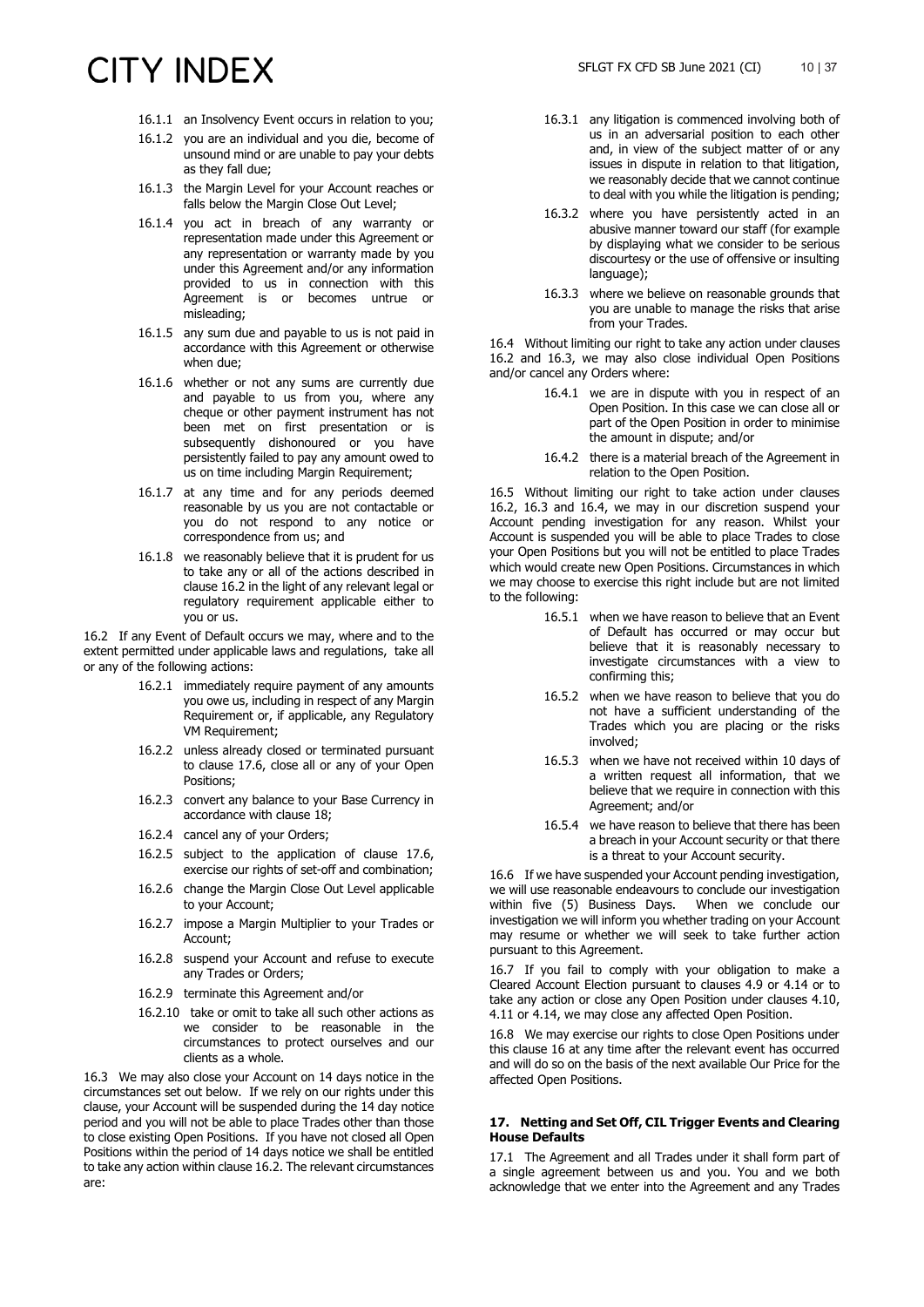under it in reliance upon the fact that these are part of a single agreement between us.

17.2 Without prejudice to our right to require immediate payment from you under the terms of this Agreement, but subject to the application of clause[s 17.6](#page-10-1) an[d 17.7](#page-10-2) and applicable laws and regulations we will, at any time, have the right to:

- 17.2.1 combine and consolidate your Cash and any money we or any of our Associated Companies hold for you in any or all of the accounts you may have with us or with any of our Associated Companies; and
- 17.2.2 set off against each other the amounts referred to in (a) and (b) below:
	- a) any amounts that are payable by us or any of our Associated Companies to you (regardless of how and when payable), including your Cash (if a credit balance), Unrealised Profits and any credit balance held on any account you have with us or with any of our Associated Companies, even if any of those accounts have been closed;
	- b) any amounts that are payable by you to us or any of our Associated Companies (regardless of how and when payable), including, but not limited to, Unrealised Losses, interest, costs, expenses, and/or charges incurred in respect of, or any debit balances in, any account you have with us or with any of our Associated Companies, even if those accounts have been closed.

17.3 If any amount in clause 17.2.2(b) exceeds any amount in clause 17.2.2(a) above, you must forthwith pay such excess to us whether demanded or not.

17.4 You may request us to exercise the rights in clause 17.2 above in relation to all your accounts and/or Open Positions which have been closed but we may not be able to comply with such a request to the extent this is not permitted by applicable laws and regulations.

17.5 If the rights under clauses 17.2, 17.3 or 17.4 are exercised, all the payment obligations will be consolidated into an obligation for you to pay a net sum to us or for us to pay a net sum to you.

<span id="page-10-1"></span>17.6 If a CIL Trigger Event or Clearing House Default occurs, the following provisions will apply in respect of each relevant Centrally Cleared Transaction Set:

- 17.6.1 each Centrally Cleared Trade in the relevant Centrally Cleared Transaction Set will automatically terminate upon the occurrence of that CIL Trigger Event or Clearing House Default (as applicable) and, following such termination, no further payments or deliveries in respect of such Centrally Cleared Trade or any default interest, howsoever described, on such payment obligations will be required to be made but without prejudice to the other provisions of this Agreement, and the amount payable following such termination will be the Cleared Set Termination Amount determined pursuant to this clause [17.6;](#page-10-1)
- <span id="page-10-3"></span>17.6.2 the value of each such terminated Centrally Cleared Trade for the purposes of calculating the Cleared Set Termination Amount and Aggregate Transaction Values will be equal to the relevant CCP Transaction Value or the relevant part thereof;
- <span id="page-10-4"></span>17.6.3 the Cleared Set Termination Amount will be an amount equal to the sum, but without duplication, of (A) the Aggregate Transaction Value, (B) any amount which became payable,

or which would have become payable but for a condition precedent not being satisfied, in respect of any such Centrally Cleared Trade on or prior to the termination of such Centrally Cleared Trades but which remains unpaid at the time of such termination (expressed as a positive amount if such unpaid amount is due from us to you and as a negative amount if such unpaid amount is due from you to us) and (C) any other amount attributable to the relevant Centrally Cleared Trades under this Agreement, pro-rated where necessary if such amount can be partially attributed to Trades other than the relevant Centrally Cleared Trades, which was payable but unpaid at the time of termination and is not otherwise included in sub-paragraphs (A) or (B) (expressed as a positive amount if such unpaid amount is due from us to you and as a negative amount if such unpaid amount is due from you to us) together with, in the case of amounts referred to in sub-paragraphs (B) and (C), interest on such amounts in the same currency as such amount for the period from, and including, the original due date for payment to, but excluding, the date of termination, if applicable;

- 17.6.4 if the Cleared Set Termination Amount is a positive number, it will be due from us to you and if a Cleared Set Termination Amount is a negative number, the absolute value of the Cleared Set Termination Amount will be due from you to us; and
- 17.6.5 if, following a CIL Trigger Event, any CCP Transaction is Transferred from us to another clearing member of the Clearing House Service through which that CCP Transaction is Cleared along with all collateral or margin relating to such CCP Transaction which has been posted to the relevant Clearing House, pursuant to the Rule Set of such Clearing House Service, then for the purposes of clause [17.6.2,](#page-10-3) the value of the corresponding Centrally Cleared Trade shall be zero and for the purposes of clause [17.6.3\(](#page-10-4)C), an amount equal to the value of the collateral or margin so transferred shall constitute an amount payable by you to us attributable to such Centrally Cleared Trade.

<span id="page-10-2"></span>17.7 If Centrally Cleared Trades are capable of being closed or terminated pursuant to both clause [16](#page-8-0) and claus[e 17.6,](#page-10-1) then the clause in respect of which a party first exercises any right to close or terminate such Centrally Cleared Trades pursuant to which such Centrally Cleared Trades are otherwise closed or terminated, if earlier, will prevail for the purposes of the relevant Centrally Cleared Trades.

17.8 Without prejudice to clause [17.9](#page-10-0) you will notify us as soon as reasonably practicable after becoming aware that (i) you have been, or will be, paid (or have otherwise received, or will otherwise receive credit for) any amount or (ii) you have received, or will receive any asset under the relevant Rule Set from a Clearing House in relation to a Clearing House Service in connection with one or more Centrally Cleared Trades and the related CCP Transactions.

<span id="page-10-0"></span>17.9 If any amount has been paid, or is payable, by us to you (or you have otherwise received or will otherwise receive credit for any amount) or if any asset has been received, or shall be received, by you from a Clearing House in relation to an Agreed CCP Service under the relevant Rule Set and such amount or asset is attributable to amounts that would otherwise be determined and/or payable under this Agreement and is not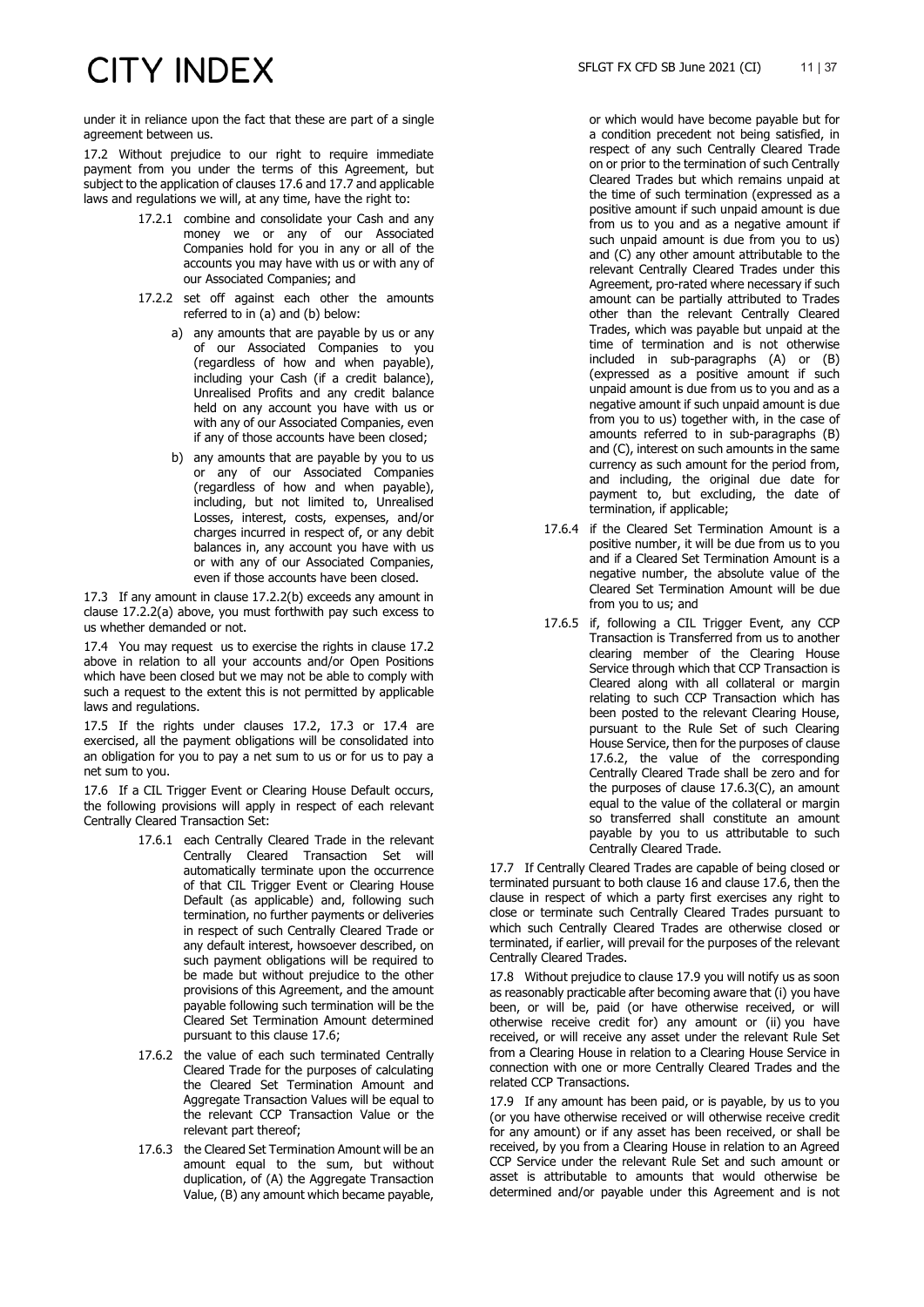otherwise already taken into account in the determination of amounts payable under this Agreement, we will make such adjustment to the payment or other terms of this Agreement (which may include, without limitation, an obligation on you to pay to us any amount (i) received by you from a Clearing House and/or (ii) corresponding to the value of an asset received by you from a Clearing House, that exceeds the amount due to you from us in respect of that Clearing House Service under this Agreement) as we determine appropriate to account for any Losses that we may otherwise incur as a result of such amount being paid, or payable, to you, or you otherwise receiving credit for such amount, or such asset being received, or to be received, by you from the relevant Clearing House. Following the receipt of an asset by you in the circumstances referred to in claus[e 17.9](#page-10-0) above, and when making the necessary adjustments to the payment or other terms of this Agreement referred to above, we shall take into account, for the purposes of such adjustment, the value of the asset so received by you at the time that the Clearing House determines that such asset is to be transferred to you in accordance with the relevant Rule Set of that Clearing House (irrespective of when such asset is actually received by you).

### **18. Currency Conversions and Valuations**

18.1 Where we are entitled to do so under this Agreement (including in connection with our rights under clauses 16 and 17) we may convert sums denominated in one currency to another currency. We may also perform a notional currency conversion where this is required for valuation purposes.

18.2 Unless we have agreed otherwise, we will automatically convert any Cash, Realised Profits and Losses, adjustments, fees and charges that are denominated in another currency to your Base Currency before applying them to your Account.

18.3 Unrealised Profits and Losses that are denominated in another currency may be valued at or converted in notional terms to your Base Currency. Such balances are for your information only and are not final until the Realised Profits and Losses are converted and applied to your Account.

18.4 We shall perform any currency conversion or valuation at commercially reasonable rates (which may be up to and including +/- 0.5% away from our quoted prices or rates from time to time or as otherwise stated on our Website from time to time). We may receive remuneration from the counterparty to any foreign exchange transaction which we enter into.

18.5 If we have exercised our rights in connection with clauses 16 and/or 17 or you have made a payment to us in a different currency from that in which you were obliged to pay us, we may pass on to you all commission or other charges which we incur in any currency conversion we carry out.

### **19. Corporate Actions and other events affecting Underlying Instruments**

19.1 When a Corporate Action or an Insolvency Event occurs in relation to any Underlying Instrument and/or its issuer we may, acting in a commercially reasonable manner, make adjustments to your Open Positions and/or Orders to reflect those actions and to put you in a position as close as possible to that of a direct holder of the Underlying Instrument. In the case of adjustments to Open Positions held in a Centrally Cleared Market, corresponding adjustments will be made (where appropriate) to the corresponding CCP Transactions.

19.2 The actions we may take pursuant to clause 19.1 include, but are not limited to:

- 19.2.1 changing Margin Factors, Margin Multipliers and/or the minimum level of Guaranteed Stop Loss Orders both in relation to Open Positions and new Trades;
- 19.2.2 making a reasonable and fair retrospective

adjustment to the opening price of an Open Position, to reflect the impact of the relevant action or event;

- 19.2.3 opening and/or closing one or more Open Positions on your Account;
- 19.2.4 cancelling any Orders;
- 19.2.5 suspending or modifying the application of any part of this Agreement;
- 19.2.6 crediting or debiting sums to your Account as appropriate;
- 19.2.7 taking all such other action, as we reasonably consider appropriate to reflect the effect of the relevant action or event; and/or
- 19.2.8 in respect of Limited Risk Accounts, making a reasonable and fair retrospective adjustment to the Guaranteed Stop Loss Order, to reflect the impact of the relevant action or event.

19.3 We may make dividend adjustments if a dividend is scheduled to be paid to the holders of the Underlying Instrument. These adjustments are normally made on the exdividend date. Long Positions receive adjustments net of tax, whereas short positions are charged the declared amount of gross tax, where applicable.

19.4 We shall use best endeavours to take any such actions as soon as we are reasonably able to do so and this will normally be as soon as is reasonably practicable after the relevant event has occurred.

19.5 When we make adjustments to Open Positions, where possible we will adjust the Open Position as held by you to be effective from the commencement of Trading Hours on the same Business Day on which the relevant event or action is effective in relation to the Underlying Instrument.

19.6 Depending on the event concerned, we may take any of the actions set out in this clause 19 without prior notice. If we do so, we shall give you notice at the time we take the action or as soon as reasonably practicable thereafter.

### **20. Representations and Warranties**

20.1 Representations and warranties are personal statements, assurances or undertakings given by you to us on which we rely when we deal with you. You make the following representations and warranties at the time you enter into this Agreement and every time you place a Trade or give us any other instruction:

- 20.1.1 all information that you supply to us (whether in the Application Form or otherwise) is true, accurate and not misleading in any material respect;
- 20.1.2 if you are an individual, you are over 18 years old;
- 20.1.3 except where we have agreed otherwise in writing, you act as principal and not any other person's agent or other representative;
- 20.1.4 you have obtained all necessary consents and have the authority to enter into this Agreement and/or to place any Trades and instructions;
- 20.1.5 if you are a company or body corporate you are properly empowered and have obtained all necessary corporate or other authority under your memorandum and articles of association or other constitutional or organisational documents;
- 20.1.6 you are not accessing the Trading Platform or dealing with us from the United States of America or its territories;
- 20.1.7 neither the entry into this Agreement, the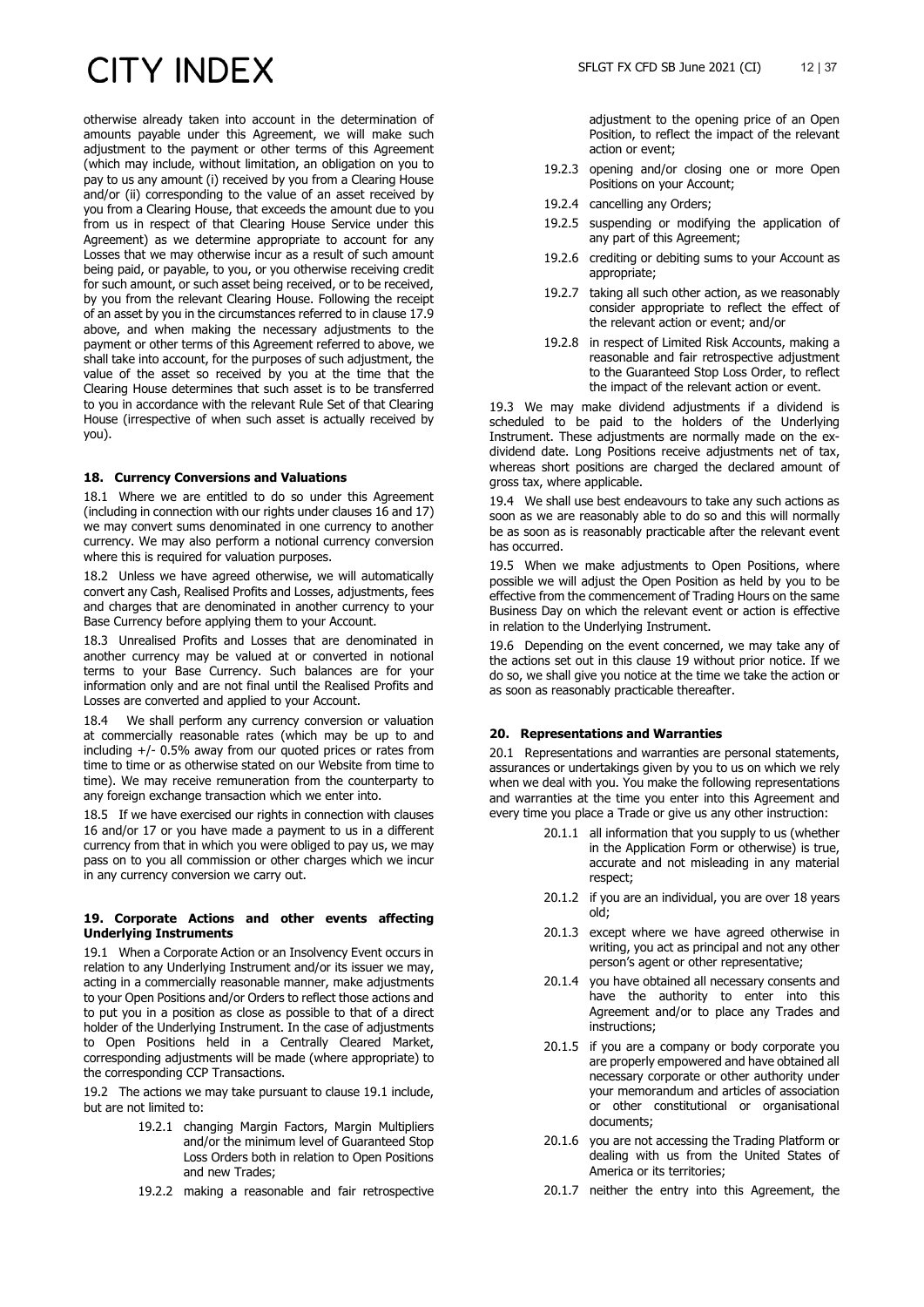placing of any Trade and/or any Order or the giving of any other instruction will violate any law, rule or regulation applicable to you;

- 20.1.8 you have not and will not upload or transmit any Malicious Code to our Trading Platform or Website or otherwise use any electronic device, software, algorithm, and/or any dealing method or strategy that aims to manipulate any aspect of our Trading Platform or Website, including, but not limited to, the way in which we construct, provide or convey Our Price; and
- 20.1.9 you will use the Products and services offered by us pursuant to this Agreement honestly, fairly and in good faith; and
- 20.1.10 the only margin rules in respect of OTC derivative contracts not cleared by a central counterparty that apply to you are the EMIR Margin Rules.

20.2 You agree that for the duration of this Agreement you will promptly notify us of any change to the details supplied by you on your Application Form, including in particular moving to another country or territory or any change or anticipated change in your financial circumstances, regulatory or employment status (including redundancy and/or unemployment) which may affect the basis on which we do business with you.

20.3 Any breach by you of any warranty or representation made under this Agreement, including, but not limited to, the representations and warranties given in clause 20.1, renders any Trade voidable or capable of being closed by us at our then prevailing Our Price, at our discretion.

### **21. Market Abuse**

21.1 When you execute a Trade with us, we may buy or sell on securities exchanges or directly from or to other financial institutions shares or units in the relevant Underlying Instrument or financial instruments related to that Underlying Instrument. The result is that when you place Trades with us your Trades can have an impact on the external market for that Underlying Instrument in addition to the impact it might have on Our Price. This creates a possibility of market abuse and the purpose of this clause is to prevent such abuse.

21.2 You represent and warrant to us at the time you enter into the Agreement and every time you enter into a Trade or give us any other instruction that:

- 21.2.1 you will not place and have not placed a Trade with us if to do so would result in you, or others with whom you are acting in concert having an interest in the price of the Underlying Instrument which is equal to or exceeds the amount of a Declarable Interest in the Underlying Instrument;
- 21.2.2 you will not place, and have not placed a Trade in connection with:
	- a) a placing, issue, distribution or other similar event; or
	- b) an offer, takeover, merger or other similar event; or
	- c) any corporate finance activity.
- 21.2.3 you will not place and have not placed a Trade that contravenes any law or regulation<br>prohibiting insider dealing, market prohibiting manipulation or any other form of market abuse or market misconduct; and
- 21.2.4 you will act in accordance with all applicable laws and regulations.
- 21.3 In the event that you place any Trade in breach of the

representations and warranties given in this clause 21 or any other clause of this Agreement or we have reasonable grounds for believing that you have done so, in addition to any rights we may have under clause 16, we may:

- 21.3.1 enforce the Trade or Trade(s) against you if it is a Trade or Trades which results in you owing money to us;
- 21.3.2 treat all your Trades as void if they are Trades which result in us owing money to you, unless and until you produce conclusive evidence within 30 days of our request that you have not in fact committed any breach of warranty, misrepresentation or undertaking under this Agreement;
- 21.3.3 close your Account with immediate effect; and/or
- 21.3.4 withhold any Realised Profits to the extent that we have reasonable grounds for believing that they are related to your breach of the representations and warranties given in this clause 21.

21.4 You acknowledge that it would be improper for you to deal in the Underlying Instrument if the sole purpose of such a transaction was to manipulate Our Price, and you agree not to conduct any such transactions.

21.5 We are entitled (and in some cases required) to report to any relevant regulatory authority details of any Trade or Order. You may also be required to make appropriate disclosures and you undertake that you will do so where so required.

21.6 The exercise of any of our rights under this clause 21 shall not affect any of our other rights we may have under this Agreement or under the general law.

### **22. Your Right to Cancel**

22.1 You are entitled to cancel this Agreement by giving us notice in writing within a 14 day cancellation period. You need not give any reason for the cancellation and the right to cancel applies even if you have already received services from us before the cancellation period expires.

22.2 The period for cancellation begins on the date the Agreement starts to apply to you.

22.3 You may only give us notice of cancellation in writing. The notice will be considered received by us in accordance with clause 32.

22.4 As the price of our contracts depend on fluctuations in the Underlying Instrument which are outside our control and which may occur during the cancellation period, you have no rights to cancel this Agreement if any Trade placed by you has been executed before we receive notice of cancellation.

22.5 Following a valid cancellation and subject to clause 17.2, we will return any amounts you have funded with us prior to receipt of your cancellation notice.

22.6 If you do not exercise the right of cancellation, the Agreement will continue in effect until either you or we terminate the Agreement by either of us giving notice in accordance with clause 29, or by our exercising any of our other rights to terminate under this Agreement. There is no minimum or fixed duration of the Agreement.

### <span id="page-12-0"></span>**23. Complaints and Disputes**

23.1 If you wish to raise any complaint or Dispute you should contact us as soon as practicable. If we identify a Dispute we will notify you as soon as possible.

23.2 Please keep your own record of dates or times of Trades and other issues as that will help us to investigate any complaints or disputes. It may be difficult or not reasonably possible for us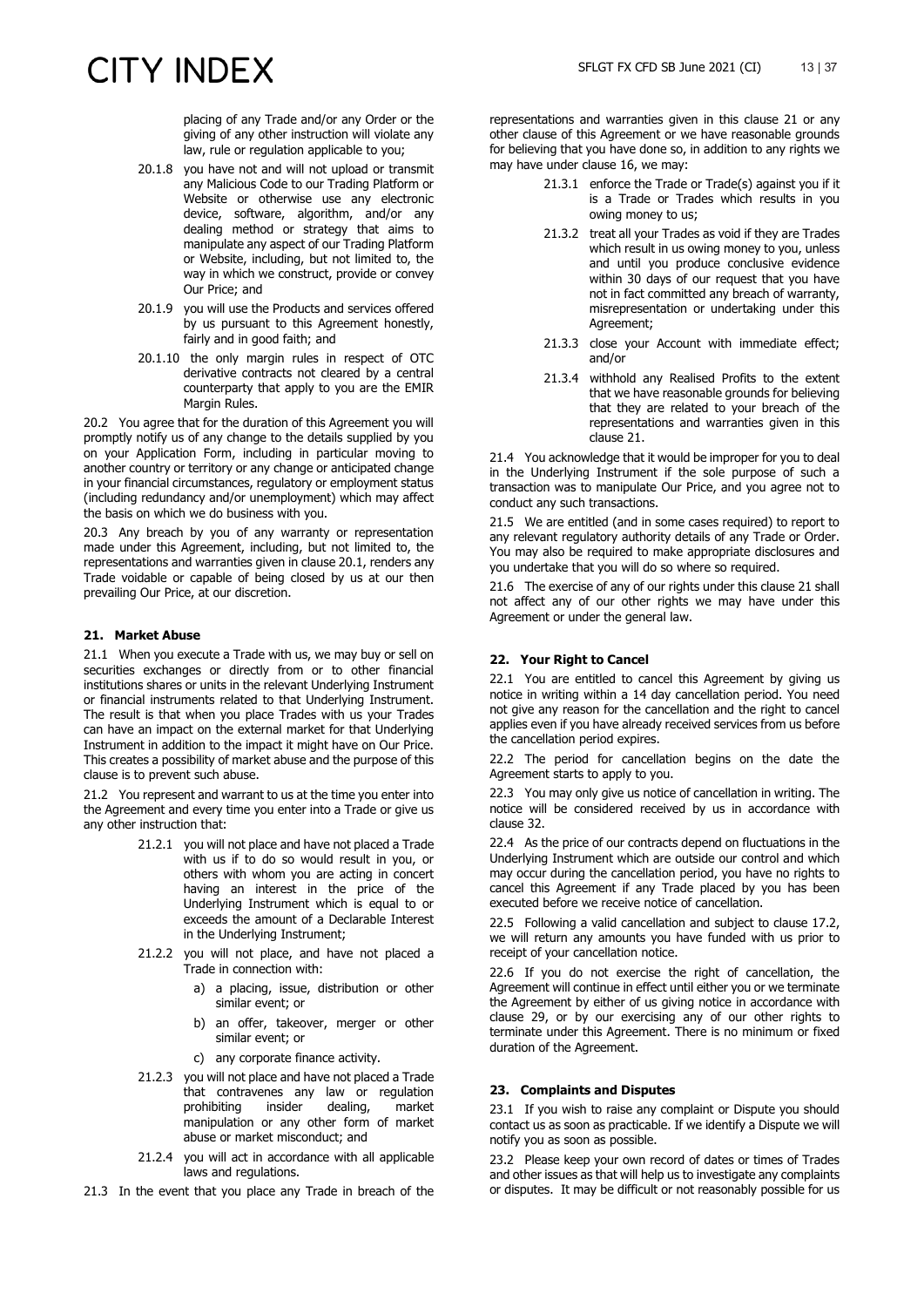to locate records/tapes in relation to Trades and other issues in the absence of information about the dates and times of any Trades or other issues in Dispute.

23.3 We operate a complaints handling procedure to enable us to deal promptly and fairly with complaints. Details of this procedure are available on request from Client Management.

23.4 If you wish to raise a complaint or Dispute you should in the first instance contact Client Management (details of which are given on our Website). If the matter is not resolved to your satisfaction you may refer the your complaint to the Complaints Manager (details of which are given on our Website

23.5 If either you or we notify the other party of a Dispute, you and we will consult in good faith in an attempt to resolve the Dispute in a timely manner, including, without limitation, by exchanging any relevant information and by identifying and using any Agreed Process which can be applied to the subject of the Dispute or, where no such Agreed Process exists or you and we agree that such Agreed Process would be unsuitable, by determining and applying a resolution method for the Dispute.

23.6 If you remain dissatisfied with our final response, investigation or handling of your complaint or Dispute you may in certain circumstances refer the matter to the Financial Ombudsman Service ("FOS"), Exchange Tower, London E14 9SR. In particular, you have a right to refer your complaint or Dispute to FOS if you are classified as a Retail Client and were classified as such at the time of the event giving rise to the complaint or Dispute.

<span id="page-13-3"></span>23.7 As an FCA regulated firm, we participate in the Financial Services Compensation Scheme ("the Scheme"). If you are an eligible claimant under the Scheme you may be entitled to compensation from it if we cannot meet our obligations. For most kinds of investment, you would receive a maximum payment of £85,000. We will provide on your request further information concerning the conditions governing compensation and the formalities which must be completed to obtain compensation. Further information about the Scheme can be obtained from Financial Services Compensation Scheme, 7<sup>th</sup> Floor, PS Box 300, Mitcheldean, GL17 1DY or at www.fscs.org.uk.

### **D. MISCELLANEOUS AND LEGAL ISSUES**

### <span id="page-13-1"></span>**24. Intellectual Property**

<span id="page-13-2"></span>24.1 Our Website, including the Trading Platform, and any and all Information, software applications, documentation and other information, data and materials which we may supply or make available to you, either directly or through a third party service provider or licensor (collectively "Our Materials") are and will remain our property or that of our third party service providers or licensors.

24.2 All copyrights, trademarks, design rights and other intellectual property rights in Our Materials, including without limitation all updates, modifications, compilations and enhancements, and all derivative works based on any of Our Materials, are and will remain our property (or those of our third party service providers or licensors as applicable).

24.3 We supply or make Our Materials available to you on the basis that (a) we can also supply and make them available to other persons and (b) we can cease or suspend providing any of them, but we will only do that if your Account has been closed or required by any of our third party service providers or licensors, by applicable law or as otherwise provided in this Agreement (unless stated otherwise in these General Terms or the Annexes to them).

24.4 You may access and use Our Materials only as expressly permitted for the operation of your Account in accordance with this Agreement.

24.5 You must comply with any policies relating to any of Our

Materials, or their use, including any additional restrictions or other terms and conditions that we or our third party service providers or licensors may issue, of which we may notify you from time to time.

24.6 You must not supply all or part of Our Materials to anyone else and you must not copy or reproduce all or part of them without our prior written permission.

24.7 You must not delete, obscure or tamper with copyright or other proprietary notices displayed on any of Our Materials.

24.8 If we have provided any materials to you in connection with our Website you must return those to us on closure of your Account.

24.9 Except to the extent expressly permitted under this Agreement or any other written agreement between you and us, you must not: (a) modify, translate or create derivative works based upon any of Our Materials; (b) take any action compromising or challenging, or threatening to compromise or challenge, the enjoyment or use by any other client of any of Our Materials or the rights of us or any of our third party service providers or licensors in any of Our Materials; or (c) reverse engineer, decompile or disassemble any of Our Materials comprising software or otherwise attempt to discover the source code thereof.

24.10 You must notify us immediately of any unauthorised use or misuse of any of Our Materials of which you become aware and, to the extent reasonably requested by us, provide us cooperation in remedying such violation and/or taking steps to prevent the future occurrence thereof.

24.11 We or our third party service providers or licensors may from time to time modify market data, our Trading Platform or Website, or Our Materials, and/or methods or speeds of delivering the same, which modifications may require corresponding changes to the methods or means you use to access Our Materials and/or may sever or adversely affect your access to or use of Our Materials. Neither we nor any other Associated Parties shall be liable for any such consequences.

### <span id="page-13-0"></span>**25. Website and System Use**

25.1 We will use reasonable endeavours to ensure that our Website, mobile services and our systems can normally be accessed for use in accordance with this Agreement. However all or any of these may fail to work properly or at all or our premises may suffer from power failure. On this basis:

- 25.1.1 we do not warrant that they will always be accessible or usable;
- 25.1.2 we do not warrant that access will be uninterrupted or error free.

25.2 We may suspend use of our Website to carry out maintenance, repairs, upgrades or any development related issues. We shall use reasonable endeavours to give you notice of this and to provide alternative ways for you to deal or obtain information as to your Account but this may not be possible in an emergency.

25.3 We warrant that we have the right to permit you to use our Website in accordance with this Agreement.

25.4 We will use reasonable endeavours to ensure that our Website is free from any Malicious Code, but we do not warrant that it will be free at all times of Malicious Code. You should use your own Malicious Code protection software that is up to date and of good industry standard. In addition you must not upload or transmit any Malicious Code to our Trading Platform or other aspects of our Website.

25.5 You are responsible for ensuring that your information technology is compatible with ours and meets our minimum system requirements, as may be amended from time to time. The minimum system requirements currently in effect are set out on our Website.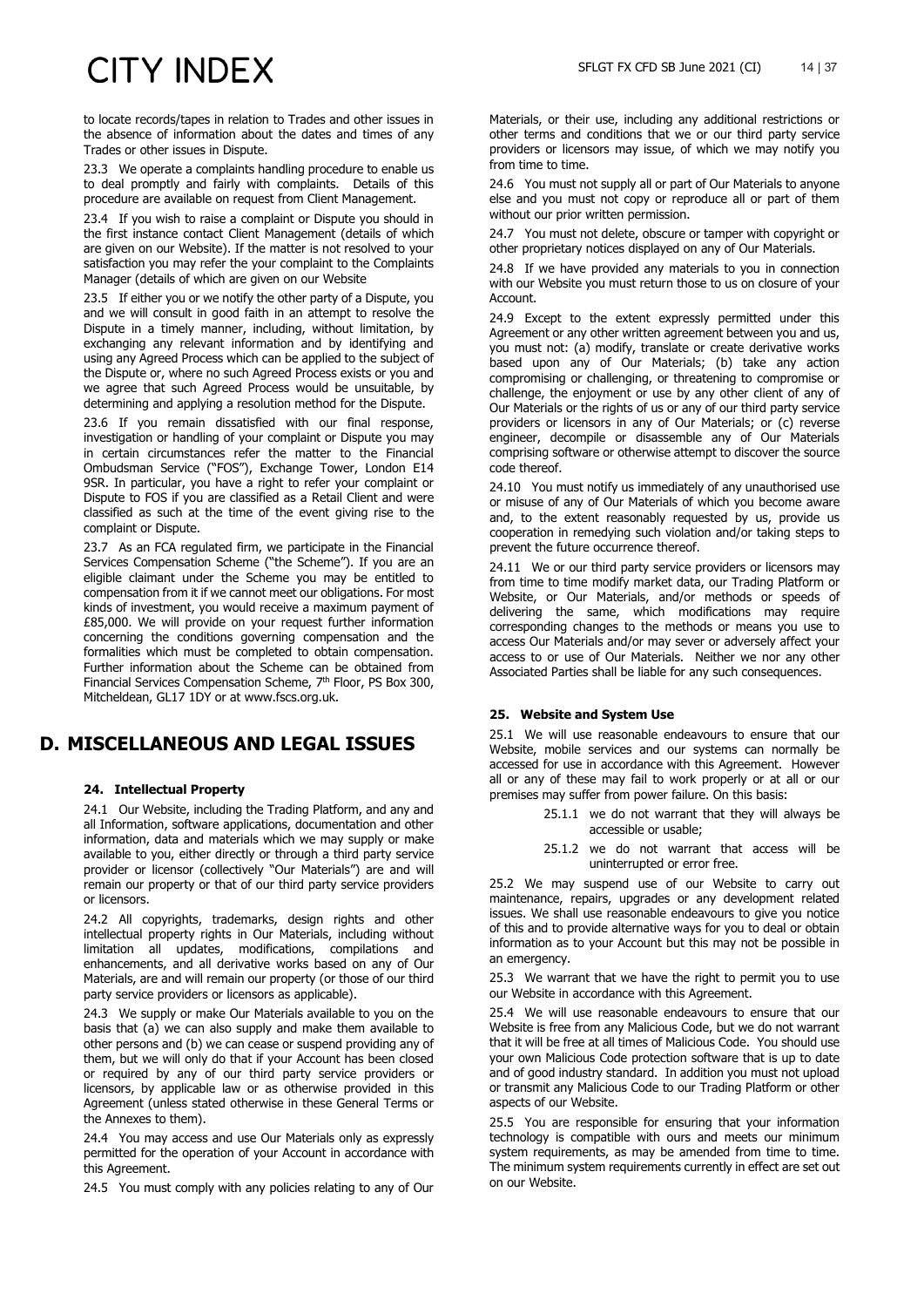25.6 We or other third party service providers or licensors may provide you with Information in connection with the provision of our services. You agree that:

- 25.6.1 neither we nor any other Associated Party shall be responsible or liable if any such Information is inaccurate or incomplete in any respect or for any actions you take or do not take based on, or your reliance upon, such data or information;
- 25.6.2 you will use such Information solely for the purposes set out in the Agreement;
- 25.6.3 you will truthfully complete and submit to us in a timely fashion:
	- a) any declaration as we may require at any time in respect of your status as a user of Information; and
	- b) any additional agreements with us or any of our third party service providers or licensors relating to our provision to you of any Information;
- 25.6.4 such Information is proprietary to us or the provider and you will not retransmit, redistribute, publish, disclose, alter, amend, rent, loan, licence or display in whole or in part such data or information to third parties; and
- 25.6.5 you will pay any fees and other costs associated with your access to and use of any Information, of which as we may notify you from time to time, and shall be responsible for payment of any and all taxes, charges or assessments by any foreign or domestic<br>national, state, provincial or local provincial or governmental bodies, or subdivisions thereof, and any penalties or interest relating thereto, in respect of your access to and use of any Information.

25.7 Various access methods (e.g. mobile, desktop) may be made available to you. Different access methods may have different functionality and content from one another, and such content and functionality are subject to change without notice.

<span id="page-14-0"></span>25.8 In the event you select and use any third party software application to provide you with trading programs, signals, advice, risk management or other trading assistance ("Expert Advisor") or a third party hosting or trading application (such as Meta Trader Hosting), which applications may have direct access or connectivity to your Account, we and our affiliates accept no obligation with respect to, nor assume any responsibility for, the performance of any application, product or service provided by an Expert Advisor or third party hosting or trading application provider which applications, products or services you shall use at your own risk. With respect to any applications, products or services provided by any Expert Advisor or third party hosting or trading application provider we and our affiliates:

25.8.1 make no warranty or representation of any kind, whether express or implied;

25.8.2 disclaim any responsibility or obligation as to their merchantability or fitness for any purpose;

25.8.3 disclaim any responsibility and shall not be liable for any damages that may be suffered by you, including loss of funds, data or service interruptions as a result of their use;

25.8.4 disclaim any responsibility for the accuracy, quality or completeness of any information (facts, analysis, completeness of any recommendations or other opinions) obtained from or through an Expert Advisor (including your Account information, a reliable record of which you acknowledge and agree may only be found at your StoneX website Account)

25.8.5 disclaim any responsibility for connection speed, efficiency or availability between Expert Advisor applications and third party hosting or trading applications and our Trading Platform;

25.8.6 neither give any undertaking nor make any warranty or representation that any indications of past or future performance provided by an Expert Advisor can be, or would have been, achieved through the use of our Trading Platform or otherwise; and

25.8.7 neither give any undertaking nor make any warranty or representation that any investment performance that may be achieved with or through an Expert Advisor or third party hosting or trading application with another broker or dealing service can or shall be achieved through the use of our Trading Platform.

25.8.8 The provisions of this clause [25.8](#page-14-0) shall apply irrespective of whether or not we (or our affiliates) offer, promote or endorse to you the Expert Advisor or a third-party hosting or trading application.

### <span id="page-14-3"></span>**26. Limitation of Liability**

<span id="page-14-1"></span>26.1 Nothing in this Agreement shall exclude or limit our liability for death or personal injury caused by our negligence or for fraud or fraudulent misrepresentation or for liability that cannot be excluded under any applicable laws or the requirements of any regulator.

26.2 Subject to clause [26.1,](#page-14-1) we shall not be liable for:

- 26.2.1 Events Outside Our Control;
- 26.2.2 any action we may take under:
	- (i) clauses 14 ("Manifest Error");

(ii) clause 15 (Events Outside Our Control or Market Disruption Events"); and/or

(iii) clause 16 ("Events of Default and Similar Circumstances") provided that we act within the terms of those clauses and in particular act reasonably where required to do so;

- 26.2.3 any failure of communication (for any reason) within claus[e 25](#page-13-0) ("Website and Systems Use") including (without limitation) the unavailability of our Website (including the Trading Platform) or our telephone systems provided always we act within the terms of clause [25;](#page-13-0)
- 26.2.4 the use, operation, performance and/or any failure of any third party trading systems, software or services not provided by us;
- 26.2.5 any claim loss, expense, cost or liability suffered or incurred by you (together "Claims") except to the extent that such loss or expense is suffered or incurred as a result of our breach of the Agreement, negligence or wilful default.

26.3 Other than as described in clause [26.4](#page-14-2) and subject to the limits on our liability in this clause [26,](#page-14-3) we are each only responsible for Losses that are reasonably foreseeable consequences of breaches of this Agreement at the time the Agreement is entered into.

<span id="page-14-2"></span>26.4 Neither we nor any other Associated Parties are responsible for indirect Losses which happen as a side effect of the main loss or damage and which are not foreseeable by you and us. Neither we nor any other Associated Parties shall be liable to you for Losses which you incur which are foreseeable by us or other Associated Parties because you have communicated the possibility of such Losses or any special circumstances to us or Associated Parties.

26.5 Neither we nor any other Associated Parties shall be liable to you for any loss of profit or opportunity, or anticipated savings or any trading Losses.

26.6 The limitations of liability in this clause [26](#page-14-3) apply whether or not we or any of our employees or agents or any Associated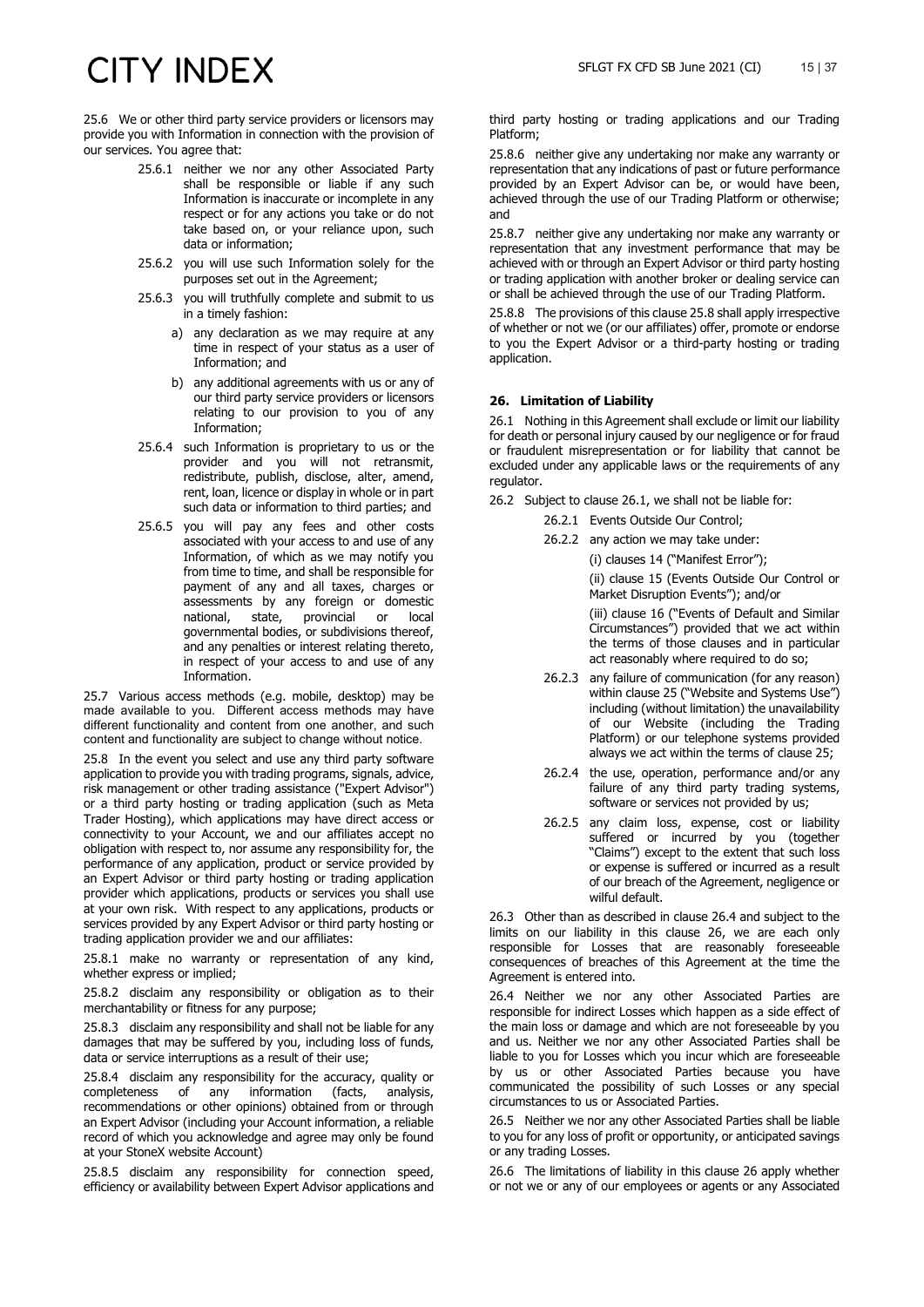Parties knew of the possibility of the claim being incurred.

26.7 We carry on the business to which this Agreement relates in reliance on the limitations and/or exclusions in this clause being enforceable. We do not insure against any of the potential liabilities described in this clause. If the exclusions and restrictions are not acceptable to you, then you should not deal with us.

### <span id="page-15-4"></span>**27. Your money**

### Retail Clients

<span id="page-15-1"></span>27.1 As a Retail Client, any money which you have transferred or transfer to us, or which has been transferred to us, which is to be held by us on your behalf, is Client Money within the meaning of the Client Money Rules, and will be held by us on trust for you at all times and for this purpose. In accordance with the requirements of the Client Money Rules, Client Money must be and will be segregated from our own money. In the event of our insolvency, Client Money will be excluded from the assets available to our creditors.

<span id="page-15-2"></span>27.2 We may hold Client Money on your behalf in an account with a bank, or third party as permitted by Clause [27.5,](#page-15-0) which may be located in the United Kingdom or inside or outside the European Economic Area ("EEA"). Any such account will be segregated, and held in an account or accounts identified separately, from any account in which our own money or assets is held with the bank or third party, but where we hold Client Money with a third party pursuant to clause [27.5](#page-15-0) it may be subject to set-off rights of that third party. The legal and regulatory regime applying to any bank or third party located outside the United Kingdom will be different from that of the United Kingdom and in the event of the insolvency or any other equivalent failure of that bank or third party, your Client Money may not be as effectively protected as if your Client Money is held with an equivalent bank or third party in the United Kingdom.

### Professional Clients and Eligible Counterparties

27.3 If you have been classified as a Professional Client or an Eligible Counterparty, we will hold your money as Client Money in accordance with clause[s 27.1](#page-15-1) and [27.2](#page-15-2) unless we have agreed in writing that clause [27.4](#page-15-3) applies.

<span id="page-15-3"></span>27.4 Where this claus[e 27.4](#page-15-3) applies, you agree that in relation to any money received by us from you, or received by us on your behalf: (a) full ownership of such money is transferred by you to us for the purpose of securing or covering all your present or future, actual or contingent, or prospective, obligations to us under this Agreement or otherwise; (b) we acquire full ownership of such money and we will not hold such money in accordance with the Client Money Rules; (c) you will have no proprietary claim over such money and we can deal with it as our own; (d) we will owe you a debt equal to the amount of such money received by us, subject to any set-off rights under, or other terms of, this Agreement, or under general law; (e) in the event of our insolvency you will rank as a general creditor of ours in relation to such money; (f) we shall pay to you all or part of any amount owed by us to you under this clause to the extent that we consider, in our discretion, that the amount of money you have transferred to us exceeds the amount required by us to secure or cover all your present or future, actual or contingent, or prospective, obligations to us under this Agreement or otherwise; (g) we shall be obliged to pay to you all amounts owed by us to you under this clause upon the earliest of: (i) termination of the title transfer arrangement in accordance with this clause; (ii) termination of this Agreement under clause [29;](#page-16-0) or (iii) exercise by us of our rights under clause 17, in each case subject to any set-off rights under, or other terms of, this Agreement. Any title transfer of cash under this clause may be terminated by us at any time by notice to you, and shall terminate in the event of termination of this Agreement under

#### clause [29.](#page-16-0)

#### Centrally Cleared Trades

<span id="page-15-0"></span>27.5 You acknowledge and confirm that in relation to Centrally Cleared Trades, we may allow the relevant Clearing House hold any amount of your money, which is held by us as Client Money within the meaning of the Client Money Rules for the purpose of one or more of your Trades through or with that Clearing House or to meet our obligations to provide any margin to such Clearing House in relation to the CCP Transactions. Your Client Money which is transferred to the Clearing House may be dealt with by that Clearing House in accordance with the applicable Rule Set, which may grant the Clearing House a security interest or setoff rights over such money.

27.6 In relation to a General Account, your Client Money, or, where clause [27.4](#page-15-3) applies, money transferred by you to us but which relates to your Centrally Cleared Trades, that is transferred to a Clearing House will be held by the Clearing House in a consolidated segregated client transaction account for our clients that may not be combined with any other account. In relation to an ISCA Account, your Client Money, or, where clause [27.4](#page-15-3) applies, money transferred by you to us but which relates to your Centrally Cleared Trades, that is transferred to a Clearing House will be held by the Clearing House in an individually consolidated segregated client transaction account for you that may not be combined with any other account. The Clearing House will have no right to set-off against the client transaction account any amounts owing to the Clearing House on any other account. If you are interested in an individual segregated account, please contact Client Management.

#### Fixed term deposits

27.7 Where we consider it appropriate to do so and in accordance with applicable laws and regulations, we may from time to time hold a proportion of the total Client Money that we hold for our clients in relation to a particular line of business in an account from which we will be unable to make a withdrawal until the expiry of a fixed term or notice period. We will take appropriate measures, including in setting the relevant proportion, to allow us to return Client Money to our clients promptly as and when required to do so in the ordinary course of business. However, there is a risk that in exceptional circumstances (for example, where there are unusually high Client Money outflows) your money may not be immediately available and you may have to wait until the expiry of a fixed term or notice period before we can return some or all of the Client Money that we hold for you.

### Money market funds

27.8 We may from time to time hold Client Money in a 'qualifying money market fund' (as such term is defined in the Client Money Rules). Where we hold Client Money in a qualifying money market fund it will not be held in accordance with the requirements for holding Client Money. However, we will hold the relevant units or shares that we are issued in such funds in accordance with the applicable FCA Rules. You hereby explicitly consent to the placement of your Client Money in a qualifying money market fund.

### General

27.9 Where any bank, Clearing House or other permitted third party holds money under this clause [27:](#page-15-4) (a) we will not be liable for the acts or omissions of, or failure or insolvency or any analogous event affecting, such entity; and (b) in the event of the insolvency or other analogous proceeding in relation to such entity, we may have only an unsecured claim against such entity on behalf of you and our other clients, and you may be exposed to the risk that the money recovered by us from such entity is insufficient to satisfy the claims of you and all other clients with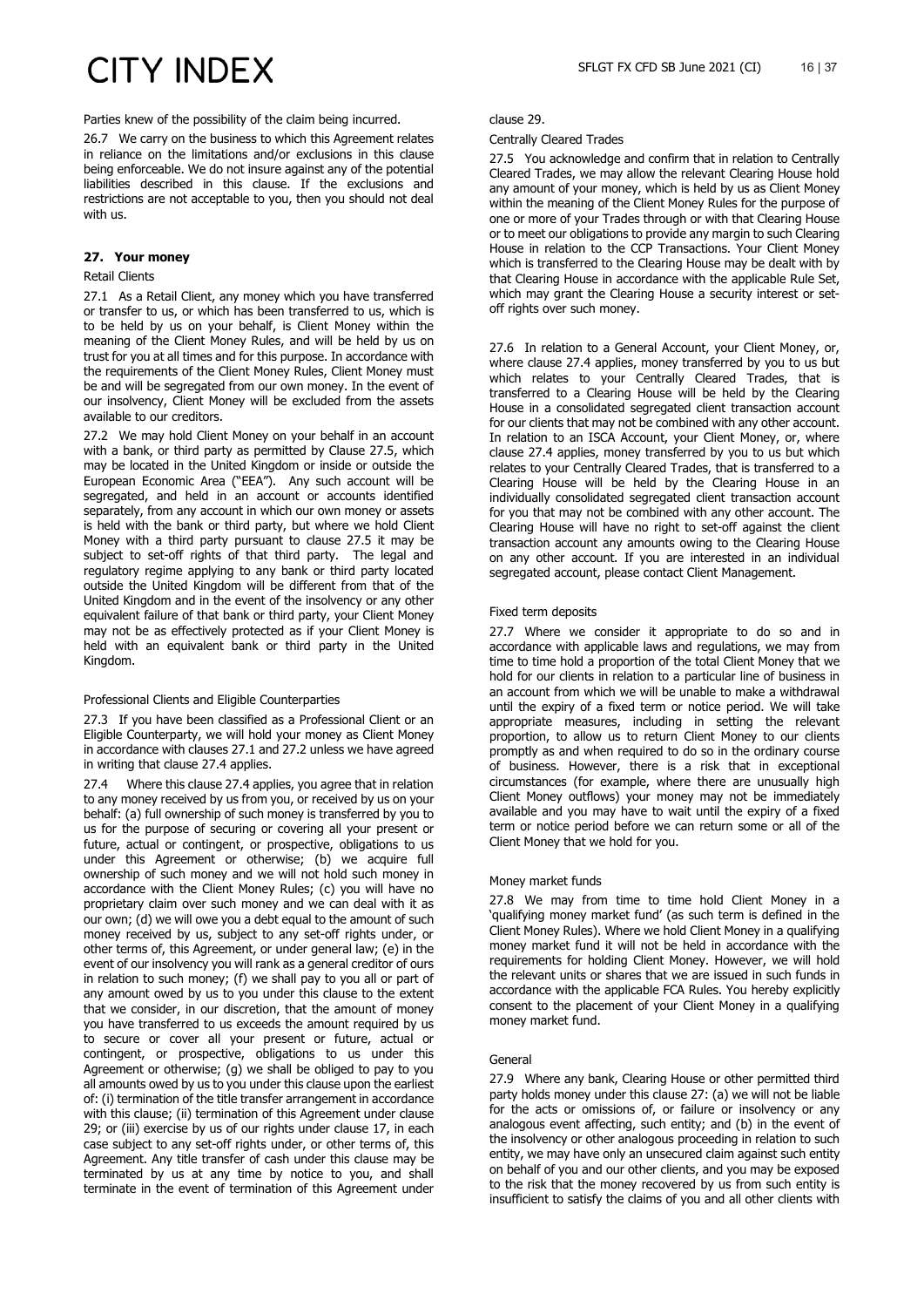claims in respect of the relevant account. However, if your money is held within an EEA country, a proportion of your money may qualify for compensation arrangements in that jurisdiction.

27.10 We do not pay interest on any Client Money, or money that you transfer to us under clause [27.4,](#page-15-3) unless we have expressly agreed to do so in writing.

27.11 You will not grant any security interest over any Client Money held in your Account, or any claim against us for money due to you under clause [27.4,](#page-15-3) to any person other than us.

27.12 Where any amounts owed by you to us under the Agreement are due and payable to us, in accordance with the Client Money Rules we shall cease to treat as Client Money so much of any Client Money held on your behalf as equals those amounts. You agree that we may apply that money in or towards satisfaction of all or part of those amounts due and payable to us. For the purposes of this clause, any such amounts owed by you to us under this Agreement become immediately due and payable, without notice or demand by us, when incurred by you or on your behalf.

27.13 You agree that where there has been no movement on your Client Money balance for a period of at least six years (disregarding any payment or receipt of interest, charges or similar items), we may pay such Client Money to the registered charity of our choice: (a) provided that we have taken reasonable steps to trace you and to return the Client Money balance, and in such case we hereby unconditionally undertake that, where any of your Client Money has been paid to charity in accordance with this sub-clause (a), and you subsequently claim against us for such amount of Client Money, we shall pay to you a sum equal to the amount paid to charity; or (b) where the amount of Client Money is GBP 25 or less if you are a Retail Client or GBP 100 or less in any other case, provided we have made at least one attempt to contact you to return the Client Money balance, using the most up-to-date contact details we have for you, and you have not responded to such communication within 28 days of the last communication having been made.

27.14 We may transfer any money we hold for you as Client Money (after deduction of any amounts permitted by the terms of this Customer Agreement) to another legal entity (including any of our group companies) where we transfer all or part of our business to that entity and your Client Money relates to the business transferred. Where we transfer your Client Money to another legal entity under this clause we shall require that such Client Money will be held by that entity for you in accordance with the Client Money Rules, or, if that legal entity will not hold your Client Money in accordance with the Client Money Rules, we will exercise all due skill, care and diligence in assessing whether that legal entity will apply adequate measures to protect your Client Money.

27.15 You agree that we shall be entitled to treat Client Money as due and payable to us, to the extent of all or any part of the obligations owed by you to us under this Agreement which are due and payable to us but unpaid.

<span id="page-16-2"></span>27.16 In this clause [27,](#page-15-4) "Client Money Rules" means the provisions of the FCA's Client Assets Sourcebook, as amended and/or updated from time to time.

### **28. Tax**

28.1 You are responsible for the payment of all taxes that may arise in relation to your Trades. Where, as a result of your trading, there is a tax charge under the Financial Transaction Tax regime, stamp duty, transfer tax, dividend tax, withholding tax or other taxes or duties due in any jurisdiction, we reserve the right to pass these on to you. We may elect to do so by withholding any such amounts from your Realised Profits. You may find additional information with respect to our practices in a Market on our Website or by calling Client Management.

28.2 We shall not be responsible for any taxes that may arise as a result of a change in law or practice or by reason of your

paying tax in a jurisdiction other than the United Kingdom.

28.3 We shall not be responsible for advising you on any change in tax law or practice. You shall in all circumstances be responsible for your own tax advice in relation to your Trades.

### <span id="page-16-0"></span>**29. Amendments and Termination**

29.1 We may amend or replace any clause or part of the Agreement in whole or in part by giving you written notification of the changes. Amendments to this Agreement will not be valid and binding unless they are expressly agreed by us in writing. We will only make changes for good reason including but not limited to:

- 29.1.1 making them clearer or more favourable to you;
- 29.1.2 reflecting legitimate changes in the cost of providing the service to you;
- 29.1.3 reflecting a change of applicable law, regulation or codes of practice or decisions by a court, ombudsman, regulator or similar body;
- 29.1.4 reflecting changes in market conditions;
- 29.1.5 reflecting changes in the way we do business.

<span id="page-16-1"></span>29.2 If you object to any change you must tell us within 14 days of the date the notice is deemed received by you under clause 32 ("Notices"). If you do not do so you will be deemed to have accepted the change(s). If you give us notice that you object, then the changes will not be binding on you, but we may require you to close your Account as soon as reasonably practicable and/or restrict you to placing Trades and/or Orders to close your Open Positions.

29.3 Subject to clause [29.2](#page-16-1) the amendments or new terms made pursuant to this clause [29](#page-16-0) will apply (including to all Open Positions and unexecuted Orders) from the effective date (which we will state) of the change specified in the notice.

29.4 In addition to any other rights specified in this Agreement, we may cease to offer a Product or end this Agreement and close your Account at any time by giving you 14 days' written notice. This is in addition to any other rights to end this Agreement and/or close your Account which we may have. In the event that we cease to offer a Product or a Market, you shall agree to close any Open Positions relating to such Product or Market during the 14-day notice period unless otherwise instructed by us. After the 14-day notice period, your Open Positions in relation to such Product or Market will be automatically closed out.

29.5 You may also end the Agreement and/or close your Account at any time, in whole or in part, by giving us written notice. Your Account will be closed as soon as reasonably practicable after we receive notice, all Open Positions are closed, all Orders cancelled and all of your obligations discharged.

29.6 Where either you or we provide notice to close your Account and/or end this Agreement under this clause [29,](#page-16-0) we reserve the right to refuse to allow you to enter into any further Trades or Orders which may lead to you holding further Open Positions.

### **30. General Provisions Relating to the Agreement**

30.1 A court or regulatory authority may decide that a part or clause of this Agreement is not enforceable. If this happens then the relevant part of the Agreement will be given no effect and will not be considered part of the Agreement. This will not invalidate any other clause or part of the Agreement.

30.2 You may not assign or transfer any of your rights or obligations under this Agreement without our prior written consent. We may assign or transfer all or any of our rights or obligations under this Agreement to any of our Associated Companies or to any person authorised in the United Kingdom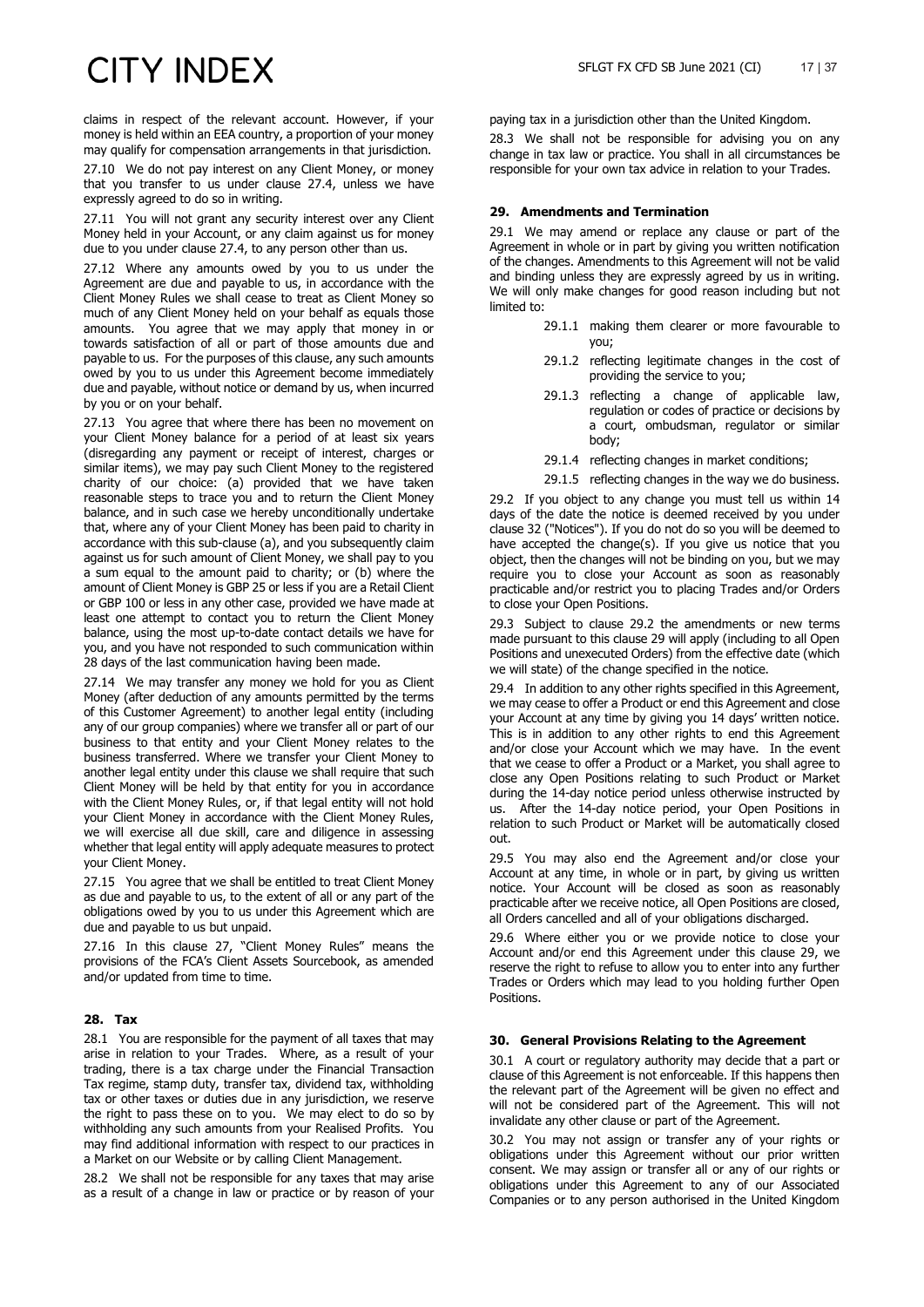or any EEA member state on 30 days' written notice. We will comply with FCA Rules or any other applicable rule which may apply to this transfer, including obtaining your or any other party's consent where necessary.

30.3 Either you or we may elect not to require the other party to comply with this Agreement, or may delay requiring the other party to do so. This will not amount to a waiver by the party making such election of its rights under this Agreement unless that party clearly states that this is its intention. This means that the relevant party can still require compliance with the Agreement in future.

30.4 Except as provided by clauses [24,](#page-13-1) [25,](#page-13-0) [26](#page-14-3) and [30.5,](#page-17-1) no clause of this Agreement is intended to confer any benefit on any person who is not a party to it or to be enforceable under the Contracts (Rights of Third Parties) Act 1999.

<span id="page-17-1"></span>30.5 The Agreement may, however, be enforced by any of our Associated Companies. We do not require the consent of our Associated Companies to vary, amend, modify, suspend, cancel or terminate any provision of the Agreement.

### **31. Telephone Recording**

We will record all telephone and electronic communications that result or may result in the placing and/or conclusion of a Trade or an Order. A copy of any such telephone recording or electronic communications will be available to you on request for a minimum period of 5 years from the date of the recording.

### <span id="page-17-2"></span>**32. Notices**

- 32.1 This clause 32 does not apply when:
	- 32.1.1 you place Orders and execute Trades pursuant to this Agreement, in which case communications shall be handled pursuant to clauses 4 and 12;
	- 32.1.2 we provide notice of changes to Margin Requirements, Margin Factors or Margin Multipliers pursuant to clause 10; or
	- 32.1.3 we provide notice of changes to the Margin Close Out Level applicable to your Account pursuant to clause 11.3.

32.2 When a notice may be given in writing, it may be provided by letter, fax, email or (to the extent permitted by FCA Rules), our Website including the Trading Platform.

32.3 We may send notices to you at your last known home or email address, place of work, fax, telephone, pager number or other contact details.

32.4 You must send notices by letter to Client Management at Our Address.

32.5 Unless specifically agreed otherwise in these General Terms, any notice given by us to you or by you to us will be deemed given and received if:

- 32.5.1 delivered by hand to Our Address in these General Terms or to your last known home or work address: at the time of delivery;
- 32.5.2 sent by first class post on a Business Day: the next Business Day or second Business Day after posting if not sent on a Business Day;
- 32.5.3 sent by air mail from outside the United Kingdom: the second Business Day after posting (or the fourth Business day after posting if not sent on a Business Day);
- 32.5.4 sent by fax before 4pm on a Business Day: one hour after a "transmission complete" report is received. If sent by fax at any other time: at 9 am on the next Business Day; and/or
- 32.5.5 sent by email before 4pm on a Business Day:

one hour after sending. If sent by email at any other time: 9:00 am on the next Business Day.

- 32.6 Additionally:
	- 32.6.1 we may give you a notice by SMS text in which case you will be deemed to have received such a message one hour after we have sent it, provided we do not receive a "not sent" message.
	- 32.6.2 we may leave you a message on our Website or Trading Platform and this will be deemed delivered one hour after we have posted it.

### **33. Governing Law, Jurisdiction and Language**

33.1 The Agreement and our relations before we entered into this Agreement shall be governed by and construed in accordance with English Law.

33.2 Subject to clause 33.3 and clause 33.4, the Courts of England and Wales will have exclusive jurisdiction over any claim or matter arising under or in connection with the Agreement and the legal relationships established by the Agreement.

33.3 Subject to clause 33.4, we shall be entitled to take proceedings against you in any other competent jurisdiction, and the taking of proceedings in any one or more jurisdictions will not preclude the taking of proceedings in any other jurisdictions, whether concurrently or not, to the extent permitted by the law of such other jurisdiction.

33.4 If you are resident in an Arbitration Jurisdiction, any dispute arising out of or in connection with this Agreement (including, without limitation, any question regarding its existence, validity, interpretation, performance, breach or termination thereof, or any dispute regarding non-contractual obligations arising out of or relating to it) shall be referred to and finally resolved by the London Court of International Arbitration ("LCIA") under the LCIA Arbitration Rules, which rules are deemed to be incorporated by reference into this clause. The number of arbitrators shall be one. This sole arbitrator shall be appointed by the LCIA Court (as defined in the LCIA Arbitration Rules). The seat and venue of arbitration shall be London, United Kingdom. The language to be used in the arbitral proceedings shall be English.

### <span id="page-17-0"></span>**34. Definitions**

In this Agreement the following words and expressions shall have the following meanings:

"Accepted for Clearing" means, in respect of a Clearing Eligible Trade, such Clearing Eligible Trade being accepted (whether automatically or otherwise) to a Clearing House for clearing in a Clearing House Service with the intention that the related CCP Transaction is recorded in the Client Account at the Clearing House Service.

"Account" means any account that we maintain for you for dealing in the Products made available under this Agreement and in which your Cash, Margin Requirements and Margin Payments are held and to which Realised Profits and/or Losses are credited or debited.

"Activity" means placing a Trade and/or applying an Order on your Account(s) or maintaining an Open Position during the period.

"Agent" means an agent or representative who we agree may act for you and/or give instructions on your behalf in respect of this Agreement.

"Aggregate Transaction Value" means, in respect of the termination of Centrally Cleared Trades of a Centrally Cleared Transaction Set, an amount (which may be positive or negative or zero) equal to the aggregate of the CCP Transaction Values for all Centrally Cleared Trades in the relevant Centrally Cleared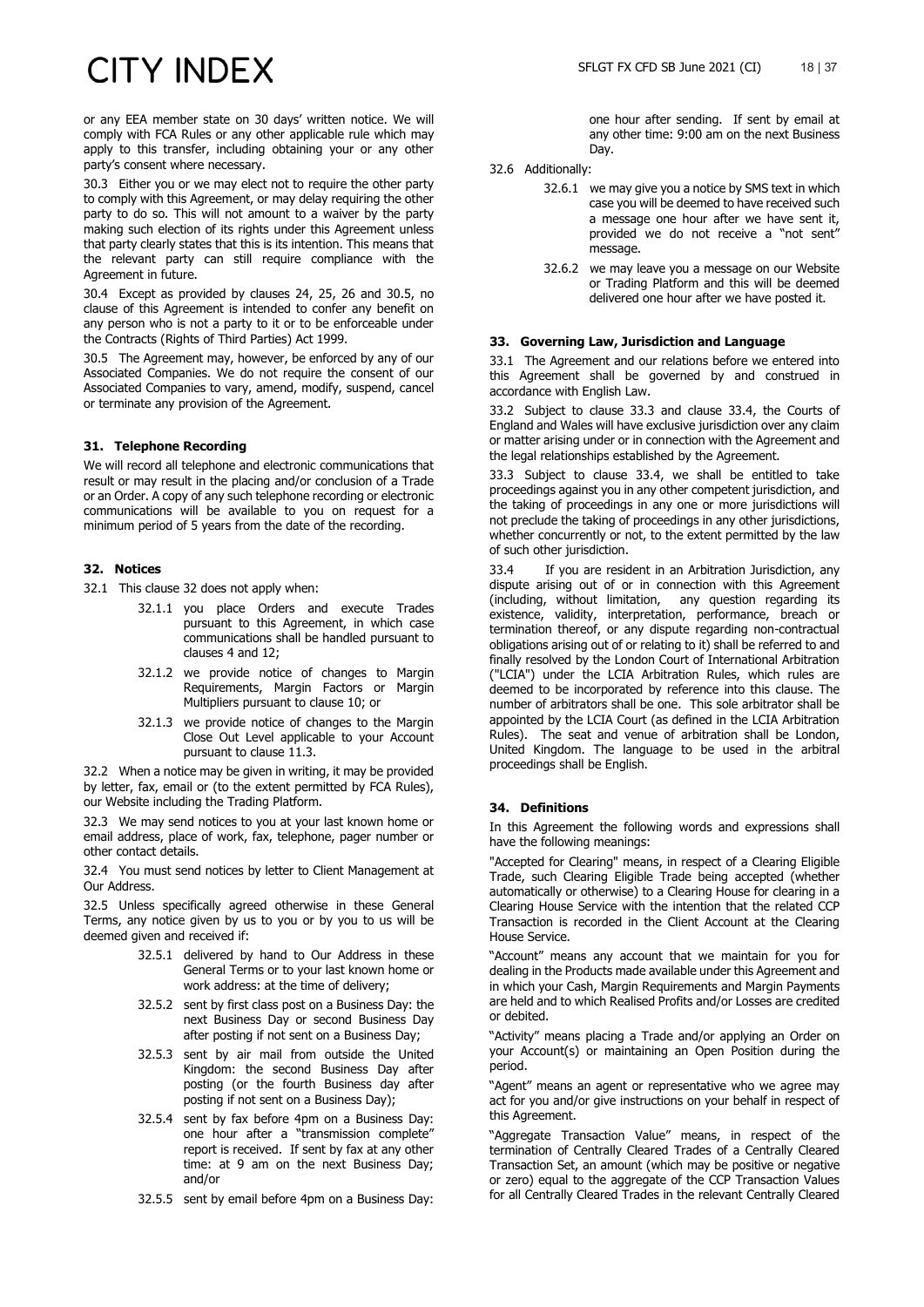Transaction Set or, if there is just one CCP Transaction Value in respect of all such Centrally Cleared Trades, an amount (which may be positive or negative or zero) equal to such CCP Transaction Value.

"Agreed Process" means the complaint handling procedure set out in clause [23](#page-12-0) and any other process agreed between you and us in respect of a Dispute.

"Agreement" means the General Terms, together with the Supplemental Terms, the Application Form and Market Information.

"applicable laws and regulations" includes, without limitation, any product or services related limitations for Retail Clients issued by a competent regulatory authority as amended from time to time.

"Application Form" means the form(s) (in paper or electronic form) which you complete to open an Account and to trade with us under this Agreement.

"Arbitration Jurisdiction" means any of the jurisdictions listed in Annex 6.

"Associated Companies" means an associated body corporate within the meaning of section 256 of the Companies Act 2006.

"Associated Parties" means, collectively us, our Associated Companies, our third party service providers, and our third party licensors, and the directors, officers, members, employees, agents and representatives of us, our Associated Companies, our third party service providers and our third party licensors.

"Base Currency" is the currency in which your Account is denominated and in which we will debit and credit your Account.

"Business Day" means Monday through Friday, excluding any English public holiday.

"Cash" means a figure stated on the Trading Platform which represents the amount of cleared funds available in your Account.

"CCP" means a legal person that interposes itself between the counterparties to contracts traded on one or more financial markets, becoming the buyer to every seller and the seller to every buyer.

"CCP Settlement Payment" means, in respect of a CCP Transaction, each payment made by the relevant Clearing House to us (which shall be expressed as a positive amount) and each payment made by us to the relevant Clearing House (which shall be expressed as a negative amount) in respect of that CCP Transaction which is, pursuant to the applicable Rule Set categorised as a settlement payment in respect of that CCP Transaction (including a payment made in the course of any "settlement to market" margining or collateral provisions contained in the applicable Rule Set).

"CCP Transaction" means a transaction between us and a Clearing House that arises when the terms of a Clearing Eligible Trade are Centrally Cleared through the relevant Clearing House Service.

"CCP Transaction Value" means, in respect of a terminated Centrally Cleared Trade or a group of terminated Centrally Cleared Trades, an amount (which may be positive or negative or zero) equal to the sum of:

(a) the value that is determined in respect of or otherwise ascribed to the related CCP Transaction or group of related CCP Transactions in accordance with the relevant Rule Set following a CIL Trigger Event or a Clearing House Default (to the extent such Rule Set contemplates such a value in the relevant circumstance); and

(b) without double counting any amount referred to in sub-paragraph (a), the sum of all positive and negative CCP Settlement Payments made by the relevant Clearing House and us in respect of the related CCP Transaction or group of related CCP Transactions.

If the value referred to in sub-paragraph (a) reflects a positive

value for us vis-à-vis the Clearing House, it will be expressed as a positive amount and, if the value referred to in sub-paragraph (a) reflects a positive value for the relevant Clearing House  $vis \dot{a}$ -vis us, it will be expressed as a negative amount.

"Centrally Cleared" means that:

(a) a Clearing Eligible Trade has been Accepted for Clearing; and

the relevant Clearing House has become a party to a CCP Transaction in respect of such Clearing Eligible Trade in accordance with the relevant Rule Set. Any reference in these General Terms to the time at which a Clearing Eligible Trade is "Centrally Cleared" means the time at which the related CCP Transaction arises for your account in accordance with the relevant Rule Set.

"Centrally Cleared Market" means those Markets (if any) designated by us as such in the Market Information in relation to which Trades will be cleared through a Clearing House.

"Centrally Cleared Trade" means a Trade which is Centrally Cleared.

"Centrally Cleared Transaction Set" means all Centrally Cleared Trades in respect of which the related CCP Transactions are cleared through the same Clearing House Service.

"CIL Trigger Event" means, with respect to a Clearing House Service, an event that:

(a) the applicable Clearing House formally declares to us constitutes a default in respect of us; or

(b) results in the automatic termination of all relevant CCP Transactions (or would result in the automatic termination of all relevant CCP Transactions if there were CCP Transactions outstanding at that time), in each case in accordance with the relevant Rule Set.

 "Cleared Account Election" means an election made by means which we specify for such purpose, which is either:

(a) an OSCA/ISCA Cleared Account Election;

(b) an OSCA Only Cleared Account Election; or

(c) an ISCA Only Cleared Account Election.

"Cleared Set Termination Amount" means a termination amount (which may be positive or negative) determined in respect of a Centrally Cleared Transaction Set pursuant to clause [17.6.3.](#page-10-4)

"Clearing Eligible Trade" means a Trade in a Centrally Cleared Market.

"Clearing House" means any clearing organisation which is specified as such in the Market Information in relation to a Centrally Cleared Market.

"Clearing House Default" means the occurrence of a default, termination event or other similar event in respect of a Clearing House that, under the relevant Rule Set, entitles us to terminate, or results in automatic termination of, CCP Transactions.

"Clearing House Service" means any central counterparty clearing service specified as such in the Market Information in relation to a Centrally Cleared Market.

"Client Account" means with respect to a Centrally Cleared Market, an account of a type specified in the Market Information for that Centrally Cleared Market, as selected by you pursuant to a Cleared Account Election.

"Client Management" means our customer services team.

"Client Money" has the meaning given to it in the Client Money Rules.

"Client Money Rules" has the meaning given to it in clause [27.16.](#page-16-2) "Conflicts of Interest Policy" means our policy on potential conflicts of interest that may arise in providing our services and how we manage them.

"Corporate Action" means the occurrence of any of the following in relation to the issuer of any relevant Underlying Instrument:

(a) any rights, scrip, bonus, capitalisation or other issue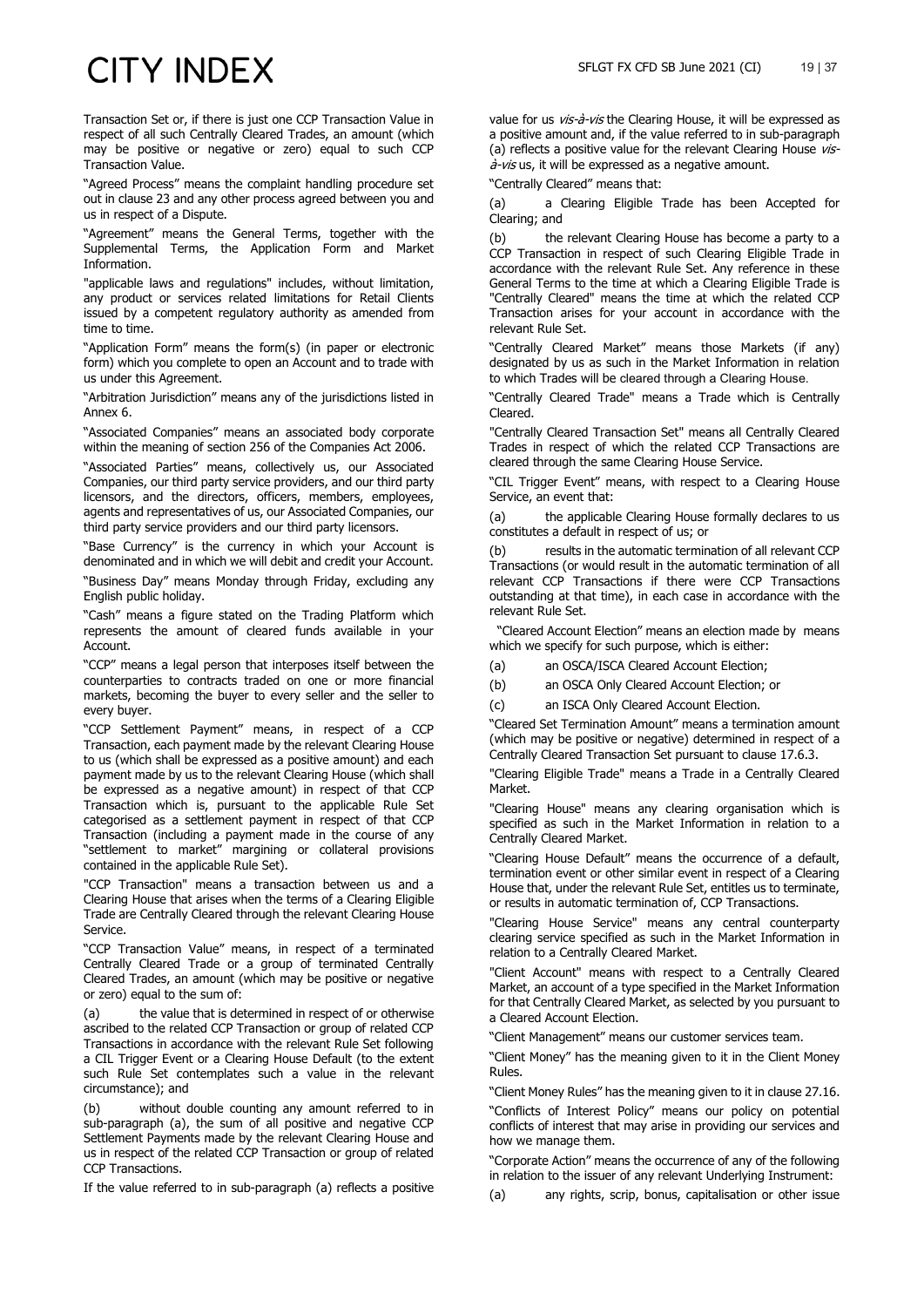for shares/equity; (b) any acquisition or cancellation of own shares/equities by the issuer;

(c) any reduction, subdivision, consolidation or reclassification of share/equity capital;

(d) any distribution of cash or shares, including any payment of dividend;

(e) a take-over or merger offer;

(f) any amalgamation or reconstruction affecting the shares/equities concerned; and/or

(g) any other event which has a diluting or concentrating effect on the market value of the share/equity which is an Underlying Instrument.

"Daily Financing Fee" means the charge which we apply daily to an Open Position. Details of the Daily Financing Fees are set out on our Website.

"Declarable Interest" means the prevailing level or percentage at the material time, set by law or by the stock exchange(s) or other facility upon which the Underlying Instrument is traded, at which financial or other interests in an Underlying Instrument must be publicly disclosed.

"Dispute" means any dispute between you and us which, in the sole opinion of the party notifying the other party of the dispute, is required to be subject to the dispute resolution procedure set out in clause [23.](#page-12-0)

"Effective Date" means the date from which we are required under applicable laws and regulations to apply certain measures designed to provide additional protections in certain circumstances as further notified to you by us.

"Eligible Counterparty" has the meaning given to it by FCA Rules.

"EMIR" means the European Market Infrastructure Regulation, being Regulation (EU) No 648/2012 of the European Parliament and the Council of  $4<sup>th</sup>$  July 2012 on OTC derivatives, central counterparties and trade repositories to the extent such regulation has been onshored in accordance with the European Union (Withdrawal) Act 2018.

"EMIR Margin Rules" means Commission Delegated Regulation (EU) 2016/2251 on risk mitigation techniques for OTC derivatives contracts not cleared by a central counterparty to the extent such delegated regulation has been onshored in accordance with the European Union (Withdrawal) Act 2018.

"EMIR Margin Supplemental Terms" means the supplemental terms set out in the EMIR Margin Supplement to these General Terms.

"Established Position" means an Open Position created by a Trade entered into before the Effective Date.

"Established Position Account" means an Account which relates exclusively to Established Positions.

"Events of Default" has the meaning given in clause 16.1.

"Events Outside Our Control" means any event preventing us from performing or otherwise delaying or hindering our performance of any or all of our obligations under the Agreement and which arises from or is attributable to any acts, events, omissions or accidents beyond our reasonable control including (but not limited to):

(a) an emergency or exceptional market condition;

(b) compliance with any law, governmental order or regulatory requirement, or any change in or amendment to any law, regulation or rule (or in the application or official interpretation by any court, tribunal or regulatory authority);

(c) any act, event, omission or accident which, in our opinion, prevents us from maintaining orderly trading or hedging activities or meeting increased margin payments with third party brokers in any market in one or more of the Underlying

Instruments in relation to which we ordinarily accept Trades;

(d) the occurrence of an excessive movement in the level of any Trade and/or the Underlying Instrument or our anticipation (acting reasonably) of the occurrence of such a movement;

(e) failure of any relevant supplier, intermediate broker, agent or principal of ours, custodian, sub-custodian, dealer, exchange, clearing house or regulatory or self-regulatory organisation, for any reason, to perform its obligations;

(f) any strike, lock-out or other industrial dispute, riot, terrorism, war, civil commotion, nuclear, chemical or biological contamination, act of God, malicious damage, accident, breakdown of equipment, fire, flood, storm, interruption of power supply, failure of a utility service or breakdown of or interruption in any electronic, communication or information system; and/or

(g) the suspension or closure of any index/market/exchange/clearing house or the abandonment or failure of any factor or of the Underlying Instrument upon which we base, or to which we may relate, Our Prices, or the imposition of limits or special or unusual terms on any such factor.

"FCA" means the Financial Conduct Authority of the United Kingdom and any successor organisation.

"FCA Rules" means the Handbook of Rules and Guidance of the Financial Conduct Authority, as amended and/or updated from time to time.

"General Account" means an Account which is not an ISCA Account and which is opened for the purpose of trading Uncleared Trades and Clearing Eligible Trades which will be Centrally Cleared using the omnibus client segregation model offered by a Clearing House and which, in respects to Centrally Cleared Markets, is more commonly known as an Omnibus Client Account for the purposes of meeting our disclosure requirements under Article 39(7) of EMIR.

"General Terms" means these terms and conditions.

"GFD" or "Good for the Day" refers to Orders which have effect on the day on which they are given in accordance with clause 8. If not executed, GFD Orders will cease to have effect when cancelled in accordance with this Agreement, on the expiry of the relevant Market or if we cease to trade in the relevant Market.

"GFT" or "Good for the Time" refers to Orders which have effect until a time specified by you. If not executed, GFT Orders will cease to have effect when cancelled in accordance with this Agreement, on the expiry of the relevant Market or if we cease to trade in the relevant Market.

"GTC" or "Good until Cancelled" refers to Orders which have effect until cancelled in accordance with this Agreement. If not executed, GTC Orders will cease to have effect when you cancel them in accordance with this Agreement, on expiry of the relevant Market, or if we cease to trade in the relevant Market.

"Guaranteed Stop Loss Order" means an instruction to execute a Trade to close an Open Position at a pre-agreed price (as agreed between us and you) and subject to the terms of clause 8.

"Information" means such market data, news feeds and other information as we may supply or make available to you, either directly or through a third party service provider or licensor, together with any element thereof as used or processed in such a way that it can be identified, recalculated or re-engineered from or used as a substitute for such data or information.

"Insolvency Event" means, in respect of any person:

(a) a resolution is passed or an order is made for the winding up, dissolution or administration of such person,

(b) any bankruptcy order is made against such person,

(c) the appointment of a receiver, administrator, manager, administrative receiver or similar officer, or if any encumbrancer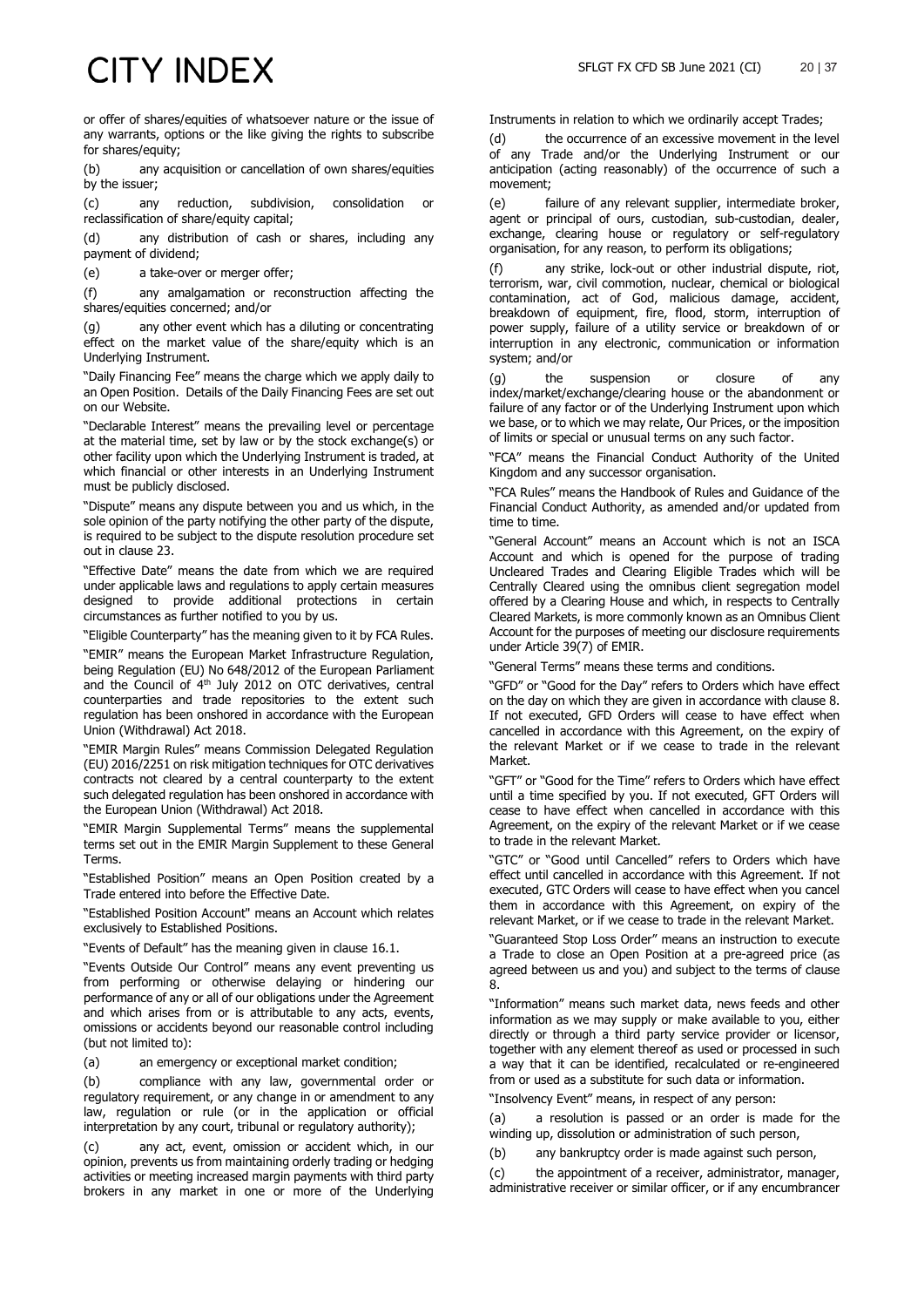takes possession of or sells, all or any part of the business or assets of such person,

(d) the making of an arrangement or composition with creditors generally or the filing with court documents or making of an application to court for protection from creditors generally, or any arrangement which has that effect, or

(e) if the relevant person becomes insolvent or is otherwise unable to pay its debts as they become due, or any act of insolvency or event that is analogous to those set out in paragraph (a), (b), (c), or (d) of this definition applies to the person concerned.

If the person concerned is a partnership, the occurrence of any of the events listed in this paragraph in relation to any partner shall be an Insolvency Event in relation to such person.

"Introducer" means a person or firm we appoint to effect introductions of potential clients or referrers of clients to us.

"ISCA Account" means an Account which is opened for the purpose of trading Clearing Eligible Trades which will be Centrally Cleared using the individual client segregation model offered by a Clearing House and which is more commonly known as an "Individual Client Account" for the purposes of meeting our disclosure requirements under Article 39(7) of Regulation (EU) No 648/2012 of EMIR to the extent such requirements have been onshored in accordance with the European Union (Withdrawal) Act 2018.

"ISCA Only Cleared Account Election" means an election by you that Trades in respect of Centrally Cleared Markets may only be cleared through the relevant Clearing House's individual client segregation model.

"Joint Account Holder" has the meaning give that term in clause [3.8.1.](#page-2-3)

"Key Terms" means, with respect to a Trade, the valuation of such Trade and such other details as we deem relevant from time to time which may include the effective date, the scheduled maturity or expiry date, any payment or settlement dates, the notional value of the Trade and currenc(y/ies) of the Trade, the Underlying Instrument, the business day convention and any relevant fixed or floating rates of the relevant Trade. For the avoidance of doubt, "Key Terms" does not include details of the calculations or methodologies underlying any term.

"Limit Order" means an Order which will be executed when the price of a Market reaches a price which is more favourable to you than Our Price at the time you place the Order. A Limit Order that is attached to a currently existing Open Position (or an Order awaiting execution) with the purpose of closing such Open Position (or Order awaiting execution) may also be referred to as "Take Profit".

"Limited Risk Account" means an Account we designate as a limited risk account, as further described in clause 3.2.

"Linked Accounts" means those Accounts which we inform you are linked for the purpose of calculating your Total Margin and/or your Trading Resource under this Agreement.

"Long Position" means an Open Position resulting from a Trade or Trades placed to buy units of a Market at Our Offer Price.

"Losses" means any losses, claims, injuries, damages, judgments, interest on judgments, assessments, taxes, costs, fees, charges, amounts paid in settlement or other liabilities (including, without limitation, reasonable attorneys' fees, costs of collection and any reasonable cost incurred in successfully defending against any claim), provided that a person's Losses will not include any injuries, costs, losses and expenses which are directly caused by the relevant person's fraud, wilful default or gross negligence.

"Malicious Code" means any computer virus, Trojan horse, worm, time bomb or similar code or component designed to disable, damage, disrupt, manipulate, amend or alter the operations of, permit unauthorised access to, or ease, destroy or modify any software, hardware, network or other technology.

"Mandatory CCP Provisions" means, with respect to a Clearing House Service, each provision, if any, specified by the Clearing House in respect of that Clearing House Service as mandatory for inclusion in the terms of transactions between clearing members of that Clearing House Service and their respective clients (to the extent such clients are of the same classification for the purposes of the relevant Rule Set as you) and which such provisions may, without limitation, be intended to be applicable and binding as between such clearing members and their respective clients or to create rights of the relevant Clearing House against such clients or liabilities of such clients to that Clearing House and which may be (i) published from time to time by the relevant Clearing House on its website in a form that is accessible without any subscription or payment of any fee and (ii) amended and supplemented from time to time by the relevant Clearing House.

"Manifest Error" has the meaning given by clause 14.1.

"Margin Close Out Level" means the Margin Level at or below which we may close your Open Positions and take other actions to restrict your Account under clause 11. We will notify you of your Margin Close Out Level.

"Margin Factor" means the percentage or number of units we set for each Market and which is multiplied by the Quantity to determine the relevant Margin Requirement.

"Margin Level" means the ratio of Net Equity (the sum of your Cash and Unrealised P & L) to Total Margin (expressed as a percentage). Your Margin Level is stated on the Trading Platform.

"Margin Multiplier" means the number by which a Margin Requirement is multiplied to increase the amount you are required to hold as security for a Trade.

"Margin Requirement" means the amount of funding that you are required to provide to us as consideration for entering into a Trade and maintaining an Open Position.

"Market" means a contract we make available which is comprised of a unique set of price information, minimum and maximum Quantity, expiry and other commercial features determined by reference to an Underlying Instrument.

"Market Disruption Event" means any of the following events:

(a) trading in respect of the Underlying Instrument is suspended or limited for any reason whatsoever, including by reason of movements in the price of the Underlying Instrument exceeding limits permitted by the relevant exchange or limits or special or unusual terms are imposed on the trading of the Underlying Instrument by the relevant exchange or a trading venue;

(b) trades which we have entered into in relation to any relevant Underlying Instrument or other relevant financial instrument are cancelled or suspended by the relevant exchange or Clearing House;

an unusual movement in the level of, or the unusual loss of liquidity in respect of, the Underlying Instrument or our reasonable anticipation of the occurrence of the same; and/or

(d) the occurrence of any other event which in our opinion causes a market disruption in respect of the Underlying Instrument or the Trade.

"Market Hours" means the hours during which we are prepared to provide quotes for Our Price and execute Trades and Orders in a Market, as further specified in the Market Information.

"Market Information" means an electronic document (also available in paper form upon request) located on the Trading Platform which sets out the commercial details for each Market, including but not limited to: Margin Factors, the minimum and maximum Quantity and Our Spread and whether or not that Market is a Centrally Cleared Market. In the event you elect to use a third party hosting or trading application (for example, MetaTrader), information specific to such third party hosting or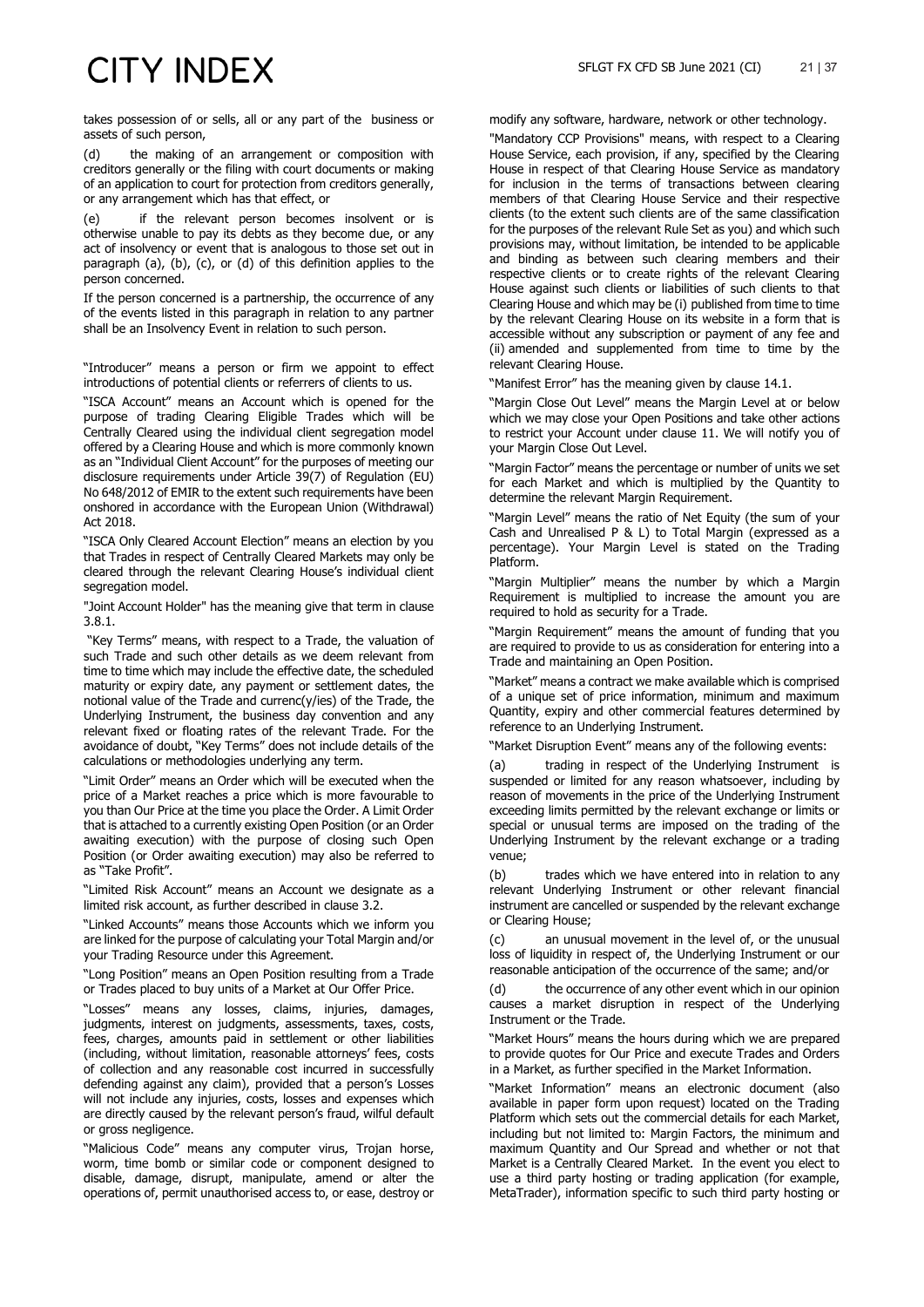trading application located on the Website shall supplement the Market Information; however, to the extent there are any inconsistencies the Market Information will prevail. Note that certain components of Market Information may not be available via a mobile application and must be accessed via desktop.

"Net Equity" means a figure stated on the Trading Platform which represents the sum of your Cash and Unrealised P & L.

"Notices and Policies" means information we are required by law or regulation to disclose to our clients or otherwise desire to disclose, including: the Risk Warning Notice, our Trade and Order Execution Policy, our Conflicts of Interest Policy and any notices with respect to third-party trading platforms.

"Open Position" means the position in a Market created by a Trade to the extent that such position has not been closed in whole or in part under this Agreement.

"Order" means an instruction you give us to execute a Trade when the price of a Market reaches a specified price or an event or condition occurs.

"Orders Aware Margining" means a reduced Margin Requirement that applies to Trades in certain Markets which have attached Stop Loss or Guaranteed Stop Loss Orders.

"OSCA Only Cleared Account Election" means an election by you that Trades in respect of Centrally Cleared Markets may only be cleared through the relevant Clearing House's omnibus client segregation model.

"OSCA/ISCA Only Cleared Account Election" means an election by you that Trades in respect of Centrally Cleared Markets may be cleared through both the relevant Clearing House's individual client segregation model and omnibus client segregation model.

"Our Address" means Moor House First Floor, 120 London Wall, London EC2Y 5ET.

"Our Bid Price" means the lower of two prices we quote for each Market.

"Our Materials" has the meaning as set out in clause [24.1](#page-13-2)

"Our Offer Price" means the higher of the two prices we quote for each Market.

"Our Price" means Our Offer Price and Our Bid Price for each Market.

"Our Spread" means the difference between Our Bid Price and Our Offer Price.

"Portfolio Data" means the Key Terms in relation to all outstanding Trades between you and us in a form and standard that is capable of being reconciled. The information comprising the Portfolio Data for Portfolio Data Delivery Date will be prepared as at the close of business London time on the immediately preceding Business Day.

"Portfolio Data Delivery Date" means each date determined by us, provided that such dates shall occur not less frequently than:

(a) if you are classified as a "Financial Counterparty" or a "Large Non-financial Counterparty" for the purposes of clause [12:](#page-6-0)

> (i) if there are more than 500 Trades outstanding between us across all your Accounts, each Business Day;

> (ii) if there are between 51 and 499 Trades outstanding between us across all your Accounts, once per week; or

> (iii) if there are 50 or fewer Trades outstanding between us across all your Accounts, once per quarter; or

(b) if you are classified as a "Small Non-financial Counterparty" for the purposes of clause [12:](#page-6-0)

> (i) if there are more than 100 Trades outstanding between us across all your Accounts, once per quarter; or

> (ii) if there are 100 or fewer Trades outstanding

between us across all your Accounts, once per year.

"Price Tolerance" is a feature which allows you to adjust the amount of slippage you will accept on applicable Trades, where slippage is the difference between Our Price quoted on the Trading Platform and the price the Trade is executed.

"Product" means each type of financial instrument or investment contract we make available under this Agreement, subject to additional terms set out in the relevant Product Supplement.

"Professional Client" has the meaning given to it by FCA Rules.

"Quantity" means, in respect of a Trade or an Open Position, the number of units traded in the relevant Market to which that Trade or Open Position relates, synonymous to "stake" or "trade size".

"Realised Profits" and "Realised Losses" means your profits or Losses (as appropriate) which result on expiry or closure of an Open Position.

"Regulatory VM Requirement" has the meaning given to it in the EMIR Margin Supplemental Terms.

"Retail Client" has the meaning given to it by FCA Rules.

"Risk Warning Notice" means the notice provided to clients in Annex 1 to these General Terms detailing the risks associated with undertaking trading in our Products.

"Rule Set" means, with respect to a Clearing House Service, the rules, conditions, and procedures, regulations, standard terms, membership agreements, collateral addenda, notices, guidance, policies or other such documents promulgated by the Clearing House in respect of the relevant Clearing House Service, as amended and supplemented from time to time.

"Security Information" means account numbers and/or Username as applicable, passwords and other information required to identify you for the purposes of you trading with us under this Agreement.

"Short Position" means an Open Position resulting from a Trade or Trades to sell units in a Market at Our Bid Price.

"Stop Order" means an instruction to create a Short Position when Our Price reaches a specified price.

"Stop Loss Order" means an instruction to execute a Trade to close an Open Position when Our Price reaches a specified price.

"Supplemental Terms" means the supplemental terms to the General Terms for each Product type and/or the EMIR Margin Supplemental Terms, if applicable.

"Total Margin" means a figure stated on the Trading Platform which represents the aggregate of the Margin Requirements applicable to your Account.

"Trade" means a transaction entered into by you pursuant to this Agreement.

"Trade and Order Execution Policy" means our policy on the extent to which we will be required to provide clients with best execution when executing Trades and Orders.

"Trading Hours" shall be as set forth on the Trading Platform.

"Trading Platform" means the password protected trading system (including any related software and/or communications link) that we may supply or make available to you, either directly or through our third party service providers or licensors, and through which you can deal with us under this Agreement and view your Account information.

"Trading Resource" means a figure stated on the Trading Platform which represents your Net Equity less your Total Margin. This is subject to:

- any additional factors which need to be taken into account under the Supplemental Terms for any particular Product type;
- any additional factors which we may agree will be taken into account in assessing your Trading Resource.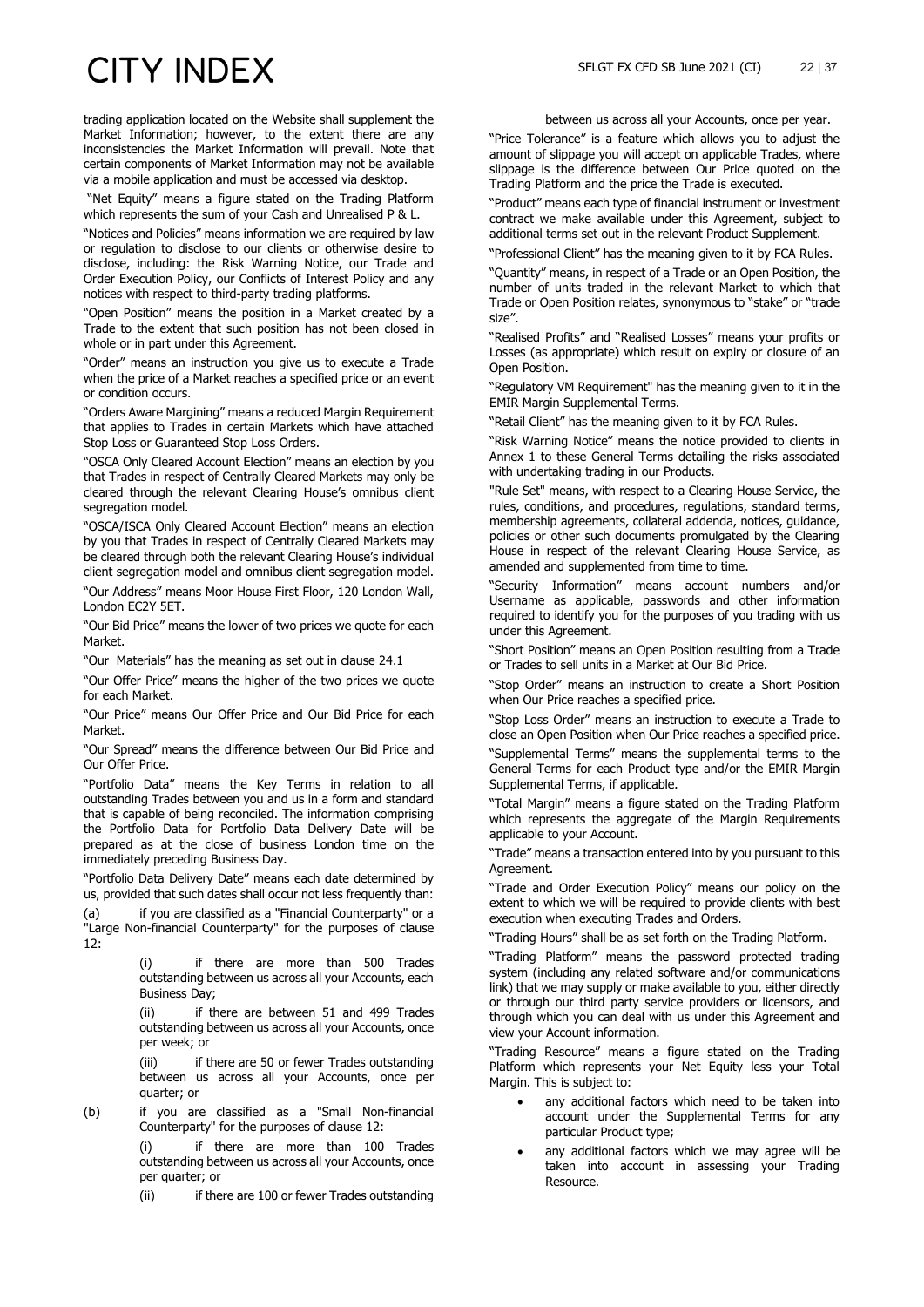"Transfer" means, in respect of a CCP Transaction, to transfer our rights, obligations and interest in or under such transaction, including by way of assignment, novation or termination and replacement, and "Transferred" will be construed accordingly.

"Uncleared Trade" means a Trade which is not a Centrally Cleared Trade.

"Underlying Instrument" means the instrument, index, commodity, currency (including currency pair) or other instrument, asset or factor whose price or value provides the basis for us to determine Our Price for a Market.

"Unrealised Losses" and "Unrealised Profits" means the profits or Losses (as appropriate) that have not as yet been realised on Open Positions before expiry or closure.

"Unrealised P & L" means a figure stated on the Trading Platform which represents your Unrealised Profits less your Unrealised Losses.

"Website" means our website **[www.cityindex.co.uk](http://www.cityindex.co.uk/)** which comprises (among other things) the Trading Platform, the Market Information and information related to third party hosting or trading applications (for example, MetaTrader).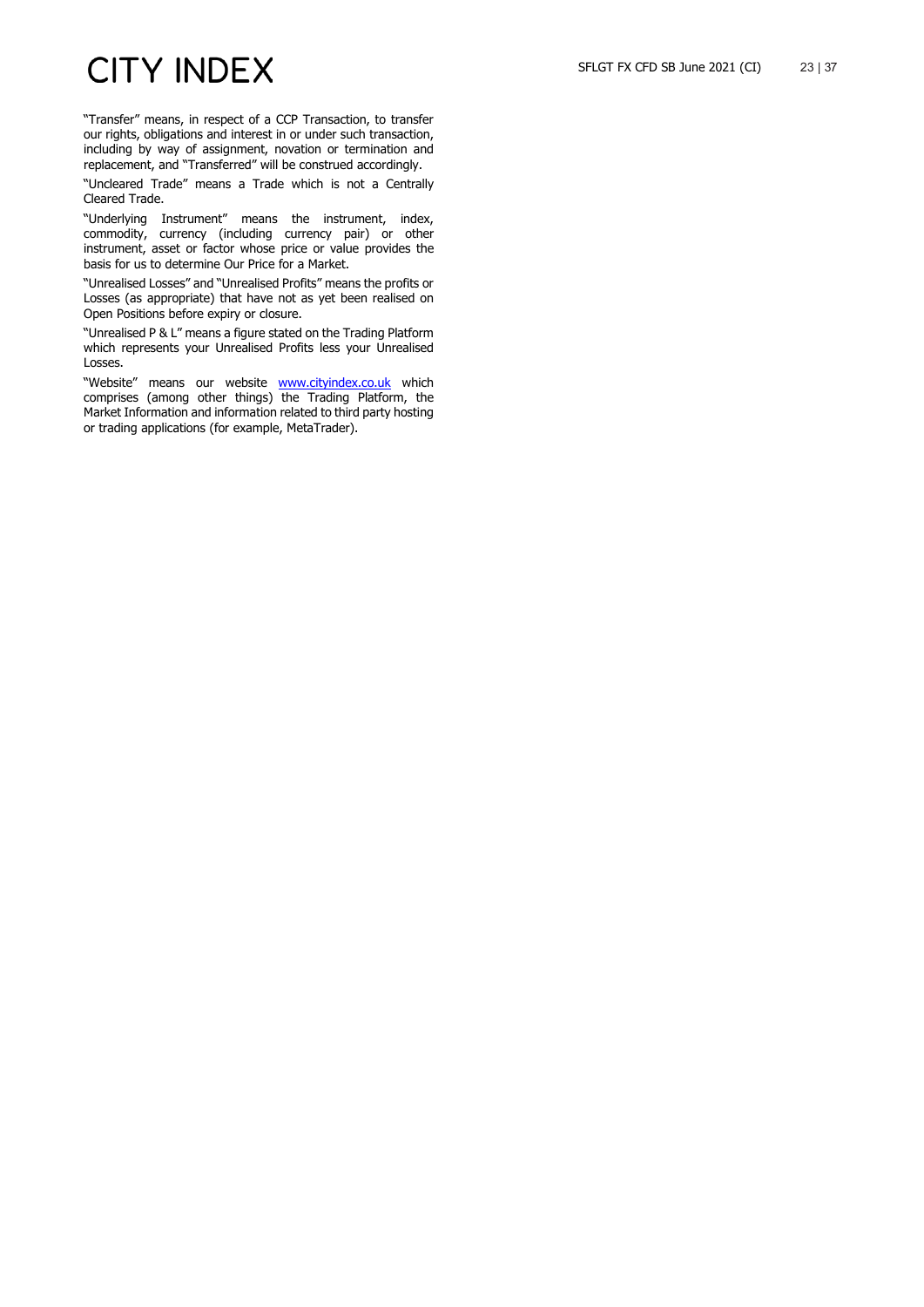### **Product Supplements**

### **Supplemental Terms**

### **These Terms**

- 34.1 These Supplemental Terms set out the terms and conditions under which we offer a range of CFDs (our conditions under which we offer a range of CFDs (our "CFD Markets"), Spread Bets and FX Contracts and it forms part of the Agreement. You should read these Supplemental Terms in conjunction with the Risk Warning Notice which explains in general terms the nature of the risks particular to our Products and the trading of these Products.
- 34.2 Unless separately defined in these Supplemental Terms, words and expressions shall have the meanings given to them in the General Terms.

### **Contracts for Differences**

- 34.3 A contract for differences ("CFD") is an investment contract for which the profit or loss is the difference between the opening and closing price of the contract. The price of a CFD is determined by reference to the price of another financial instrument, such as: shares, indices, commodities, or fixed-income securities. Features of our CFDs are described below.
- 34.4 Trades in CFD Markets may be placed through the Trading Platform or by calling Client Management.
- 34.5 We will quote, execute and settle Trades for CFD Markets in the currency in which the Underlying Instrument is denominated. However, we may convert the value of any Open Position for Account valuation and other purposes under clause 18 of the General Terms ("Currency Conversions and Valuations").
- 34.6 Commercial information (including but not limited to Market Hours, minimum and maximum Quantities and expiry dates) for each CFD Market is set out in the relevant Market Information.
- 34.7 For CFD Markets that do not specify an expiry date, your Open Positions will remain open until closed in accordance with the General Terms ("Closing Trades").
- 34.8 For CFD Markets that specify an expiry date ("Expiry CFD Markets"), your Open Positions will close and settle automatically on the expiry date specified in the Market Information unless you or we close the position in accordance with the General Terms before that date.
- 34.9 You may give instructions to "roll" any Open Position in an Expiry CFD Market prior to the expiry date. If we agree to roll the Open Position we will do so in accordance with clause 7 of the General Terms ("Rollover"). If you wish for any Orders attached to the Open Position to apply to the new Open Position, you must give us express instructions to attach the Orders to the new Open Position.

### **Spread Betting**

- 34.10 A spread bet ("Spread Bet") is a bet on the difference between the opening and closing price of a contract. The price of the Spread Bet is determined by reference to the price of another financial instrument, such as: shares, indices, commodities, currencies or fixed-income securities. Features of our Spread Bets are described below.
- 34.11 Spread Bets are legally enforceable contracts in the United Kingdom.
- 34.12 An "Expiring Spread Bet" is a Spread Bet where Our Price is based on the market price of the Underlying Instrument, interest rate differentials and cost of carry amongst other things. The settlement date is typically on a monthly, quarterly or annual basis and is specified in the Market Information. No Daily Financing Fees are

payable on an Expiring Spread Bet but, in the case of equities, any dividend will appear as a separate charge or credit to your Account.

- 34.13 A "Daily Funded Trade" is a Spread Bet where Our Price is based on the current market price of the Underlying Instrument. Daily Financing and dividends are not included in the calculation of Our Price but appear as separate charges or credits to your Account. A Daily Funded Trade typically has a long term settlement date which is specified on the Market Information.
- 34.14 A "Day Trade" is a Spread Bet that expires and settles on a daily basis at the times specified in the Market Information. There is no option to roll a Day Trade.
- 34.15 Trades for Spread Bet Markets can be placed through the Trading Platform or by calling Client Management.
- 34.16 We will quote, execute and settle Trades for Spread Bet Markets in your Base Currency, unless we agree otherwise.
- 34.17 Commercial information (including but not limited to Market Hours, minimum and maximum Quantity, Our Spread and expiry dates) for each Spread Bet Market is set out in the relevant Market Information.
- 34.18 Spread Bet Markets will be closed and settled automatically on the expiry time or date specified in the Market Information. You may close an Open Position before that date in accordance with clause 6 of the General Terms ("Closing Trades"). You may give instructions to "roll" an Open Position in an Expiring Spread Bet Market. If we accept such instructions we will roll the Open Position in accordance with clause 7 of the General Terms ("Rollover"). When you place instructions to roll an Open Position in an Expiring Spread Bet Market on the Trading Platform any Orders attached to the Open Position will be attached to the new Open Position. If we elect to accept instructions to roll an Open Position in an Expiring Spread Bet Market by telephone and you place such an instruction, you must give us express instructions to attach the Order to the new Open Position.

### **Leveraged FX**

- 34.19 A leveraged FX contract is a margined over the counter (i.e. not executed on an exchange) trade between you and us where the price is determined by reference to the exchange rate between the currency pair that underlies the contact ("FX Contract").
- 34.20 Trades in FX Contracts may be placed through the Trading Platform or as otherwise permitted in accordance with clause 4 of the General Terms ("Instructions and Basis of Dealing").
- 34.21 We may convert the value of any Open Position denominated in one currency to another currency for Account valuation and other purposes under clauses 3.10 and 18 of the General Terms ("Currency Conversions and Valuations").
- 34.22 All Trades and Open Positions resulting from an FX Contract continue until closed by you or us in accordance with the General Terms. FX Contracts are not automatically closed or rolled on a daily basis.

### **Profit and Loss**

- 34.23 Profits and losses for an Open Position will be credited or debited to your Unrealised P & L. Unrealised Profits will allow you to place additional Trades but cannot be withdrawn until the Open Position is closed. Unrealised Losses will reduce the amount you have available to place Trades and may result in your positions being closed under clause 11 of the General Terms ("Margin Close Out Level").
- 34.24 For CFDs, when an Open Position is closed Realised Profit or Realised Loss is calculated as: the difference between the opening value of the Open Position (Quantity x Our Price at opening) and its closing value (Quantity x Our Price at closing).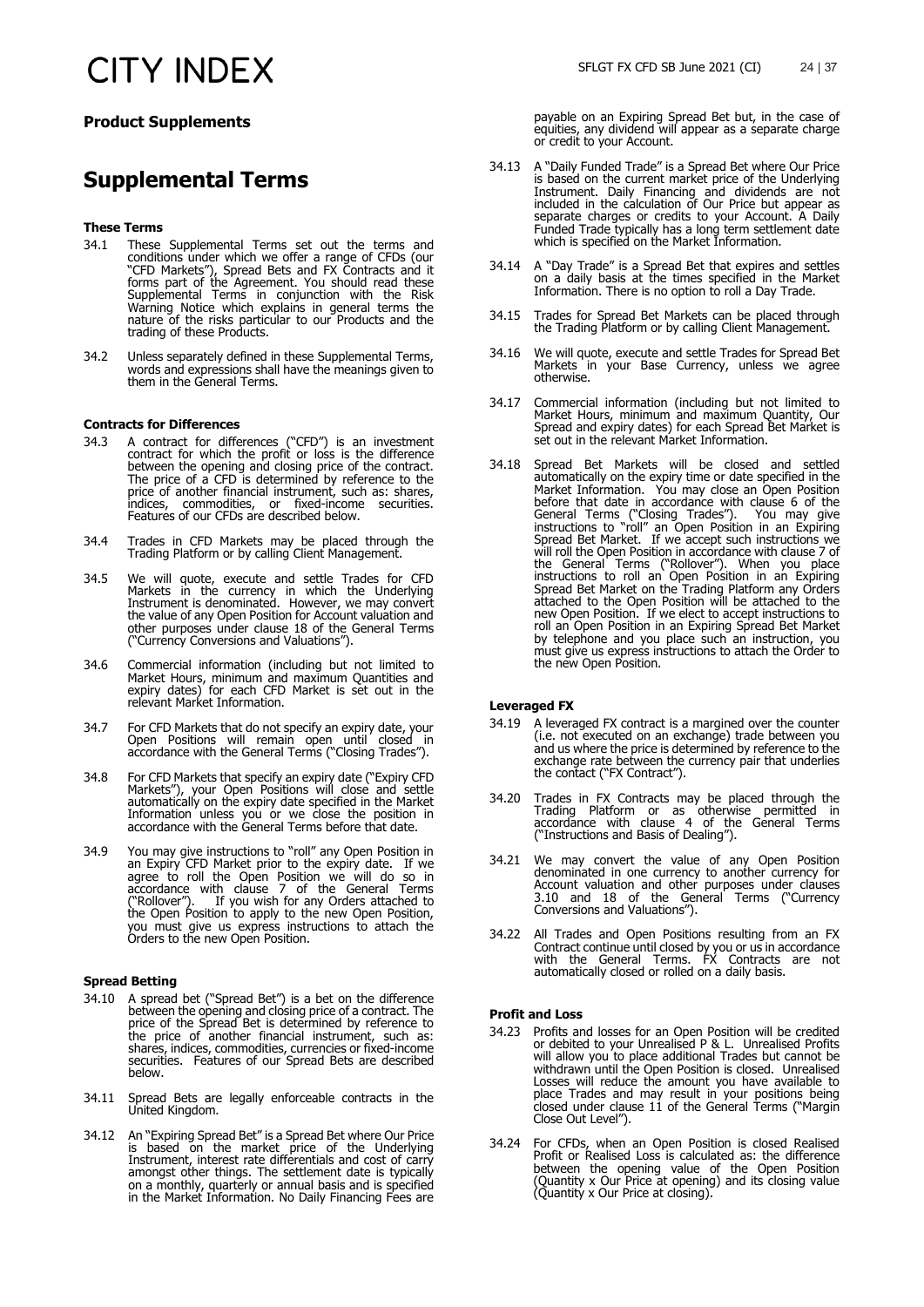- 34.25 For Spread Bets, when an Open Position is closed Realised Profit or Realised Loss is calculated as: (the difference between the opening and closing Our Price divided by the Bet per) x Quantity. This may be determined differently on fractional products such as Bonds which will be noted in the Market Information. "Bet Per" is the minimum movement in Our Price for any Market. Bet Per for any Market which is other than 1 is specified in the Market Information.
- 34.26 For FX Contracts, when an Open Position is closed, Realised Profit or Realised Loss is calculated as: (the difference between the opening and closing price) x Quantity.

34.27 Realised Profits or Realised Losses will be credited to or debited from your Cash.

To the extent required by applicable laws and regulations, we will provide negative balance protection to Retail Clients. This means that, in such circumstances unless you have been classified as a Professional Client or an Eligible Counterparty or you have an Established Position Account, your aggregate liability for all Realised Losses in respect of your Trades cannot exceed your Cash (save in the event of error or fraud).

### **Taxes**

- 34.28 We are permitted, but not required, to withhold any sums for tax purposes on the Realised Profits or on any Daily Financing Fees that you receive as a result of holding positions in CFD, FX Contracts or Spread Bet Markets.
- 34.29 We pay UK betting duty due on any Trades in Spread Bet Markets, although we may change this by giving you notice by email or by posting such information on our Website or the Trading Platform.
- 34.30 You are responsible for the payment of all taxes that may arise in relation to your Trades. There may be taxes imposed that are not paid by us on your behalf. For all personal Tax enquires relating to tax arising from Trading, we recommend that you seek independent tax advice.

#### **Product Supplement for German Clients**

- 34.31 These Supplemental Terms for German Clients sets out additional terms and conditions under which we offer German Products to German Clients as defined below forming part of the Agreement.
- 34.32 Should there be any conflict between the General Terms, the Supplemental Terms and the Product Supplement for German Clients, the Product Supplement for German Clients will prevail.
- 34.33 Unless separately defined in this Product Supplement for German Clients, words and expressions shall have the meanings given to them in the General Terms. This Product Supplement for German Clients does not apply to Professional Clients and Eligible Counterparties.
- 34.34 Definitions

"German Clients" means any of our Retail Clients, having their residential address located in the Federal Republic of Germany ("Germany").

"German Products" means each type of CFD or Leveraged FX we offer or make available to German Clients under this Agreement and subject to additional terms set out in these Supplemental Terms.

34.35 In respect of German Products:

(a) if your Account is subject to negative Net Equity due to Unrealised or Realised Losses being debited from your Account, we shall close the Open Positions related to such Unrealised or Realised Losses and set the balance of your Account to zero. You shall not be subject to any additional payment obligations in respect of such Unrealised or Realised Losses.

(b) if your Account is subject to negative Net Equity due to unpaid fees and charges applicable to your Account, you will be subject to additional payment obligations in accordance with clauses 9 (Charges) and 13 (Payments and Withdrawals).

### **EMIR Margin Supplemental Terms**

### <span id="page-24-0"></span>**35. These Terms**

35.1 The Supplemental Terms in this clause [35](#page-24-0) apply to you only if you are classified as either a Financial Counterparty or a Large Non-financial Counterparty pursuant to clause [12.12](#page-7-3) (Statements, Contract Notes and Portfolio Reconciliation).

35.2 The Supplemental Terms in this clause [35](#page-24-0) do not apply to you if you are classified as a Small Non-financial Counterparty pursuant to clause [12.12](#page-7-3) (Statements, Contract Notes and Portfolio Reconciliation).

35.3 Unless separately defined in these Supplemental Terms, words and expressions shall have the meanings given to them in the General Terms**.**

#### **Regulatory VM Requirement**

35.4 Under the EMIR Margin Rules, we are subject to a requirement (the "**Regulatory VM Requirement**") to exchange variation margin in respect of OTC derivatives contracts not cleared by a CCP (such contracts, "**In scope Uncleared Trades**") with Financial Counterparties and Large Non-Financial Counterparties.

35.5 In respect of your In-scope Uncleared Trades, we will calculate the amount (if any) of Eligible Collateral required to be delivered by you under the Regulatory VM Requirement (the "**Delivery Amount**") and the amount (if any) of excess collateral required to be returned to you under the Regulatory VM Requirement (the "**Return Amount**") in accordance with the EMIR Margin Rules.

35.6 We will give you notice of the mark-to-market exposure in respect of your In-scope Uncleared Trades and any Delivery Amount or Return Amount by sending it to you by email or making it available through the Trading Platform.

- 35.7 Subject to clauses [35.8](#page-24-1) and [35.9](#page-24-2) below:
	- (a) If we have a mark-to-market exposure to you in respect of In-scope Uncleared Trades, you shall be obliged to transfer to us the Delivery Amount; and
	- (b) If you previously transferred Eligible Collateral to us in respect of a mark-to-market exposure that we had to you and such mark-to-market exposure subsequently decreased, you have the right to call from us the related Return Amount.

<span id="page-24-1"></span>35.8 A Delivery Amount and each Return Amount will be required to be transferred only if such amount equals or exceeds the Minimum Transfer Amount.

<span id="page-24-2"></span>35.9 If a Delivery Amount or Return Amount equals or exceeds the Minimum Transfer Amount:

- (a) we shall effect the transfer of such Delivery Amount to us by designating an amount of your Margin Balance equal to such Delivery Amount to be held in the VM Requirement Ledger; or
- (b) we shall effect the transfer of such Return Amount to you by removing such amount from the VM Requirement Ledger but designating such amount as continuing to be held in the Account.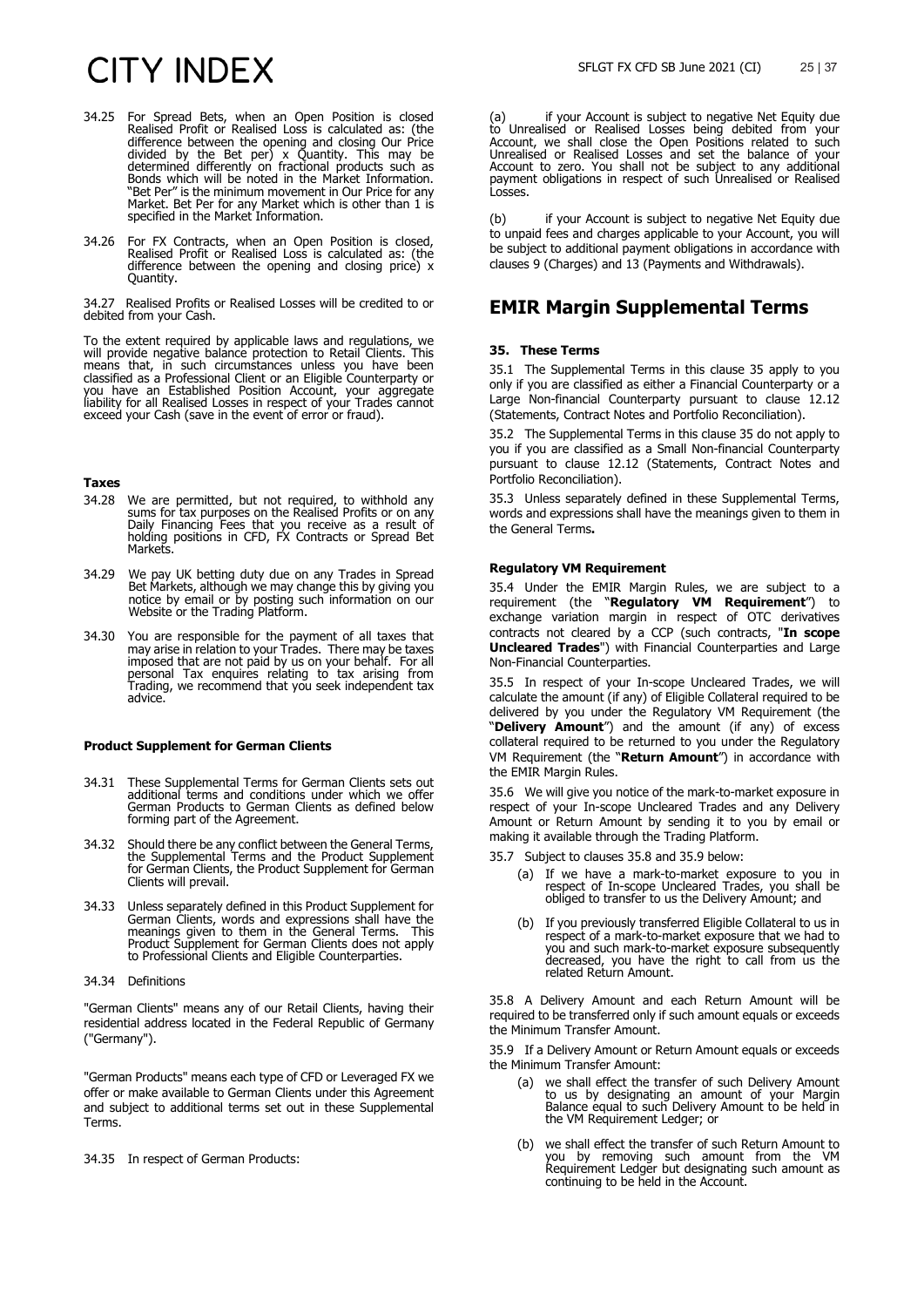### **StoneX Default**

35.10 If a StoneX Default occurs and is continuing, you may, by giving notice in writing to Our Address for the attention of Head of Legal/Head of Trading, designate a day not earlier than the first Business Day after the date such notice is deemed given and in accordance with clause [32](#page-17-2) (Notices) as the Early Termination Date in respect of all your In-scope Uncleared Trades.

35.11 Upon such designation of an Early Termination Date, your In-scope Uncleared Trades will terminate, no further payments or deliveries in respect of such trades or default interest, howsoever described, on such payment obligations will be required to be made but without prejudice to the other provisions of this Agreement, and the amount payable between you and us following such termination will be the Termination Amount determined pursuant to this clause.

35.12 On or as soon as reasonably practicable after the Early Termination Dates, we shall determine and notify to you the "Termination Amount" in respect of the terminated In-scope Uncleared Trades.

### **Definitions**

35.13 For the purposes of this clause [35,](#page-24-0) the following terms have the meanings given below.

"**Eligible Collateral**" means cash denominated in the Base **Currency** 

"**StoneX Default**" means an Insolvency Event in respect of StoneX Financial Ltd.

"**Margin Balance**" means the amount of Eligible Collateral transferred by you to us under the Margin Requirement and held in the Account.

"**Minimum Transfer Amount**" means EUR 500,000 or the equivalent amount in another currency, as determined by us.

"**VM Requirement Ledger**" means a ledger of the Account that we maintain for the purpose of recording and holding Eligible Collateral transferred by you to us under this claus[e 35](#page-24-0) pursuant to the VM Requirement.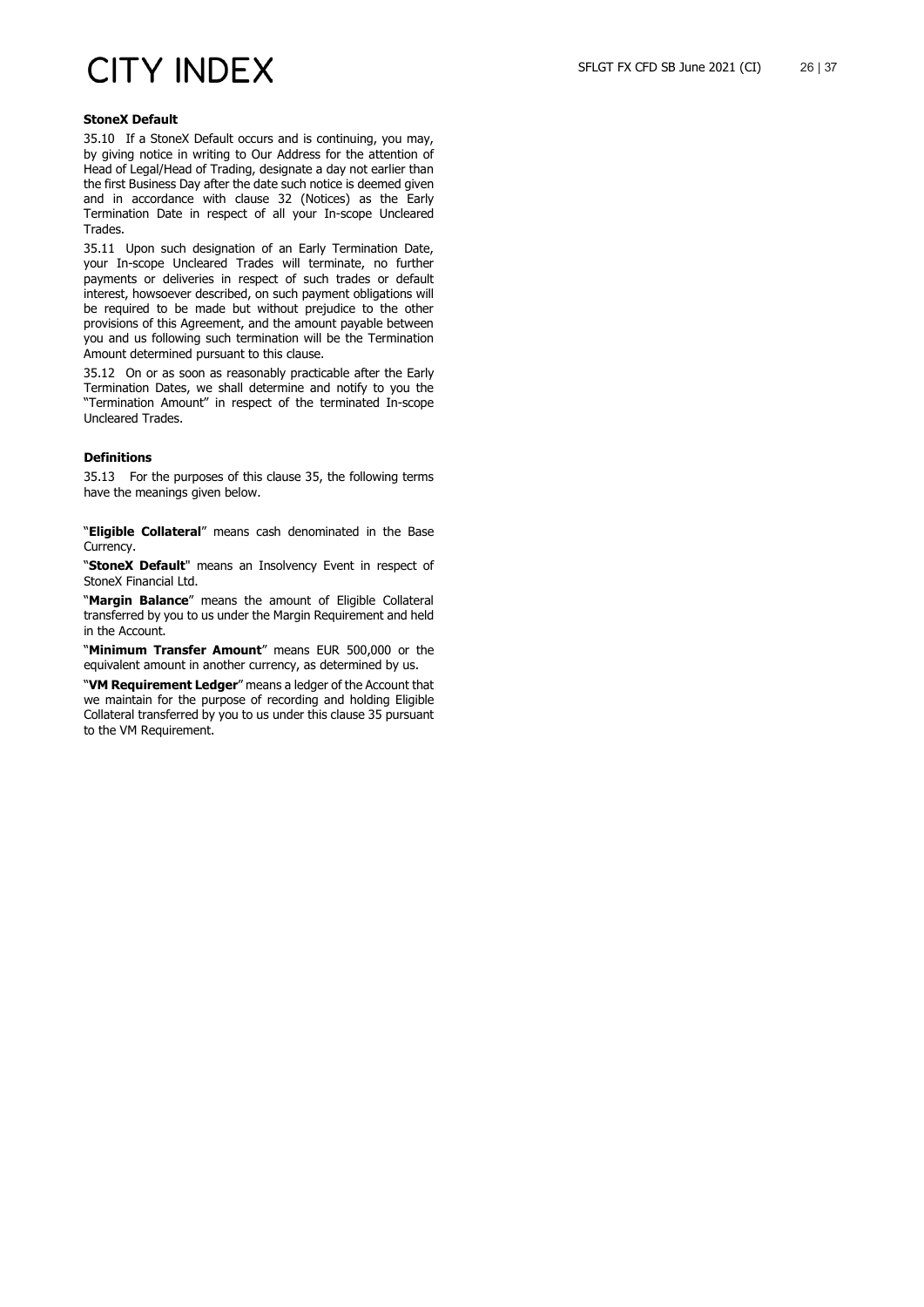### **Supplemental Terms – Direct Market Access**

These Supplemental Terms set out the terms and conditions under which we may offer you the Direct Market Access services described below ("DMA Services"). These Supplemental Terms form part of the Agreement and our General Terms, including the related policies and procedures, in each case as amended from time to time (collectively, the ''General Terms'').

Unless separately defined in these Supplemental Terms, words and expressions shall have the same meanings given to them in the General Terms.

### 1. **TERMS OF SERVICES PROVIDED; TRADING POLICIES AND PROCEDURES.**

- Subject to the conditions of the General Terms and acceptance of your application to open an Account, we will maintain one or more Accounts in your name, and will affect cash settled and/or physically settled transactions with and for you in the international over-the-counter currency markets and provide such other services and products as we may, in our sole discretion, determine from time to time in the future. Unless expressly stated otherwise in writing, all transactions entered into in connection with the DMA Services shall be governed by the terms of the General Terms.
- b. Upon receipt of an order from you as customer, we will attempt to place a financially equivalent order with our DMA Services liquidity provider(s) in our name. Upon receipt of confirmation of fill price(s) from our DMA Services liquidity provider(s), we will fill your order request, in part or in full, at the exact same price acting as counterparty to your trade. Our ability to fill your order will be contingent on our ability to execute the order with our DMA Services liquidity provider(s) and pass these order fills on to you acting as counterparty to your trade. You acknowledge and agree that a lack of available margin in your Account or a lack of available liquidity from our DMA Services liquidity providers may result in your order being voided and not being filled at any price or at all. **You further acknowledge and agree that we will display currently available pricing for the contracts offered under the DMA Services, but actual execution prices achieved in the market by us with our DMA Services liquidity provider and passed on to you by us acting as counterparty to your trade may differ materially from pricing displayed, and you agree to accept the prices assigned to all filled orders pursuant to the DMA Services.**
- c. Unless otherwise specifically indicated in the trading platform through which you are accessing the DMA Services, all contingent and market orders placed on any trading day will expire at the end of each trading day.
- d. Neither request for quote functionality nor a demo trading system will be offered as part of the DMA Services.
- 2. **REPRESENTATIONS AND WARRANTIES.** You hereby represent and warrant to us that:
	- a. your execution and delivery of these Supplemental Terms and your performance of all obligations contemplated hereunder have been duly authorized;
	- b. your execution and delivery of these Supplemental Terms and your use of the DMA Services offered hereunder shall not violate any law, rule, regulation, ordinance, charter, by-law or policy applicable to you; and
	- c. you acknowledge and agree that the transactions you execute through the platform will be subject to a commission and any bid/offer spread included in the foreign currency pricing offered to you via the platform through which you access the DMA Services.
- 3. **RISK OF TRANSACTIONS.** You acknowledge that you have been informed, and that you understand that (i) none of the DMA Services provided by us shall give rise to any fiduciary or equitable duties on our part or on the part of any of our officers, directors, employees or affiliates; (ii) we may receive fees or other payments from one or more third parties in respect of any particular transaction executed in connection with the provision of the DMA Services hereunder; and (iii) the submitting or posting of any information to or on the platform by which the DMA Services are accessed by any person shall not be deemed to be a recommendation by any such person that you should enter into any particular transaction or that such transaction is suitable or appropriate for you.
- 4. **TERMINATION**. We may terminate these Supplemental Terms and your access to the DMA Services at any time for any reason or no reason, with or without notice, in our sole discretion.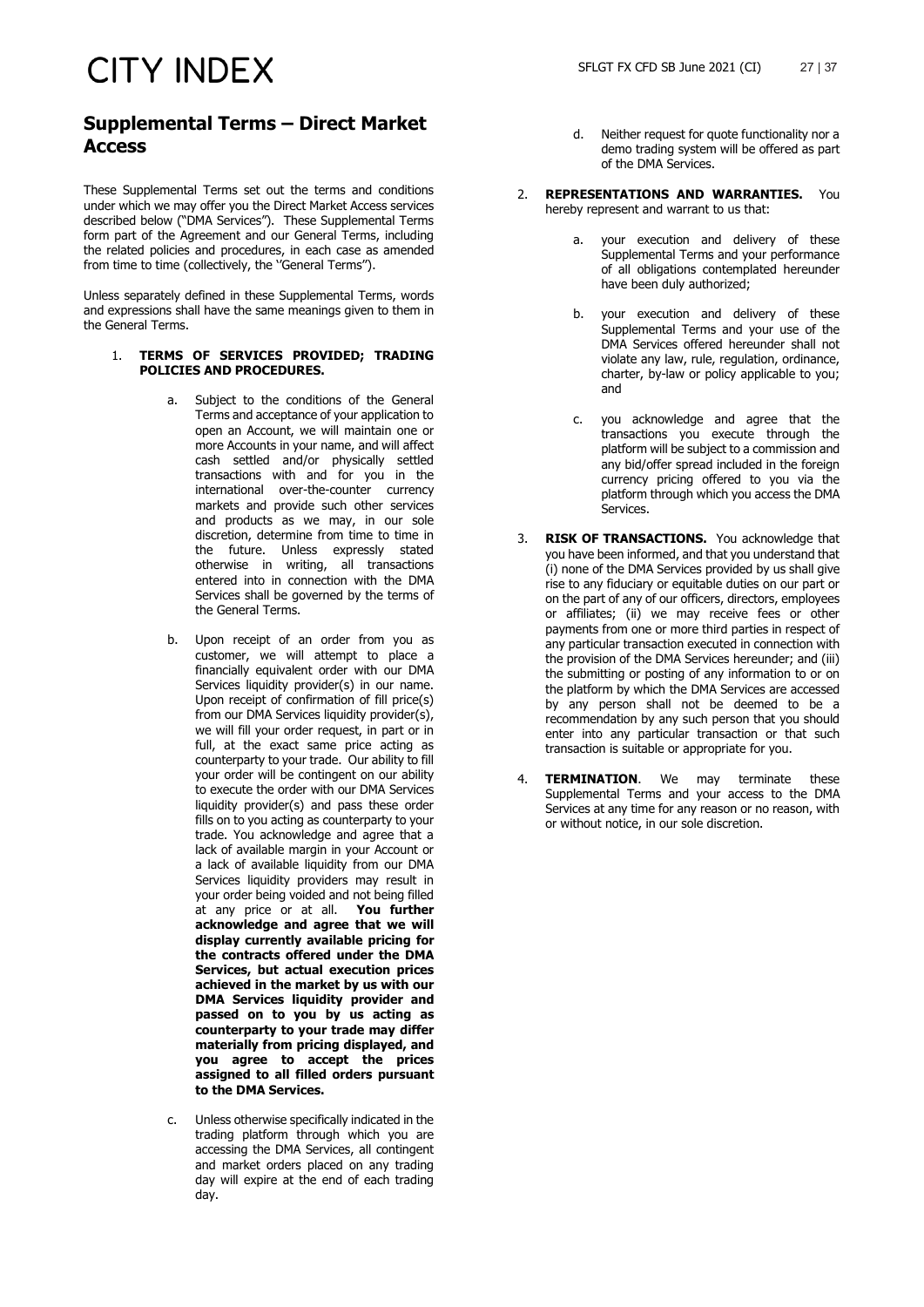Notices and Policies

### **Annex 1: Risk Warning Notice**

### 1. Introduction

You are considering dealing with us in financial instruments and investment contracts relating to various financial markets. Unless separately defined in this notice, words and expressions shall have the meanings given to them in the General Terms.

You should read this notice in conjunction with the Supplemental Terms which provide a general description of the nature of each specific type of Products we offer, how they work and which set out the terms and conditions under which we make these Products available to you.

This notice is designed to explain in general terms the nature of the risks particular to our Products and the trading of these Products. We provide this warning to help you to take investment decisions on an informed basis. However, please note that each Trade will carry its own unique risks which cannot be explained in a general note of this nature.

Our Products carry a higher risk of loss than trading many traditional instruments, such as shares in many large companies or fixed income securities such as bonds issued by governments or large companies. For many members of the public trading in our Products is not suitable. It is very important that you should not engage in trading in our Products unless you know, understand and are able to manage the features and risks associated with such trading and are also satisfied that trading in our Products is suitable for you in light of your circumstances and financial resources.

In considering whether to engage in trading our Products, you should be aware of the following risks.

#### 2. Leverage

A high degree of "gearing" or "leverage" is associated with trading our Products. This stems from the margining system applicable to our Products which generally involves comparatively modest funds of the overall contract value to open a Trade. This can work for you and against you. A small price movement in your favour can result in a high return on the money placed in the Account; however, a small price movement against you may result in substantial losses and you may lose, the money placed in the Account. Prices can move quickly particularly at times of high market volatility (see below) and, if these price movements are unfavourable to your Trade(s), you could quickly build up significant losses.

If you do not maintain enough funds in your Account to satisfy your Margin Requirements, we may close any or all of your Open Positions (in some circumstances without warning). Unless you have been classified as a Professional Client or an Eligible Counterparty, if the Margin Level for your Account reaches or falls below the Margin Close Out level, to the extent required under applicable laws and regulations we will close any or all of your Open Positions that are not Established Positions (in some circumstances without warning). This measure is designed to help limit the extent of your trading Losses. Your Open Positions may be closed at a loss for which you will be liable in accordance with the terms of this Agreement.

### 3. Nature of Margined Trades

Our Agreement explains in detail how our Products operate; see our General Terms, Supplemental Terms, as well as your Application Form. Also you should review examples and explanations found on our Website – although these are not part

of the Agreement, they provide useful guidance on trading in our Products (and the risks associated with them).

A Trade in one of our Markets is a Trade based on movements in Our Price. Our Price for a Market is set by us but relates to the price of the relevant Underlying Instrument. Whether you make a profit or loss will depend on the prices we set and fluctuations in the Underlying Instrument to which your Trade relates.

Trades in our Products can only be settled in cash.

Trades in our Products are legally enforceable.

In certain circumstances your losses on a Trade may be unlimited. For instance, if you open a position with us by selling the contract in question (a practice known as "shorting a market") and the price rises, you will make a loss on that Trade and it is impossible to know the limit of your potential losses until you close the Trade or your Open Positions are closed when your Margin Level reaches the Margin Close Out Level. You must ensure that you understand the potential consequences of a particular Product or Trade and be prepared to accept that degree of risk.

You will not acquire the Underlying Instrument nor any rights or delivery obligations in relation to the Underlying Instrument.

### 4. Client money and Centrally Cleared Trades

Our Agreement explains how your money which is held as Client Money may be transferred to and held at a clearing house in relation to Centrally Cleared Trades.

In the unlikely event of a client default which results in our insolvency and a shortfall on the client transaction account, the clearing house may use the balances on the client transaction account and so you may not receive back all of the monies in which you have a proprietary claim.

This is unlikely because we operate a margin close out policy which closes out Open Positions where the client Margin Level reaches or falls below the Margin Close Out Level. This policy significantly reduces the likelihood of losses arising from client default that would result in our insolvency. Additionally using a clearing house means that any shortfall on the client transaction account will initially be met by monies from our own funds in our house account with the clearing house prior to clients bearing the deficiency rateably.

In the event that the clearing house becomes insolvent you may not receive back all of the monies in which you have a proprietary claim.

### 5. Volatility

As mentioned above, whether you make a profit or a loss will depend on the prices we set and fluctuations in the price of the Underlying Instrument to which your Trade relates. Neither you nor we will have any control over price movements in the Underlying Instrument. Price movements in the Underlying Instrument can be volatile and unpredictable.

A feature of volatile markets is "Gapping", the situation where there is a significant change to Our Price between consecutive quotes. Gapping may occur in fast and falling markets or if price sensitive information is released prior to Market opening. The price at which we execute your Orders may be adversely affected if Gapping occurs in the relevant Market. Guaranteed Stop Loss Orders will always be executed at your specified Order price, but all other types of Orders will be executed when Our Price meets or exceeds your specified Order price. If Gapping occurs, the price at which your Order is executed may significantly exceed your specified Order price.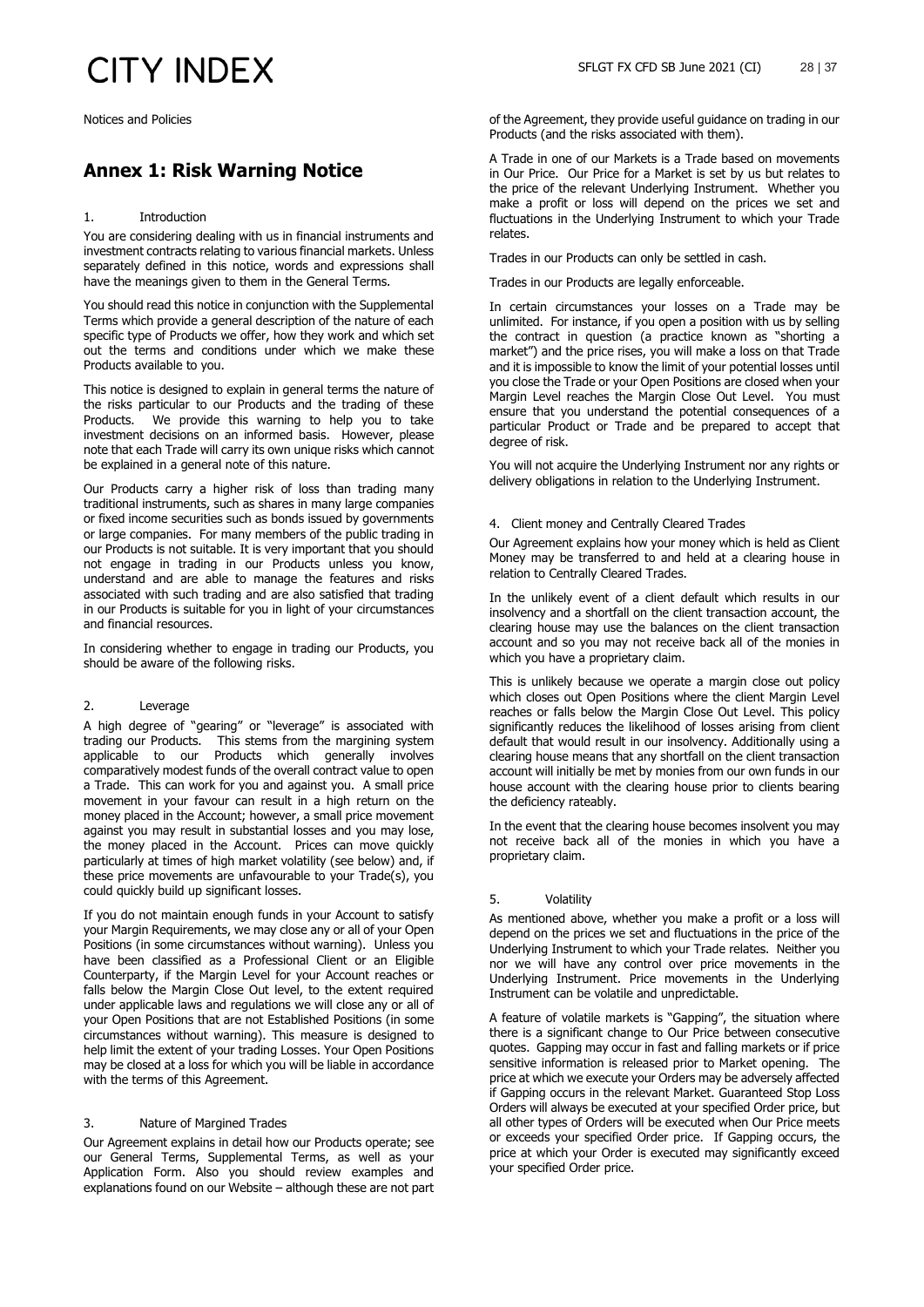### 6. Liquidity

A decrease in liquidity (a term which describes the availability of buyers and sellers who are prepared to deal in an Underlying Market) may adversely impact Our Price and our ability to quote and trade in a Market. If there is a significant reduction or a temporary or permanent cessation in liquidity in an Underlying Instrument, such events may be deemed an Event Outside of Our Control or Market Disruption Event (as applicable) under the General Terms and we may increase Our Price, suspend trading or take any other action we consider reasonable in the circumstances. As a result you may not be able to place Trades or to close Open Positions in any affected Market.

### 7. Dealing Off-exchange

Dealing in our Products is conducted exclusively off-exchange, a type of trading which is also called dealing "over-the-counter" or "OTC". In dealing with us off-exchange you deal directly with us and we are the counterparty to all of your Trades. When dealing on Markets which are not Centrally Cleared Markets, there is no exchange or central clearing house to guarantee the settlement of Trades.

When dealing in Centrally Cleared Markets, the clearing house will guarantee the financial performance of transactions between the clearing house and its members.

### 8. General

We maintain our financial stability by hedging against large Trades. In the event that we are to face liquidation, if you are deemed at the time of the liquidation to be an eligible claimant under the rules of the Financial Services Compensation Scheme (the "Scheme") of which we are a member, you will be compensated by the Scheme to a maximum of £85,000. For further detail, please refer to clause [23.8](#page-13-3) of these General Terms.

If there is anything you do not understand, or if you require clarification on any matter, please contact Client Management.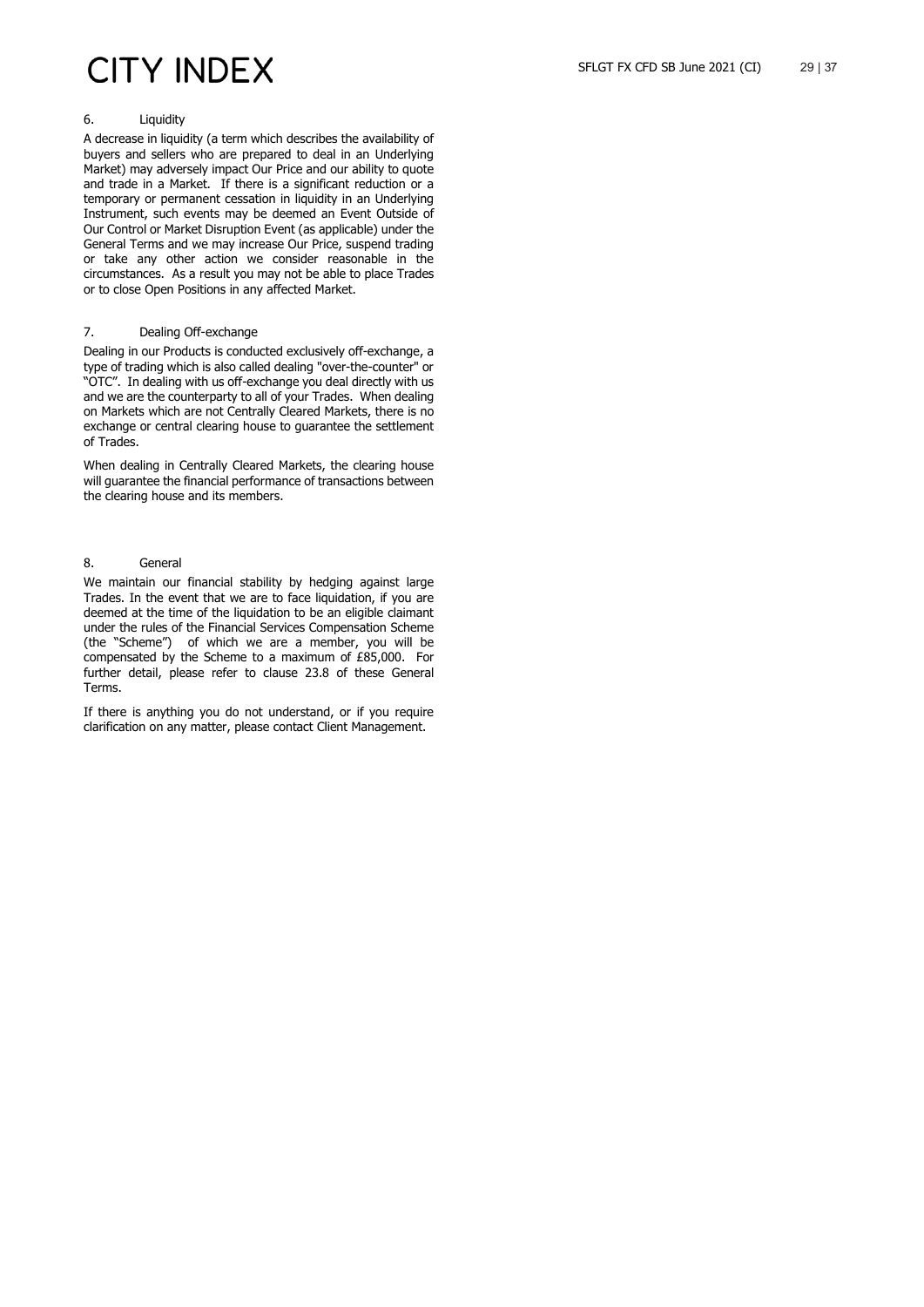### **Annex 2: Conflicts of Interest Policy**

### 1. Introduction

We aim to identify and prevent conflicts of interest which may arise between us and our clients, and between one client and another, in order to avoid any adverse effect on our clients. This Conflicts of Interest Policy (the "Policy") sets out procedures, practices and controls in place to achieve this.

This Policy applies to all officers, directors (whether Executive or Non-Executive), employees and any persons directly or indirectly linked to us (together "Personnel") and refers to interactions with all of our clients. It has been prepared in accordance with the provisions set out in articles 16(3) and 23 of MiFID II.

Unless separately defined in this Policy, words and expressions shall have the meanings given to them in the General Terms.

2. Regulatory Requirements Relating to Conflicts of Interest

The FCA has detailed requirements relating to the management of conflicts of interest, which are found primarily in the FCA Senior Management Arrangements, Systems and Controls ("SYSC") sourcebook. Taken together with the provisions set out in Article 23 of MiFID II, the rules require us, among other things, to:

- take all reasonable steps to identify conflicts of interest between us and our client, or one client of ours and another;
- keep and regularly update a record of the kinds of service or activity we carry on (or which is carried on our behalf) in which a conflict of interest entailing a material risk of damage to the interests of one or more of our clients has arisen or may arise;
- maintain and operate effective organisational and administrative arrangements with a view to taking all reasonable steps to prevent conflicts of interest from constituting or giving rise to a material risk of damage to the interests of our clients; and
- establish, implement and maintain an effective, written conflicts of interest policy.
- where organisational or administrative arrangements cannot prevent the risk of conflicts of interest adversely impacting clients, that the general nature and/or sources of such conflicts will be clearly disclosed. Such disclosure shall be in a durable medium and contain a sufficient level of detail.
- Maintain and operate and effective product governance arrangements to ensure that our products meet the needs of our clients and remain appropriate at all times.

As with all laws and regulations applicable to our business, we take our regulatory requirements relating to conflicts of interest very seriously.

### 3. Scope

We have identified the types of conflicts which may occur in our business and which carry a material risk of damage to the interests of a client. These include, but are not limited to, when we or any person directly or indirectly linked to us:

- a) are likely to make a financial gain or avoid a financial
- loss at the expense of our client; b) have an interest in the outcome of a service or product provided to, or of a transaction carried out on behalf of, our client which is distinct from our client's interest
- in that outcome;<br>have a financial or other incentive to favour the c) have a financial or other incentive to favour the interests of another client or group of clients over the interests of our client;
- d) carry on the same business as our client;<br>e) receive, or will receive, from a person of
- receive, or will receive, from a person other than our client an inducement in relation to the service provided to our client in the form of monies, goods or services, other than the standard commission or fee for that service; or
- f) design, market or recommend a product or service without properly considering all of our other products and services and the interests of our clients.

4. Guarding Against Conflicts of Interest

We have put in place the systems and procedures described below to: minimise the potential for conflicts of interest, to ensure that we have adequate arrangements to manage all conflicts of interest, and where possible to avoid material conflicts of interest.

- 4.1 **Personal account dealing.** All Personnel are bound by the requirements of our Personal Account Dealing Policy. All transactions undertaken by Personnel are actively monitored by our Compliance Department.
- 4.2 **"Need to Know" policy.** Where Personnel are in possession of confidential or inside information such as information relating to a client's Trade, Personnel may not disclose such information to another party without ensuring that:
	- there is a clear need-to-know on the part of the recipient;
	- the procedures set out in this Policy are adhered to;
	- where the information relates to a client, the information transfer is in accordance with the best interests of the client; and
	- the recipient is made aware of the requirement to treat the information as confidential.

Only information required for the intended use may be disclosed and the receiving individual is then bound by the same restrictions.

Personnel are required to take care when handling confidential information, such as information relating to a client's trades or personal details. In particular, Personnel are required to ensure that they do not leave documents containing confidential information on their desks and that they refrain from discussing confidential information in circumstances where it could be overheard by other Personnel who have no need to know such information.

- 4.3 **Restriction on access to information/electronic data.** The access to computer drives and to files located within drives is restricted by the use of passwords and user IDs. Computers are automatically locked if unattended for a short period. In addition, Personnel are reminded of the importance of data protection.
- 4.4 **Gifts and inducements.** Personnel may not solicit or accept any gift or inducement which may influence their independence or business judgement or which could create a conflict with any duty owed to us or our clients.

This restriction does not include special promotions on products and services which have been agreed by our senior management, nor does it cover corporate gifts and hospitality which are considered to be incidental to our ordinary business. Examples of gifts and inducements which may not be offered or accepted include cash, gifts readily convertible into cash or any other object of significant value.

Personnel are required to register with the Compliance Department details of hospitality or gifts, whether given or received, with an estimated value in excess of £250 (or the equivalent in other currencies) and to seek guidance from that department if in doubt about the suitability of any gift.

Such items are recorded in our Gifts and Hospitality Register which is subject to regulatory inspection.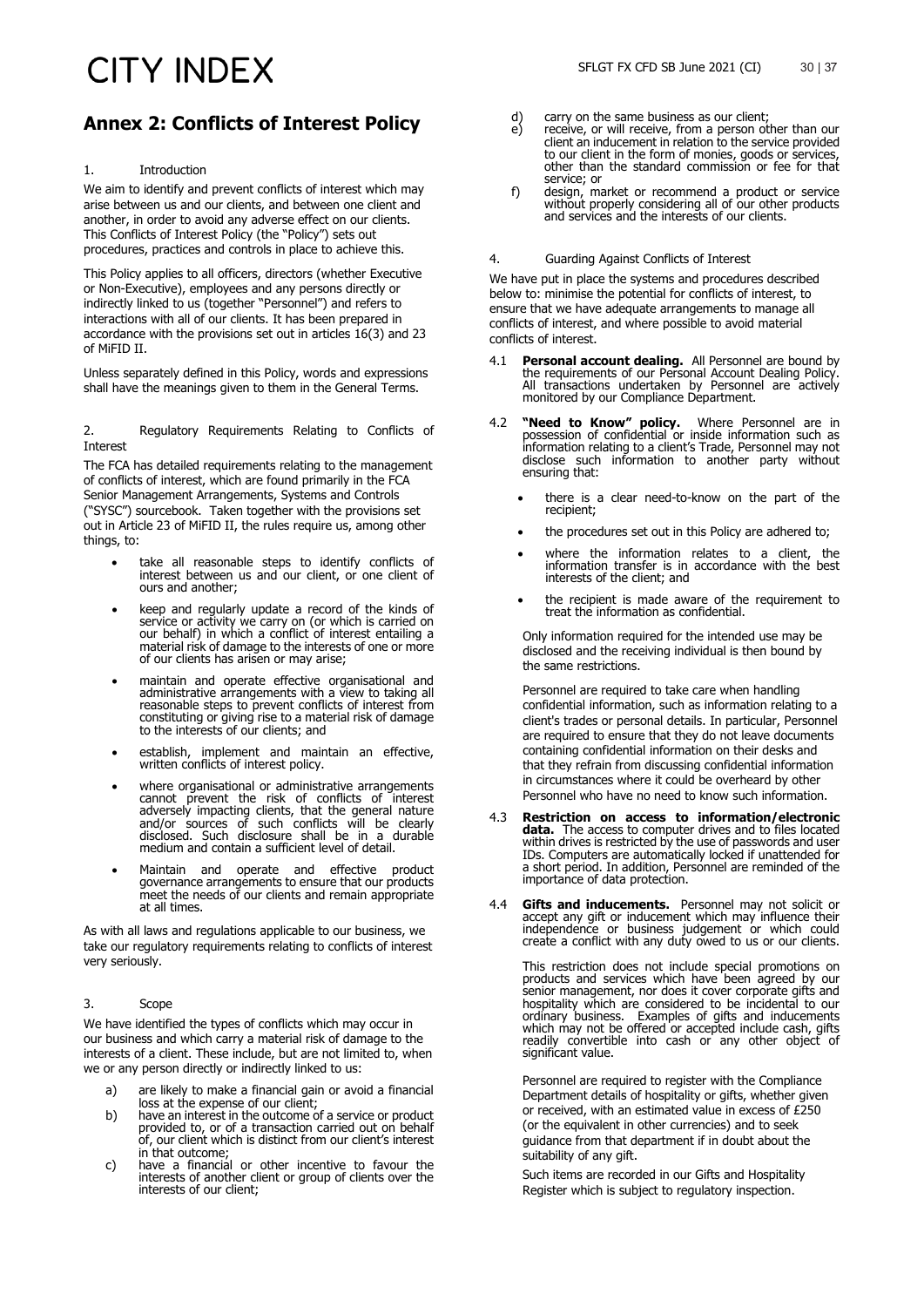- 4.5 **External business interests.** Personnel undertake that they will not (unless granted prior written consent from our senior management or permitted under the terms of their employment) be engaged in or have an interest, either directly or indirectly, in any trade, business or occupation, which is or may be in competition with us and/or which would involve use of our time, property, facilities or resources.
- 4.6 **Segregation of duties.** Job roles are designed to limit the potential for conflicts of interest. Where appropriate and proportionate, systems and controls exist to prevent Personnel from undertaking roles where such a conflict may exist. However, due to the nature, scale and complexity of our business, there can be occasions when a member of staff is required to undertake duties that could give rise to a conflict. In this event, every effort is made to ensure that such circumstances exist only for a limited period or that additional controls are in place to identify inappropriate behaviour.

All Personnel are regularly assessed for competency for their roles and Personnel are required to follow the internal procedures detailed in our Compliance Manual. Where a potential conflict may exist within a role, additional monitoring, control and sign -off procedures are in place to mitigate any such conflict. Audit records, reconciliation procedures and Compliance monitoring arrangements are also in place to ensure all processes are adequately controlled and reviewed.

4.7 **Whistleblowing Policy.** We are committed to ensuring that malpractice is prevented and, should it arise, to deal with it immediately. Employees are informed as to whom they can and should report public interest issues in the Company's Whistleblowing Policy.

Employees should follow the steps laid out in this procedure, ensuring they are able to raise genuine concerns about malpractice without fear of harassment or victimisation.

4.8 **Disclosure policy.** We believe that our internal policies and procedures, systems and controls, generally mitigate the risk of any conflict of interest arising, either between us and our client or between two or more of our clients.

Where, however, the potential for conflict arises and that conflict cannot be avoided we would either make a full disclosure or, if it is considered that the disclosure is an inappropriate method of managing the conflict, we would not proceed with the matter or transaction giving rise to the conflict.

If any Personnel are aware of any circumstances which may give rise to a conflict of interest, they must immediately refer the matter to the Compliance Department.

### 5. Policy Review

We regularly review our Conflicts of Interest Policy to ensure that it covers conflicts that can be reasonably expected to arise within the course of our business. Any significant amendments to this Policy must be approved by our senior management.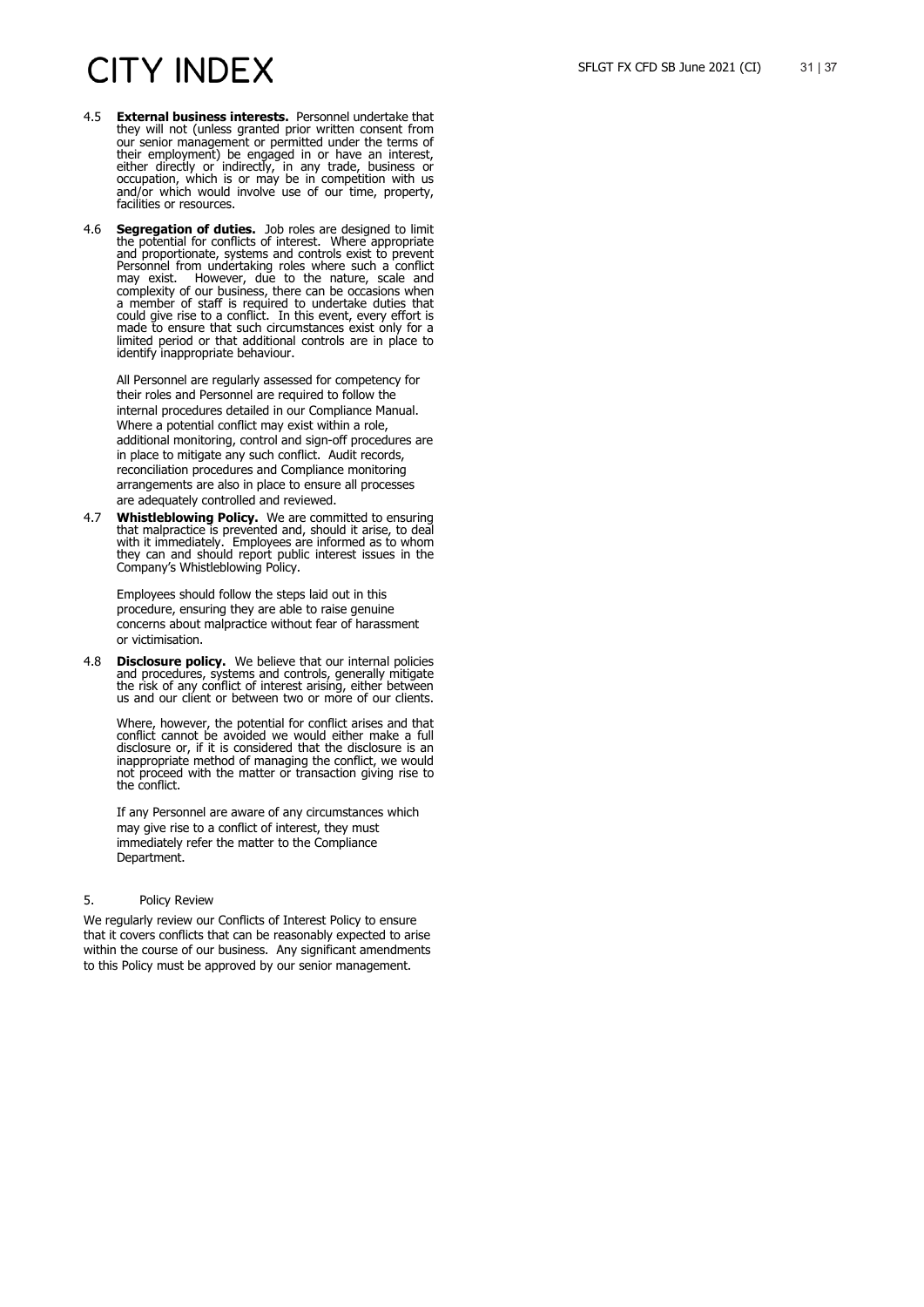### **Annex 3: Trade and Order Execution Policy**

### 1. Introduction

Delivering best execution is fundamental to market integrity and to the delivery of good outcomes for clients, and is something we are fully committed to. Under the rules of the Financial Conduct Authority ("FCA Rules") we have a duty to conduct our business with you honestly fairly and professionally and to act in your best interests in dealing with you. More specifically, we are required to provide you with the best possible execution when we deal with you.

Providing best execution under MiFID II requires even greater levels of compliance than before and means that when we deal with you we must take all sufficient steps to obtain the best result for you in accordance with our trade and order execution policy. It does not mean that we must obtain the best possible results for you on every single occasion. However, it does require us to verify on an on-going basis that our execution arrangements are working well throughout the different stages of the order execution process.

This document sets out the general terms of our trade and order execution policy and our actual policy is available upon request. Unless separately defined, words and expressions herein shall have the meanings given to them in the General Terms. However this overview is not part of our Agreement and it does not form part of the contract between us. In the event of any conflict between this document and our actual policy, the terms of that policy will prevail.

We deal with you as principal and not as agent. We are therefore your only "execution venue". In dealing with us, you transact directly with us and not on any exchange or other external market or venue. Any Trades with us are non-transferable. If you create an Open Position with us you must close it with us.

### 2. Execution policy

In providing best execution we are obliged to take into account certain execution factors. We must tell you what these are and the relative importance we give to each. If you are a Retail Client, we must determine whether we have provided you with best execution by reference to the total consideration you pay (that is price and costs of execution) though we will also use our judgement and take into account other relevant factors (such as any instructions regarding price) with the aim of providing you with the best result.

The execution factors that we consider and their relative importance are as follows:

**Price: The relative importance we attach is high.** Our Price for a given Market is calculated by reference to the price of the relevant Underlying Instrument. We obtain this price from third party external reference sources. For some kinds of instruments, e.g. equities, there will be a third party securities exchange from which we will obtain this price. For other kinds of instruments, e.g. foreign exchange, we will collect price data from nominated wholesale market participants.

Our Price will often differ from the price of the Underlying Instrument. For some Markets we add Our Spread to the price of the Underlying Instrument. We may also adjust Our Price for any Market to take into account factors such as liquidity in external markets for the Underlying Instrument, dividend amounts, financing charges in an external market or other relevant factors. You must pay Daily Financing Fees, commission and other charges in addition to Our Price for some Products and Markets – see under "Costs" below.

When trading in the Underlying Instrument is very active and the

price of the Underlying Instrument changes quickly, there is no guarantee that every price movement in the Underlying Instrument will result in a change to Our Price. We aim to update Our Price as frequently as we reasonably can but our ability to do so may be limited by technological factors including current hardware, software and data and communications links.

For some Markets we will quote Our Price outside of trading hours for the Underlying Instrument. In such circumstances Our Price is set by us by reference to one or more related alternative Underlying Instruments that are then traded, and may be adjusted in response to supply and demand from our clients. This means that outside normal Exchange Hours we exercise a greater degree of discretion in the setting of Our Price. In addition, Our Spread is generally wider and our maximum Quantity is generally smaller than during normal trading hours for the Underlying Instrument.

We execute all Trades at Our Price and in accordance with the General Terms.

**Costs: The relative importance we attach is high**. For many Markets, Our Price includes Our Spread and no additional charges or commissions are payable by you. For other Markets you will be required to pay a separate commission charge for each Trade to open or close an Open Position.

We may pass on some charges to you arising from the Underlying Instrument traded. These include borrowing charges where an Underlying Instrument becomes expensive to borrow or stamp duty in some circumstances.

Additionally for many Markets you will be required to pay Daily Financing Fees on the full amount of an Open Position. Generally:

- if you hold a Short Position (i.e. you have executed a sell" Trade), we pay you a Daily Financing Fee and;
- if you hold a Long Position (i.e. you have executed a "buy" Trade), you pay us a Daily Financing Fee.

Details of the Daily Financing Fees are set out on our Website.

We will also charge a premium for Guaranteed Stop Loss Orders.

Details of charges we make in respect of particular Markets are set out in the Market Information.

**Speed and Likelihood of Execution:** The relative importance we attach is high. You may execute Trades either using our Trading Platform or by phoning one of our dealers.

When you execute through the Trading Platform you will receive immediate execution capability: if you see an Our Price on the screen and the Quantity you want to trade is less than our maximum Quantity for that Market, then the Trade will, under almost all circumstances, be executed at the Our Price quoted on the Deal Ticket. We will execute all Trades in accordance with the General Terms.

When executing by phone in a Quantity above our minimum Quantity but below our maximum Quantity, you will be quoted the same Our Price you will receive if you use the Trading Platform. In such circumstances, the dealer will generally confirm execution of your Trade immediately after you indicate that you wish to trade at the quoted Our Price.

Trades will be executed as soon as reasonably possible and in most circumstances almost instantaneously. However, there may be circumstances where Trades cannot be executed almost instantaneously, for example, due to illiquidity in the Underlying Instrument or if there is something unusual about the nature of the Order.

**Quantity: The relative importance we attach is high.** We normally provide certainty of execution for Trades you wish to place for a Quantity which is greater than our minimum Quantity and lower than our maximum Quantity.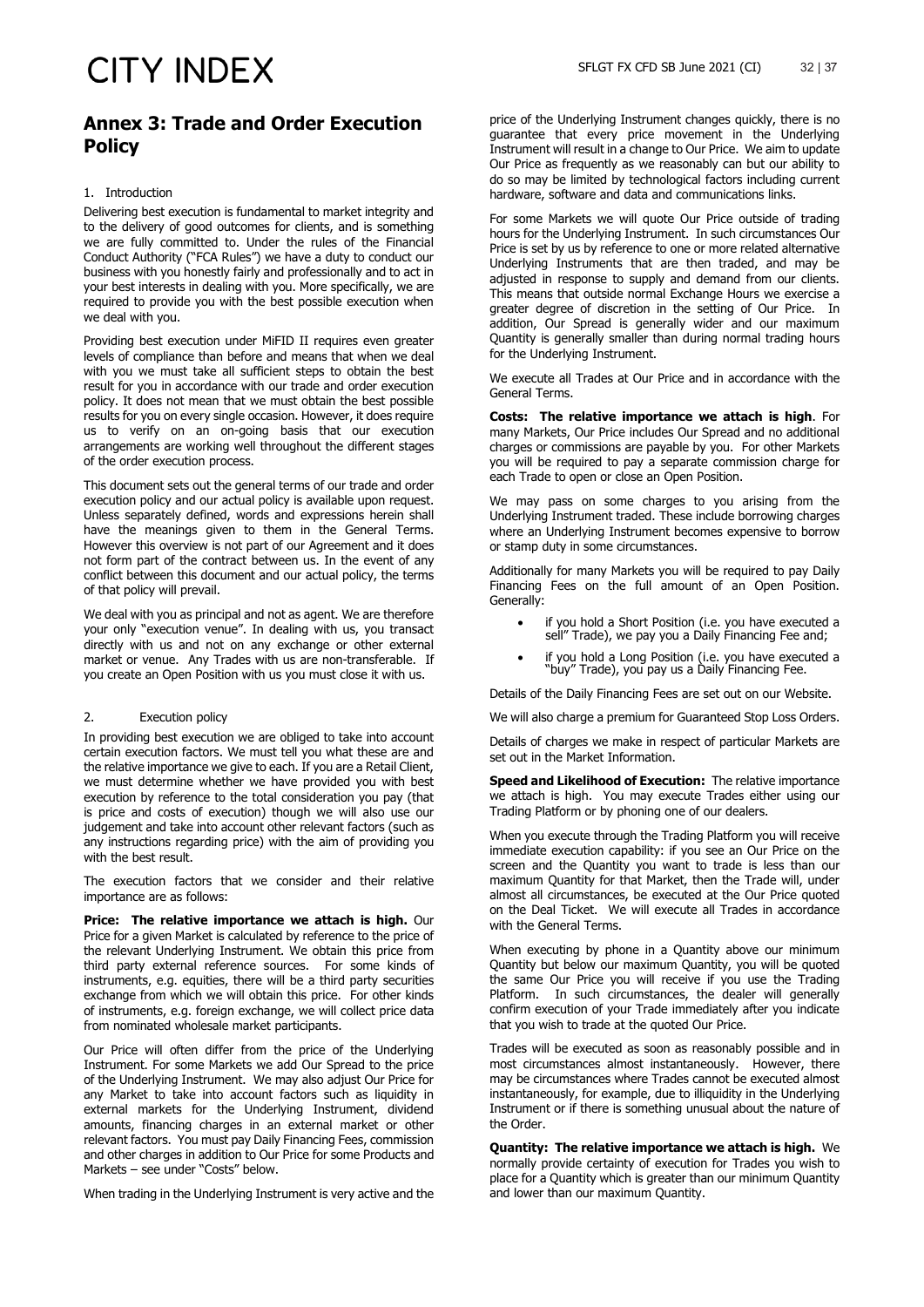Our minimum and maximum Quantities are set by us for each Market and may vary depending on current market conditions for the Underlying Instrument. Our minimum and maximum Quantities can be found in the Market Information or you may contact Client Management.

Where you wish to execute a Trade whose size exceeds our maximum Quantity, you may be quoted a different Our Price for the requested Quantity. Alternatively, if you agree with one of our dealers by phone, we may work the Order in an external market on your behalf.

### 3. Working an Order in the Market

The Our Price at which a worked Order is executed will be based upon the average price we receive for our transactions on an External Execution Venue. In such circumstances, our Trade with you may be subject to any applicable charges as described in the Market Information.

Our Trade or Trades with you only become effective after we have executed our hedge transactions on an External Execution Venue and you have confirmed Our Price. Please note if we have agreed to work an Order in the market for you and have started to execute transactions on an External Execution Venue then you cannot cancel the Order. However, we may agree to cancel any unfilled part of the Order.

### 4. Dealing with your Orders

In most cases when the condition or event specified in your Order occurs it will be executed at or very close to the specified Order Price. However, please note that for all Orders other than Guaranteed Stop Loss Orders, the price you receive at execution is not guaranteed. Our Price may move from a price which is less than your specified Order price to a price which is greater than your specified Order price without a quote at any intermediate price. This will be due to rapid price changes in the Underlying Instrument (called 'gapping'), for example following a profits warning or the release of financial statistics different from those expected. In such a case, Our Price at the time of execution may be markedly different to the specified Order price.

If, when an Order is executed, the Quantity is less than our maximum Quantity for that particular Market, the Order will be executed at or near the specified Order price.

Note that if you have placed multiple Orders in the same Market, with the same specified Order price and with a Quantity greater than our maximum Quantity, there is no guarantee that they will all be executed at the same price, since each Order must be executed as a different Trade. The execution prices will depend on the liquidity in the external market for the Underlying Instrument and the execution of the first Trade may affect the liquidity available for the execution of the second and any subsequent Trades.

We will execute all Orders in accordance with the General Terms.

### 5. Specific instructions

You may give us a specific instruction for the execution of a Trade or an Order.

Following your specific instructions may prevent us from taking the steps set out herein to obtain the best possible result for the element of the Trade or Order included in your instructions.

### 6. Our obligations

We will comply with our Trade and Order Execution Policy when

we are required to exercise our judgement in obtaining the best outcome for the execution of clients' Trades and Orders.

Furthermore, we fully support all initiatives aimed at promoting and enhancing transparency for clients and publish execution data in a manner consistent with the spirit of RTS 27 of the MiFID II delegated regulation. Such data shall be published quarterly, three months in arrears, and all reports will be made available to clients for up to two years after publication.

### 7. Monitoring and review of our policy

We will monitor compliance with our policy and maintain records of the data which is used to set Our Price.

We will review our policy at appropriate intervals. As part of that process, we will review:

- the sources of external pricing in Underlying Instruments;
- Our Price in relation to the external pricing of an Underlying Instrument; and
- any fees or charges.

If we make any material changes to our policy, we will notify you by email or by posting such information on our Website or the Trading Platform.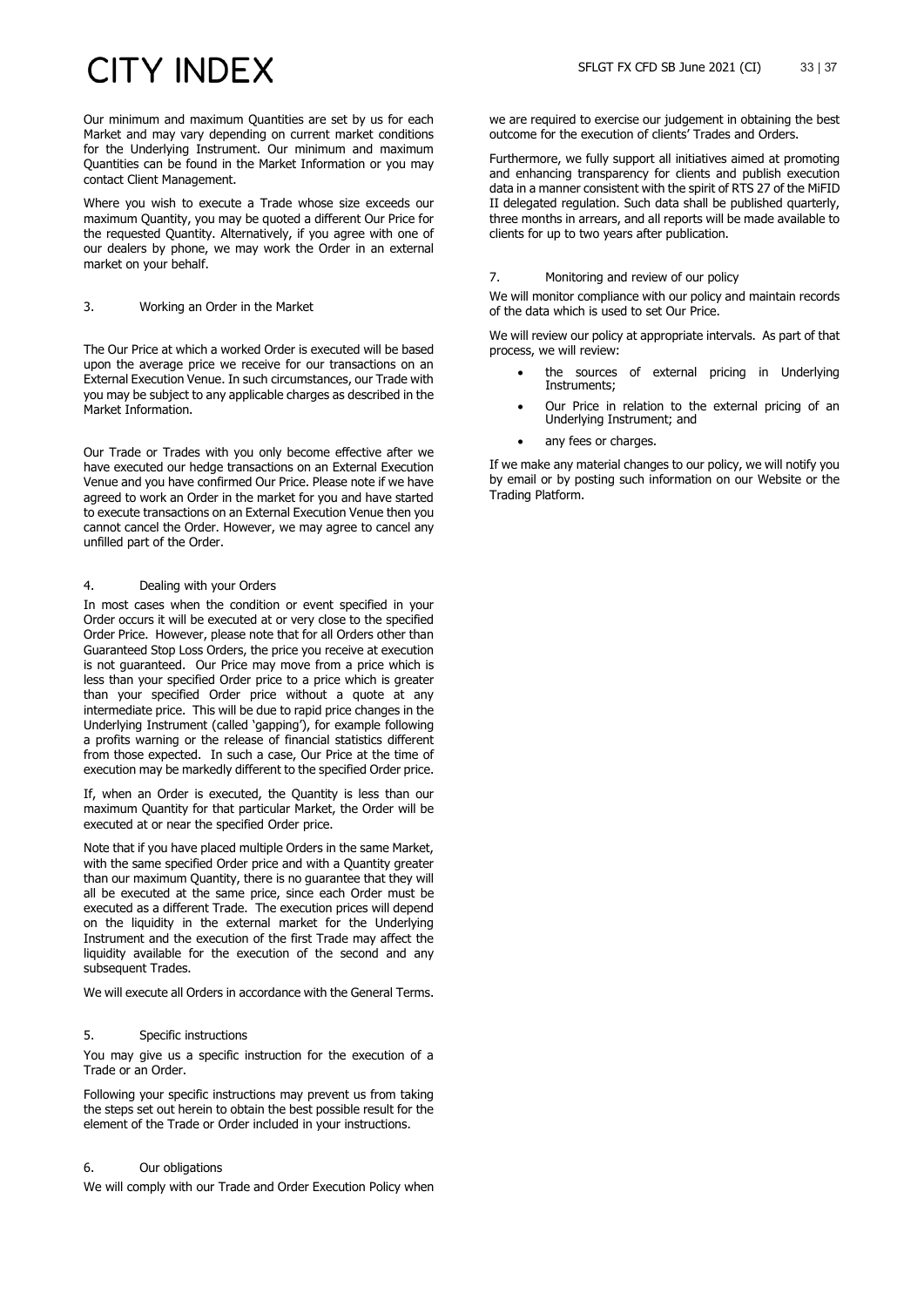### **Annex 4: Notice Regarding MetaTrader**

MetaTrader (including MetaTrader 4, MetaTrader 5 and future MetaTrader product offerings that may become available) is a third-party trading platform provided by MetaQuotes for which we do not own the intellectual property. MetaTrader may or may not run in our data centre, and may or may not be supported by our personnel. We offer MetaTrader alongside our own proprietary trading platforms to offer our users the ability to select a platform that has the functionality that best suits their individual needs. However, users should be aware: (1) that we do not endorse MetaTrader; and (2) there are additional risks associated when using MetaTrader.

Since MetaTrader is provided by a third party, we do not have total control over the platform and as such we cannot guarantee the accuracy or validity of the account financial information or trading history of a user stored on MetaTrader.

Users that trade on MetaTrader are exposed to the risks associated with the system, including, but not limited to, the communication infrastructure that connects us to MetaTrader. As a result of any system failure or other interruption on MetaTrader, orders either may not be executed according to your instructions or may not be executed at all. Furthermore, as a result of any system failure or other interruption of MetaTrader, you may not be able to place or change orders or view your trading positions or market data.

MetaTrader is provided by a third-party provider and not us. Therefore, to the extent not prohibited by law, we shall not be liable for any losses or damages suffered or incurred from the use, operation, or performance of MetaTrader. In addition, we shall have no responsibility or liability for any direct, indirect, punitive, incidental, special or consequential damages that arise from any fault, inaccuracy, omission, delay or any other failure of MetaTrader.

MetaTrader gives Users the ability to automate orders and trade requests. Where the number of these requests made by a User is excessively high and/or of a malicious nature, and in our sole opinion does not constitute reasonable or acceptable use, then we reserve the right to block that User, in our sole discretion.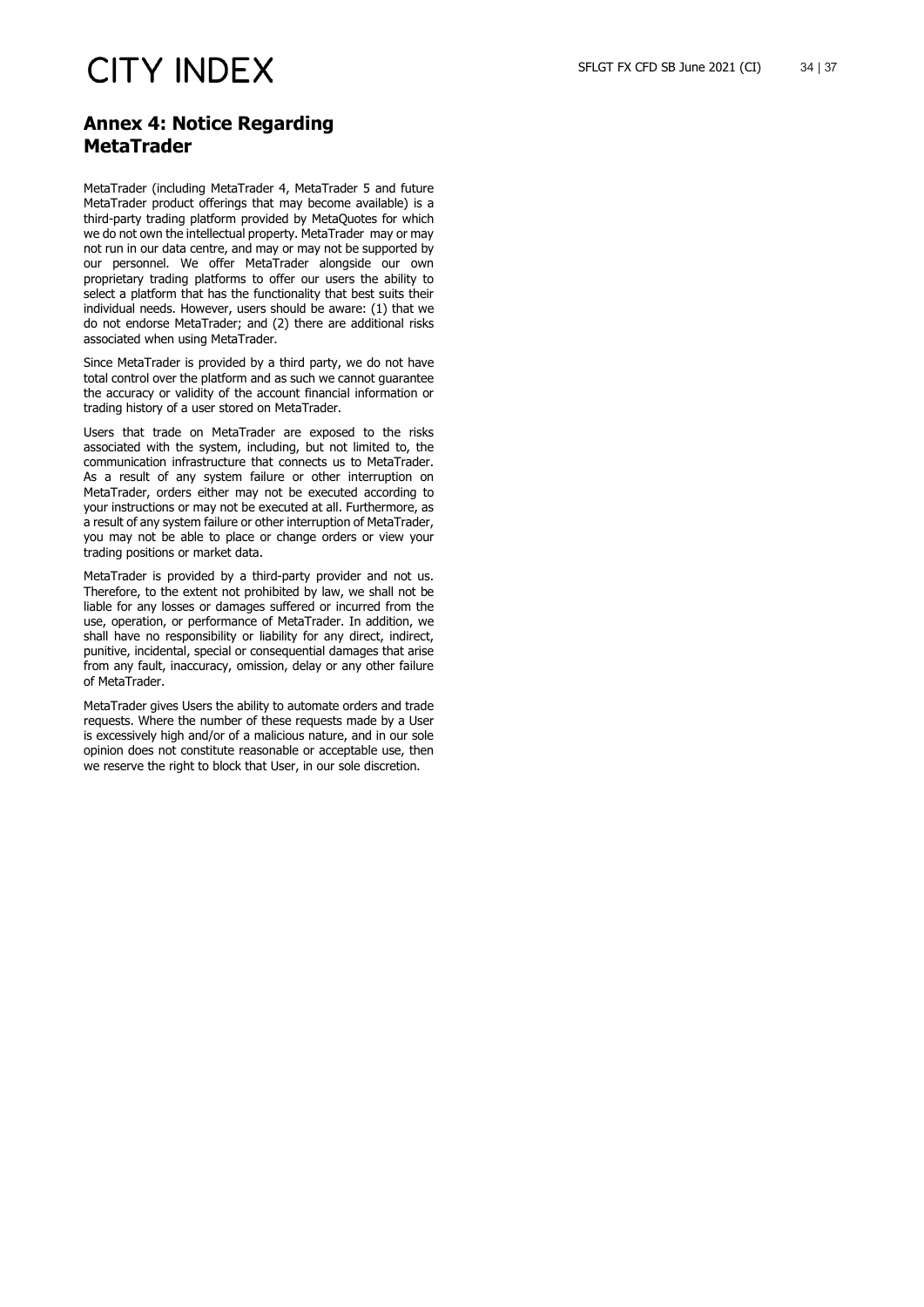### **Annex 5: Trading Tools**

- 1. We may from time to time offer market news, commentary, charting and analysis, trading performance analytics, signals-based products or services and other trading support tools ("Trading Tools"). Before using any Trading Tools please read this note carefully. It complements the General Terms and associated risk disclosures furnished by us and should be read in conjunction with them. Unless stated otherwise, any capitalised terms used below shall carry the same meanings as in the General Terms.
- **2. The Trading Tools are general in nature and do not and will not take into account your personal objectives, financial situation or needs. Before acting on a Trading Tool, you should consider its appropriateness, having regard to your personal objectives, financial situation and needs.**
- **3. We will not give advice to you on the merits of any trade and shall deal with you on an execution-only basis. None of our staff are authorised by us or permitted under Applicable Laws to give you personal advice. Accordingly, you should not regard any proposed trades, suggested trading strategies or other written or oral communications from us as investment recommendations or personal advice or as expressing our view as to whether a particular trade is suitable for you or meets your financial objectives. You must rely on your own judgement for any investment decision you make in relation to your Account. You have the final decision in relation to every trade you enter into. You should make every effort to ensure you understand the Trading Tools and we are entitled to assume that you do, unless you have indicated otherwise. If you require investment or tax advice, please contact an independent investment or tax adviser.**
- 4. Hypothetical performance results have many inherent limitations, some of which are described below. No warranty or representation is made that any Account will or is likely to achieve profits or losses similar to those shown in connection with any Trading Tool. In fact, there are frequently sharp differences between hypothetical performance results and the actual results subsequently achieved. Actual returns may be different to any hypothetical or indicative returns shown in any Trading Tool.
- 5. One of the limitations of hypothetical performance results is they are generally prepared with the benefit of hindsight. In addition, hypothetical trading does not involve financial risk and no hypothetical trading record can completely account for the impact of financial risk in actual trading. For example, the ability to withstand losses or to adhere to a particular trading platform in spite of trading losses are material points which can also adversely affect actual trading results. There are numerous other factors related to the markets in general or to the implementation of any specific trading program which cannot be fully

accounted for in the preparation of hypothetical performance results and all of which can adversely affect actual trading results.

- 6. We do not undertake to continue to offer the Trading Tools at all times and may not offer the same in the future. We may withdraw or cancel any or all of the Trading Tools, or terminate your access to any or all of them, for any reason or for no reason at any time with or without notice, in our sole discretion.
- 7. Trading Tools can only be used for your own personal benefit. They cannot be used for business purposes or on behalf of another person nor can they be varied, passed on or resold to or shared with (in whole or in part) another person or entity or used to place any trades outside of our platform.
- 8. You will not copy, modify, de-compile, reverse engineer, or make derivative works of or from the Trading Tools or the manner in which they operate.
- 9. All intellectual property and other rights in the Trading Tools remain our sole property or the property of our licensors. We do not assign, license or otherwise transfer to you any right or interest in the Trading Tools whatsoever, except for the right to access and use the Trading Tools as expressly permitted by us in writing. In particular, but without limitation, all goodwill derived from the use or development of the Trading Tools will accrue exclusively to us. You will not do, or omit to do, or permit to be done, any act that will or may materially weaken, damage or be detrimental to the Trading Tools or the reputation of the goodwill associated with us or the Trading Tools.
- 10. We do not commit to, and are not obliged to provide you with, any number of Trading Tools and the delivery of Trading Tools is not guaranteed. We may provide the Trading Tools at such times, at such intervals and based on such factors as we may determine in our absolute discretion. You should not therefore use or rely on the Trading Tools as a method of monitoring prices, positions/markets or making trading decisions, and no liability will be accepted by us in this respect.
- 11. The Trading Tools are provided "AS IS", without any representation or warranty of any kind whatsoever, including that they will be without interruption or error free.
- 12. We may suspend use of the Trading Tools at any time to carry out maintenance, repairs, upgrades or any development related issues, in order to comply with Applicable Laws or for any other reason determined by us in our sole discretion.
- 13. To the extent permitted by Applicable Laws, you agree not to hold us, our directors, officers, employees and agents liable for losses or damages, including legal fees, that may arise, directly or indirectly, in whole or in part, from: (a) non-delivery, delayed delivery or the misdirected delivery of any Trading Tool, (b) inaccurate or incomplete content of any Trading Tool or (c) your reliance on or use of the information in any Trading Tool for any purpose.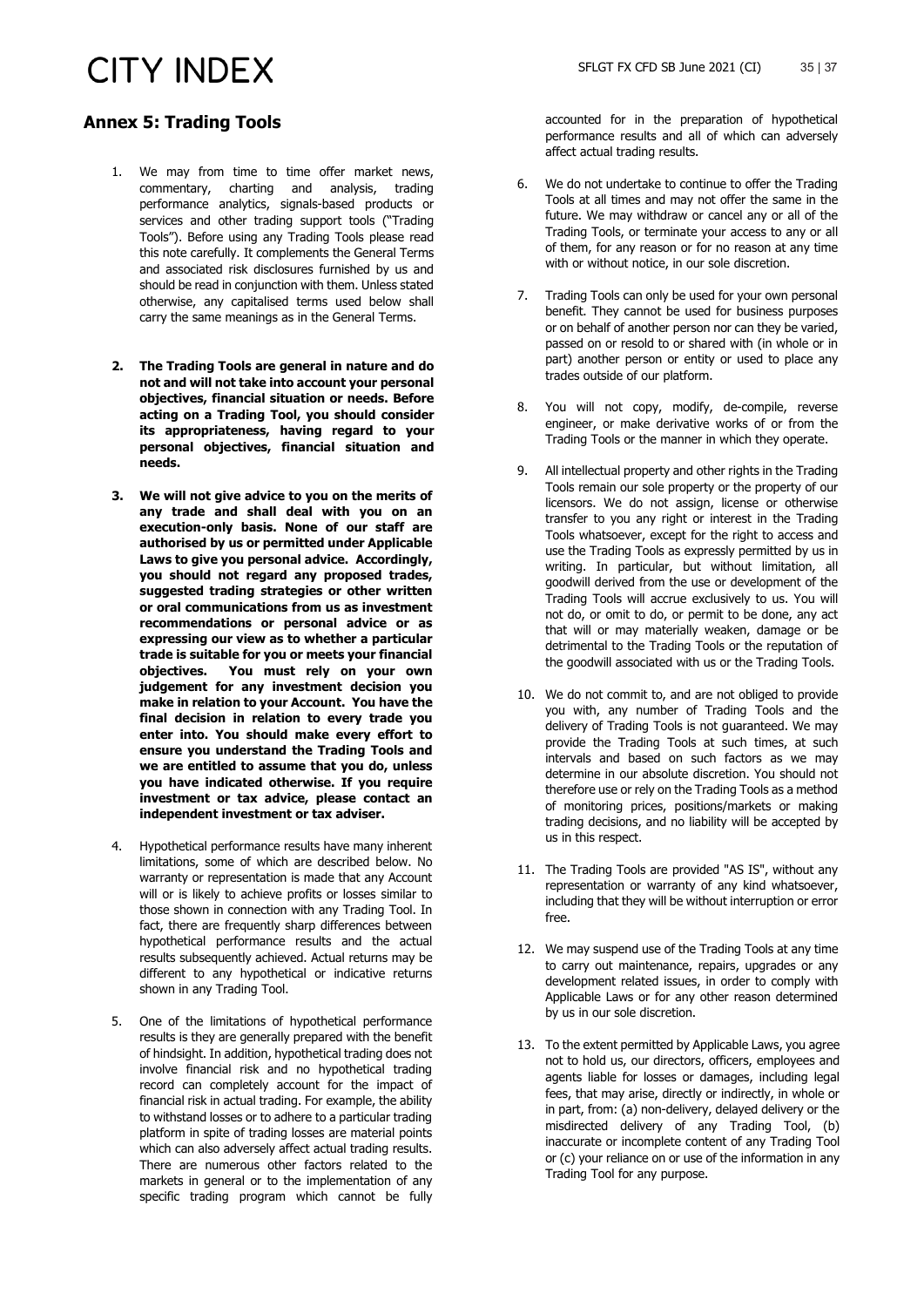Any failure by you to comply with any of the above obligations or restrictions shall constitute an Event of Default under our General Terms.